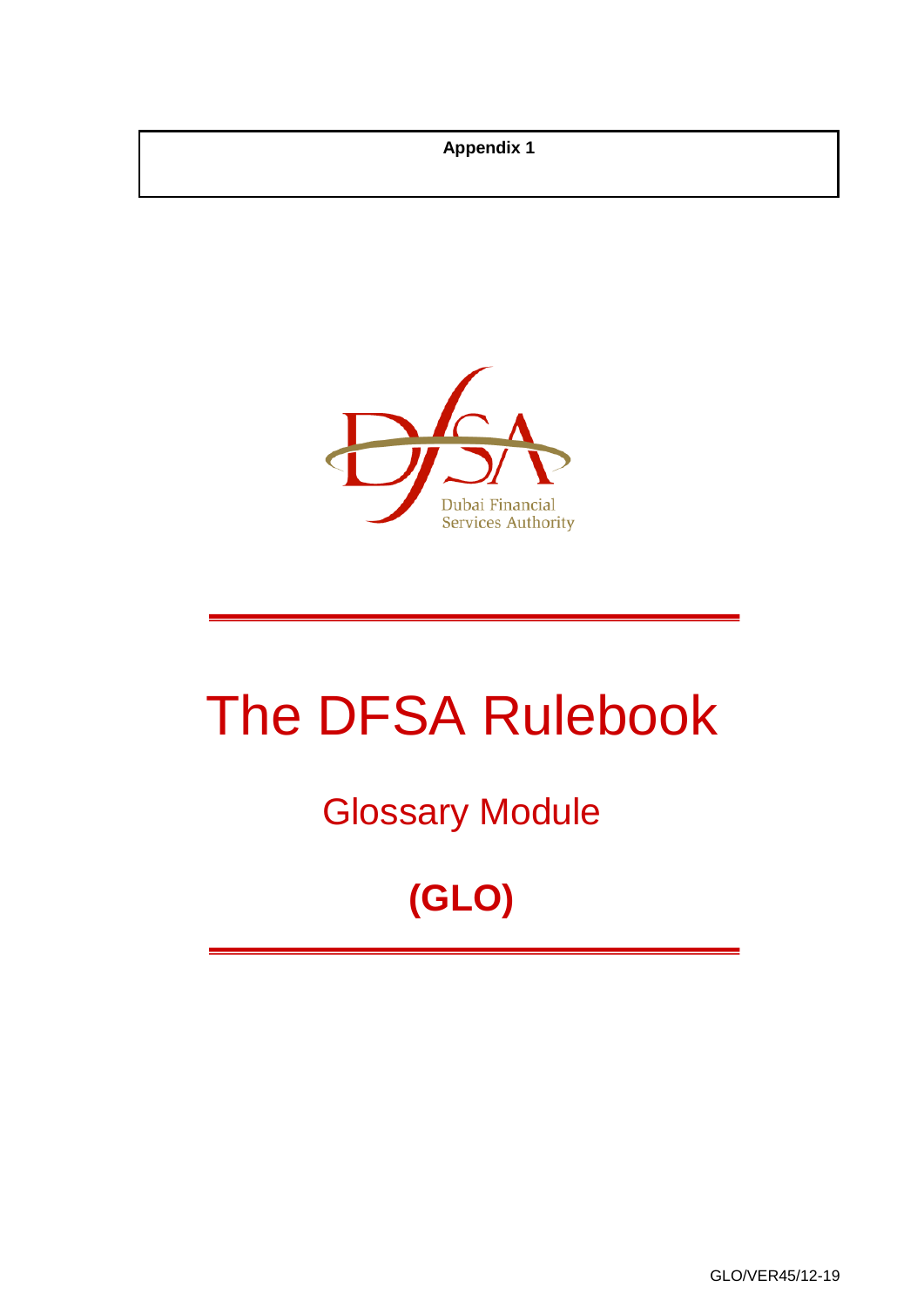

#### <u>[A](#page-2-0) [B](#page-7-0) [C](#page-9-0) [D](#page-18-0) [E](#page-22-0) [F](#page-23-0) [G](#page-26-0) [H](#page-30-0) [I](#page-31-0) [J](#page-36-0) [K](#page-36-1) [L](#page-37-0) [M](#page-40-0) [N](#page-43-0) [O](#page-45-0) [P](#page-47-0) [Q](#page-53-0) [R](#page-54-0) [S](#page-59-0) [T](#page-63-0) [U](#page-65-0) [V](#page-66-0) [W](#page-67-0) [X](#page-68-0) [Y](#page-69-0) [Z](#page-70-0)</u>

#### <span id="page-1-0"></span>**1 INTRODUCTION**

#### **1.1 Application**

**1.1.1** This module (GLO) applies to every Person to whom any module of the Rulebook applies.

#### **1.2 Defined Terms**

- **1.2.1** (1) In the Rulebook:
	- (a) a word or phrase which is defined in this module is a defined term and has the meaning given in this module (GLO); and
	- (b) a word or phrase which relates to a defined term must be interpreted accordingly;
	- (2) In the PIB, AML and FPR modules:
		- (a) a word or phrase which is defined solely for the purposes of a module is also a defined term and has the meaning given in that module; and
		- (b) a word or phrase in that module which relates to such a defined term must be interpreted accordingly.

#### **Guidance**

- 1. Defined terms are identified throughout the Rulebook by the capitalisation of the initial letter of a word or of each word in a phrase. Unless the context otherwise requires, where capitalisation of the initial letter or letters is not used, an expression has its natural meaning.
- 2. A word or phrase which appears with capitalisation of the initial letter, but is not itself defined should be read in the same sense as the expression to which it relates, for example 'Advice on Financial Products' is related to 'Advising on Financial Products', so the reader should refer to the definition of 'Advising on Financial Products' for its meaning.
- 3. Many of the defined expressions in GLO are used or defined in the relevant DIFC law or in legislation made under it. In these cases, GLO may refer to the statutory provision which is the source of the Rulebook definition. Where there is a short statutory definition, GLO sets out the definition in full. Where the statutory definition is long, GLO gives a summary of it, and states that it is a summary.
- 4. Each module of the Rulebook has a reference code of three letters, usually a contraction or abbreviation of its title (for example, COB stands for the Conduct of Business module). The meaning of each of these codes is given in GLO.
- 5. GEN section 6.2 provides further important guidance on interpreting words and phrases.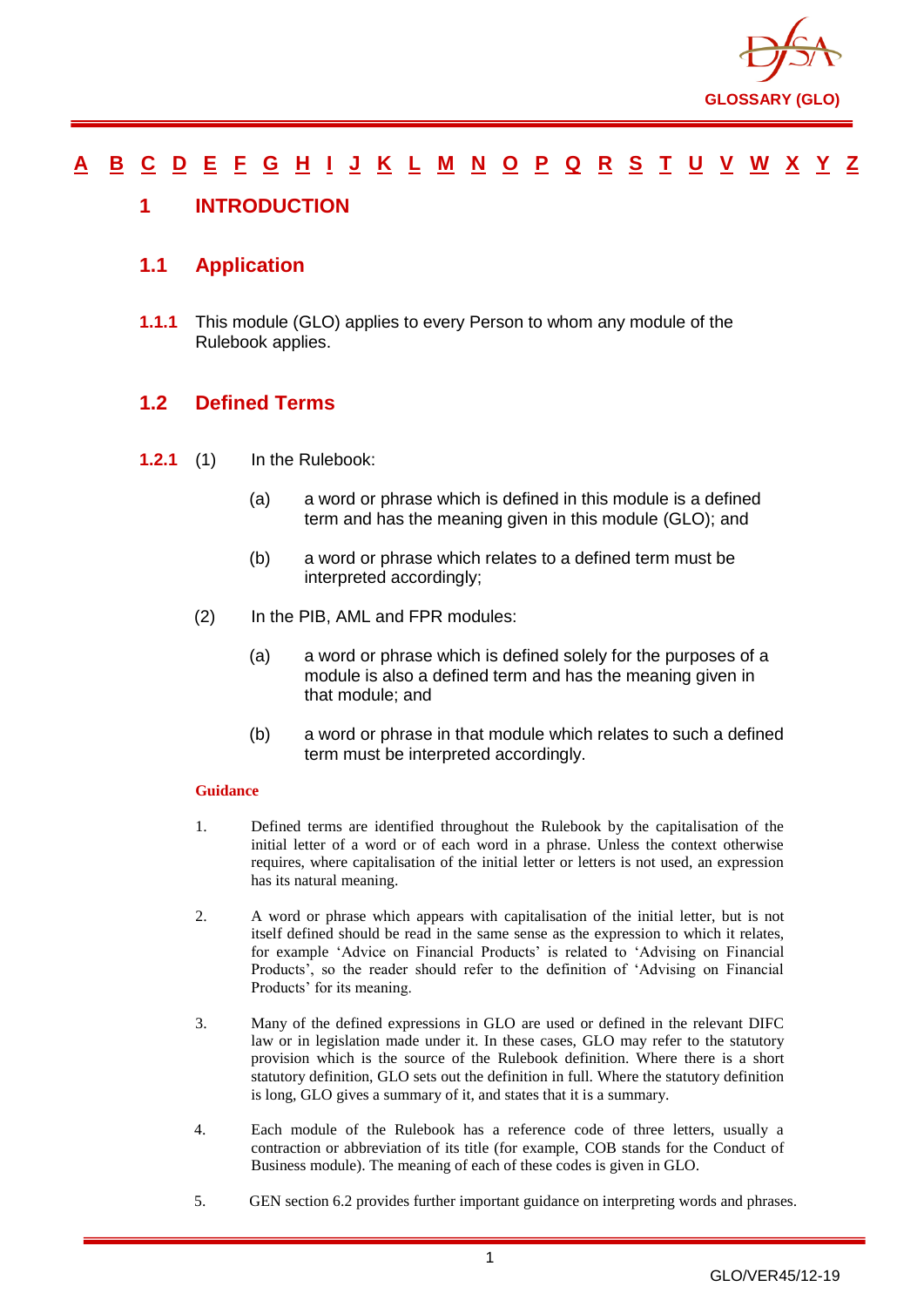

#### **2 GLOSSARY**

#### <span id="page-2-0"></span>**A [Back to top](#page-1-0)**

| <b>Defined Term</b>                                      | <b>Definition</b>                                                                                                                                                                                         |
|----------------------------------------------------------|-----------------------------------------------------------------------------------------------------------------------------------------------------------------------------------------------------------|
| <b>Accepting Deposits</b>                                | Has the meaning given in GEN section 2.4.                                                                                                                                                                 |
| <b>Accounting Records</b>                                | Means records and underlying documents comprising<br>initial and other accounting entries and associated<br>supporting documents such as:                                                                 |
|                                                          | (a)<br>cheques;                                                                                                                                                                                           |
|                                                          | (b)<br>records of electronic fund transfers;                                                                                                                                                              |
|                                                          | (c)<br>invoices;                                                                                                                                                                                          |
|                                                          | (d)<br>contracts;                                                                                                                                                                                         |
|                                                          | the general and subsidiary ledgers, journal entries<br>(e)<br>and other adjustments to the financial statements<br>that are not reflected in journal entries; and                                         |
|                                                          | (f)<br>work sheets and spread sheets supporting cost<br>computations, reconciliations<br>allocations,<br>and<br>disclosures.                                                                              |
| Acting as the Trustee of a<br>Fund                       | Has the meaning given in GEN section 2.25.                                                                                                                                                                |
| Actuary                                                  | An individual who is a 'Fellow', or the holder of an<br>equivalent qualification or rank, of a professional<br>actuarial body that is a full member of the International<br><b>Actuarial Association.</b> |
| <b>Adjusted Capital Resources</b>                        | Capital resources calculated in accordance with PIN<br>Rule A3.2.1.                                                                                                                                       |
| <b>Adjusted Cellular Capital</b><br><b>Resources</b>     | Cellular capital resources calculated in accordance with<br><b>PIN Rule A5.6.1.</b>                                                                                                                       |
| <b>Adjusted Fund Capital</b><br>Resources                | Fund capital resources calculated in accordance with<br><b>PIN Rule A7.2.1.</b>                                                                                                                           |
| <b>Adjusted Non-Cellular</b><br><b>Capital Resources</b> | Non-cellular capital resources calculated in accordance<br>with PIN Rule A5.2.1.                                                                                                                          |
| Advice                                                   | Advice of the type specified in GEN section 2.11 or 2.28.                                                                                                                                                 |
| Advising                                                 | Advising on Credit or Advising on Financial Products.                                                                                                                                                     |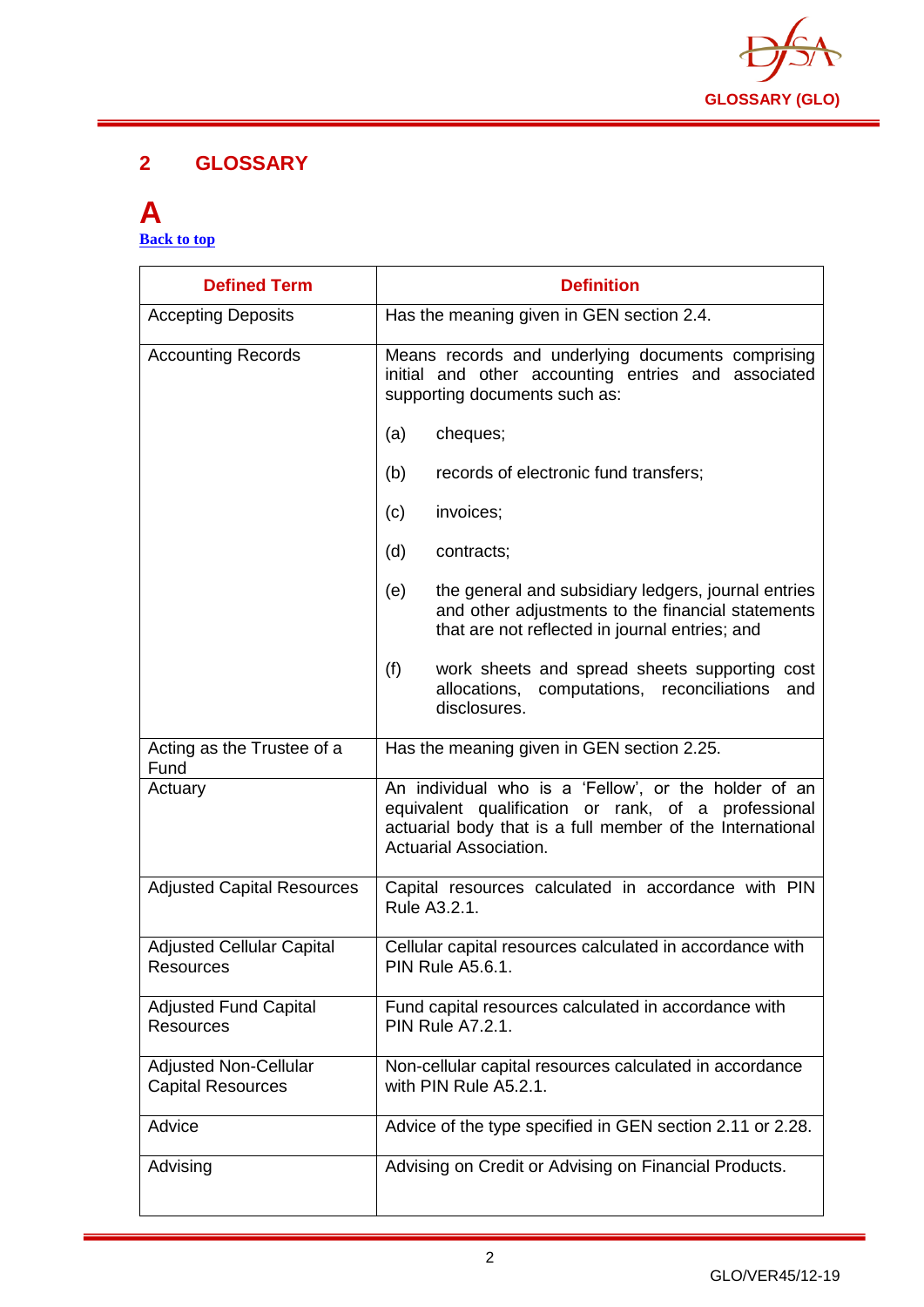

| <b>Defined Term</b>               | <b>Definition</b>                                                                                                                                                                                                                                                                                                                                                                                                                                                  |
|-----------------------------------|--------------------------------------------------------------------------------------------------------------------------------------------------------------------------------------------------------------------------------------------------------------------------------------------------------------------------------------------------------------------------------------------------------------------------------------------------------------------|
| Advising on Credit                | Has the meaning given in GEN Rule $2.28.1(1)(b)$ .                                                                                                                                                                                                                                                                                                                                                                                                                 |
| Advising on Financial<br>Products | Has the meaning given in GEN section 2.11.                                                                                                                                                                                                                                                                                                                                                                                                                         |
| Advisor                           | In relation to a Fund, a Person who is retained by the<br>Fund, its Eligible Custodian, a Person providing<br>oversight or its Fund Manager under a commercial<br>arrangement which is not a contract of service:                                                                                                                                                                                                                                                  |
|                                   | to supply any of them with the advice in relation to<br>(a)<br>the Fund as to the merits of investment<br>opportunities or information relevant to the making<br>of judgments about the merits of investment<br>opportunities; or                                                                                                                                                                                                                                  |
|                                   | to exercise for any of the functions concerning the<br>(b)<br>management of the Fund Property.                                                                                                                                                                                                                                                                                                                                                                     |
| <b>AFN</b>                        | The Applications, Forms and Notices module of the<br>Sourcebook.                                                                                                                                                                                                                                                                                                                                                                                                   |
| Agent                             | In relation to a Passported Fund, a Licensed Person<br>appointed by the Fund Manager of the Fund to Promote<br>the Units of that Fund.                                                                                                                                                                                                                                                                                                                             |
| <b>Alternative Trading System</b> | A trading system or facility of a type specified under<br>GEN 2.22.1.                                                                                                                                                                                                                                                                                                                                                                                              |
| AMI                               | The Authorised Market Institutions module of the<br>Rulebook.                                                                                                                                                                                                                                                                                                                                                                                                      |
| <b>AML</b>                        | Means either "anti-money laundering" or the Anti-Money<br>Laundering, Counter-Terrorist Financing and Sanctions<br>module depending on the context.                                                                                                                                                                                                                                                                                                                |
| <b>Annual Information Return</b>  | prepared by a Registered Auditor for<br>return<br>A<br>submission to the DFSA in accordance with AUD Rule<br>4.8.                                                                                                                                                                                                                                                                                                                                                  |
| <b>Annual Regulatory Return</b>   | An annual regulatory return of the type specified in PIN<br>Rule A10.3.1.                                                                                                                                                                                                                                                                                                                                                                                          |
| <b>Approved Asset</b>             | A certificate of deposit with a maximum term to<br>(1)<br>maturity of six months issued by and held with an<br>Eligible Bank;<br>a term deposit with an Eligible Bank with a<br>(2)<br>remaining term to maturity of one year or less;<br>a negotiable debt instrument, with a remaining<br>(3)<br>term to maturity of five years or less, where the<br>instrument, or issuer thereof, is Rated at least AA-<br>by Standard & Poor's, or the equivalent by another |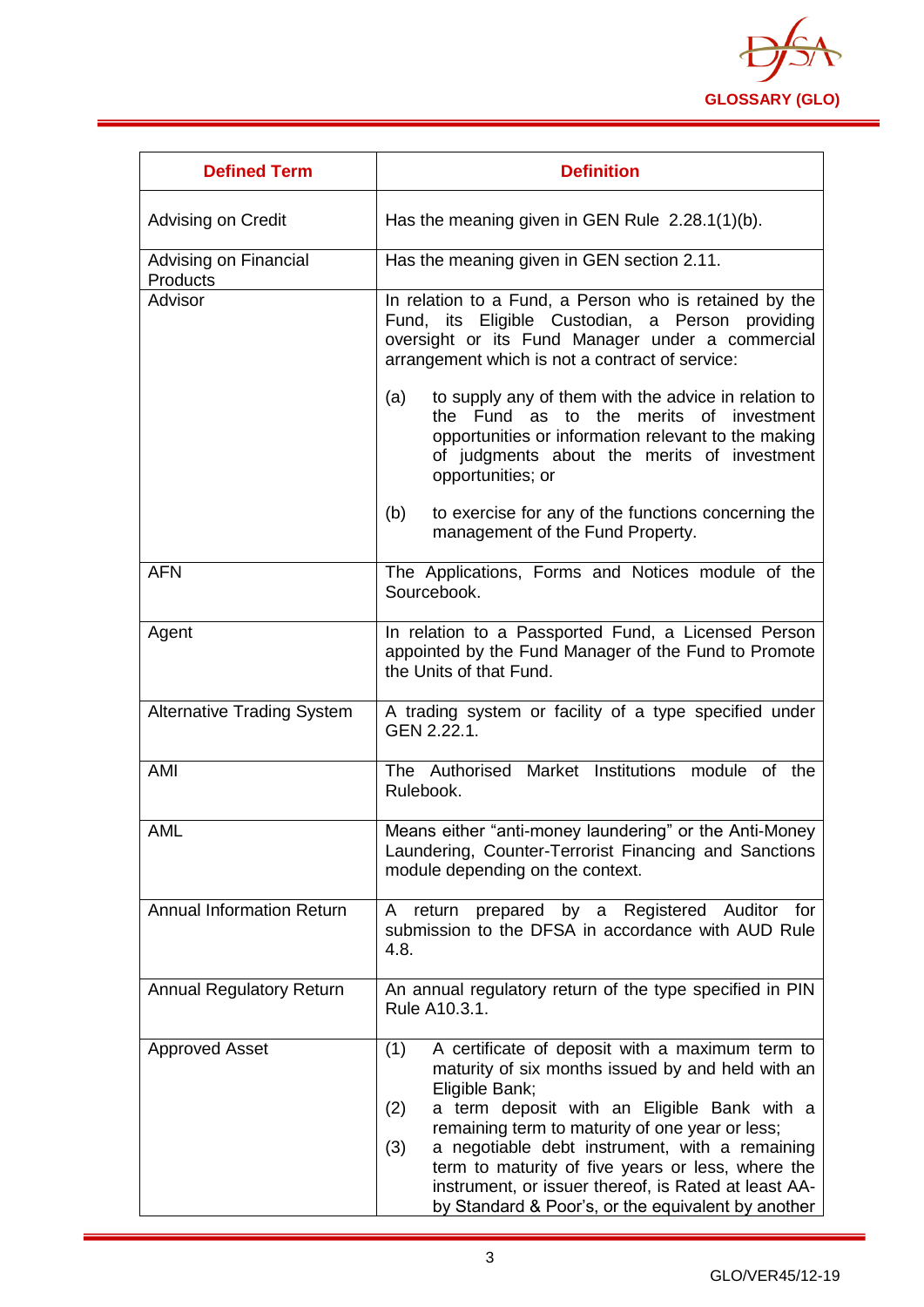

| <b>Defined Term</b>                        | <b>Definition</b>                                                                                                                                                                                                                                          |
|--------------------------------------------|------------------------------------------------------------------------------------------------------------------------------------------------------------------------------------------------------------------------------------------------------------|
|                                            | Rating Agency;<br>(4)<br>repurchase<br>agreement<br>which<br>fully<br>a<br>is<br>collateralised with negotiable debt instruments<br>meeting the rating criterion in (3), and where the<br>credit rating of the counterparty also meets the<br>criteria; or |
|                                            | a bond fund meeting the rating criterion in (3) and where<br>the designated bank account for redeemed investment is<br>the an Insurance Bank Account held by the Authorised<br>Firm in accordance with the requirement of COB section<br>14.3.             |
| <b>Approved Prospectus</b>                 | Has the meaning given in MKT Rule 2.6.2(2), 2.7.1(4)<br>and 6.3.2(2).                                                                                                                                                                                      |
| Approved Stock Exchange                    | A stock exchange designated as approved by a written<br>notice from the DFSA, subject to any conditions that the<br>DFSA may specify in that notice.                                                                                                       |
| Arranging Credit and<br>Advising on Credit | Has the meaning given in GEN section 2.28.                                                                                                                                                                                                                 |
| <b>Arranging Credit</b>                    | Has the meaning given in GEN Rule 2.28.1(1)(a).                                                                                                                                                                                                            |
| <b>Arranging Custody</b>                   | Has the meaning given in GEN section 2.14.                                                                                                                                                                                                                 |
| Arranging Deals in<br>Investments          | Has the meaning given in GEN section 2.9.                                                                                                                                                                                                                  |
| Associate                                  | In Chapters 7 and 11 of GEN and Chapter 8 of AMI<br>(1)<br>means, in respect of a Person 'A' holding Shares or<br>entitled to exercise, or control the exercise of voting<br>power, in an Authorised Firm or a Holding Company<br>of an Authorised Firm:   |
|                                            | the spouse of A;<br>(a)                                                                                                                                                                                                                                    |
|                                            | a child or stepchild of A;<br>(b)                                                                                                                                                                                                                          |
|                                            | the trustee of any settlement, including<br>(c)<br>any<br>disposition<br>or arrangement<br>under which<br>property is held on trust or subject to a<br>comparable obligation, under which A has a<br>life interest in possession;                          |
|                                            | (d)<br>an Undertaking of which A is a director;                                                                                                                                                                                                            |
|                                            | a Person who is an Employee or partner of A;<br>(e)                                                                                                                                                                                                        |
|                                            | (f)<br>where A is an Undertaking:                                                                                                                                                                                                                          |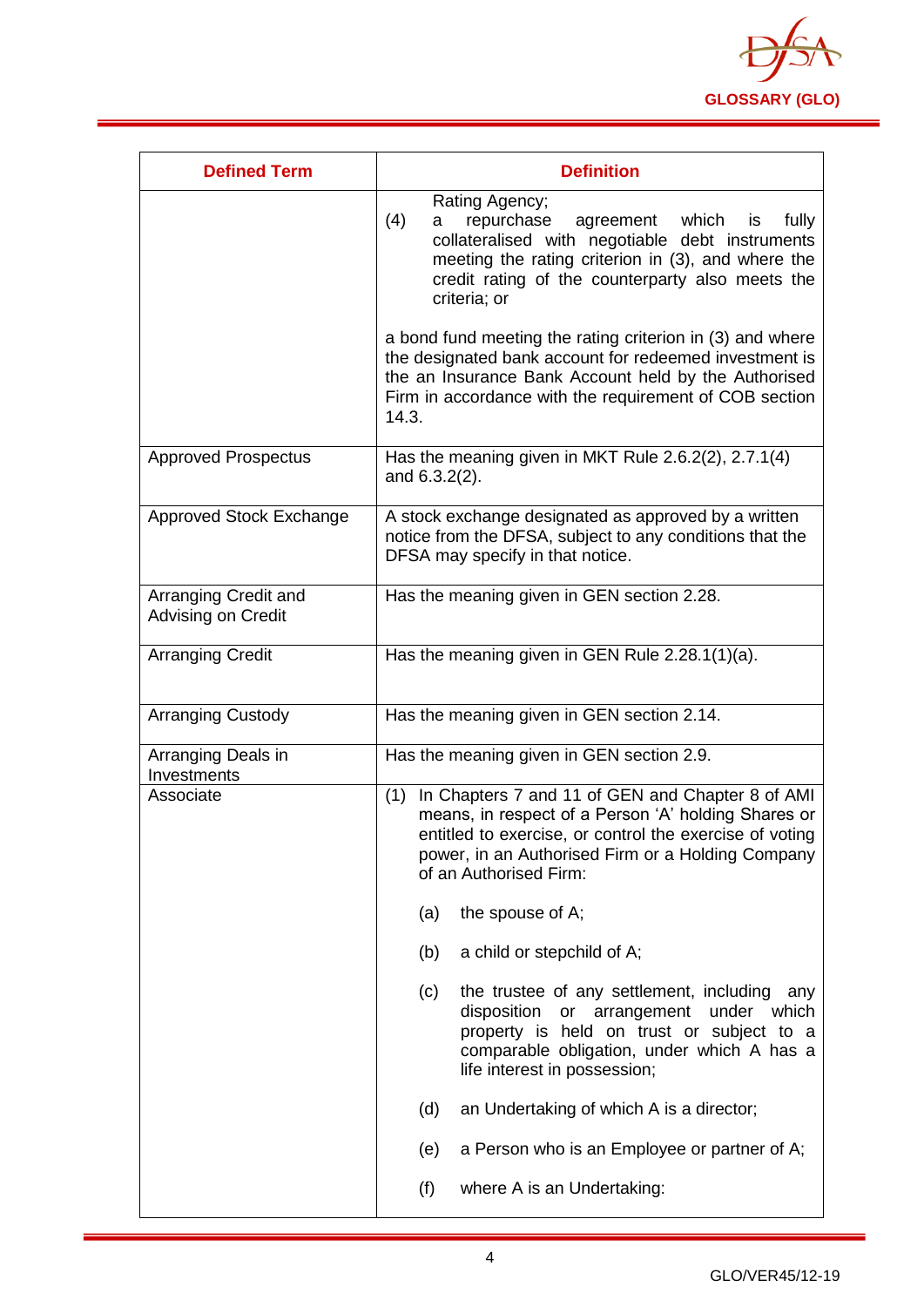

| <b>Defined Term</b>    | <b>Definition</b>                                                                                                                                                                                                                                                                                                                                                                                                                              |  |
|------------------------|------------------------------------------------------------------------------------------------------------------------------------------------------------------------------------------------------------------------------------------------------------------------------------------------------------------------------------------------------------------------------------------------------------------------------------------------|--|
|                        | a director of A;<br>(i)                                                                                                                                                                                                                                                                                                                                                                                                                        |  |
|                        | (ii)<br>a subsidiary or wholly owned subsidiary<br>of A; or                                                                                                                                                                                                                                                                                                                                                                                    |  |
|                        | (iii)<br>a director or Employee of such a<br>subsidiary or wholly owned subsidiary; or                                                                                                                                                                                                                                                                                                                                                         |  |
|                        | who<br>(g)<br>Person<br>has<br>an<br>agreement<br>a<br>or<br>arrangement with A with respect to the<br>acquisition, holding or disposal of Shares or<br>other interests in the Authorised Firm or the<br>Holding Company of an Authorised Firm or<br>under which they undertake to act together in<br>exercising their voting power in relation to an<br>Authorised Firm or the Holding Company of an<br>Authorised Firm or that other Person. |  |
|                        | (2) Except in Chapters 7 and 11 of GEN and Chapter 8<br>of AMI means in respect of a Person 'A', any<br>Person, including an affiliated company which is:                                                                                                                                                                                                                                                                                      |  |
|                        | an undertaking in the same Group as A; or<br>(a)                                                                                                                                                                                                                                                                                                                                                                                               |  |
|                        | (b)<br>any other person whose business or domestic<br>relationship with A or his Associate might<br>reasonably be expected to give rise to a<br>community of interest between them which<br>may involve a conflict of interest in dealings<br>with third parties.                                                                                                                                                                              |  |
| <b>ATS</b>             | An Alternative Trading System.                                                                                                                                                                                                                                                                                                                                                                                                                 |  |
| <b>ATS Operator</b>    | An Authorised Firm carrying on the Financial Service of<br>Operating an Alternative Trading System for which it has<br>authorisation under its Licence.                                                                                                                                                                                                                                                                                        |  |
| <b>AUD</b>             | The Auditor module of the Rulebook.                                                                                                                                                                                                                                                                                                                                                                                                            |  |
| Auditor                | Has the meaning given in Article 97 of the Regulatory<br>Law 2004.                                                                                                                                                                                                                                                                                                                                                                             |  |
| <b>Audit Principal</b> | Has the meaning given in Article 97 of the Regulatory<br>Law 2004.                                                                                                                                                                                                                                                                                                                                                                             |  |
| <b>Audit Services</b>  | Has the meaning given in Article 97 of the Regulatory<br>Law 2004.                                                                                                                                                                                                                                                                                                                                                                             |  |
| <b>Authorised Firm</b> | A Person, other than an Authorised Market Institution,<br>who holds a Licence.                                                                                                                                                                                                                                                                                                                                                                 |  |
| Authorised Individual  | An individual who has been authorised by the DFSA to                                                                                                                                                                                                                                                                                                                                                                                           |  |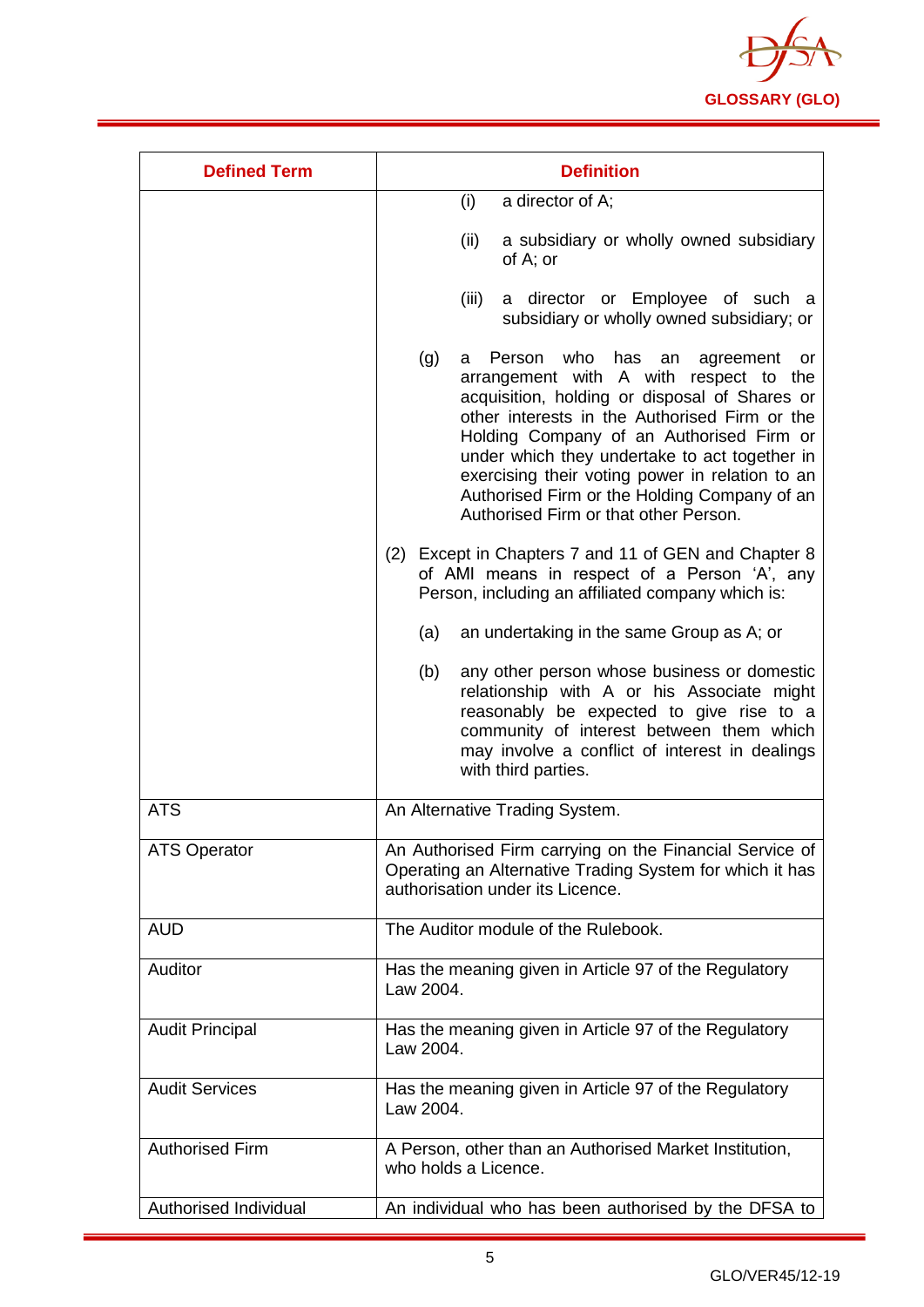

| <b>Defined Term</b>                  | <b>Definition</b>                                                                                                                                                                              |
|--------------------------------------|------------------------------------------------------------------------------------------------------------------------------------------------------------------------------------------------|
|                                      | perform one or more Licensed Functions for<br>an<br>Authorised Firm.                                                                                                                           |
| Authorised ISPV                      | An ISPV which holds a Licence to carry on either or both<br>of the following Financial Services:<br>(a)<br><b>Effect Contracts of Insurance; or</b><br>(b)<br>Carry Out Contracts of Insurance |
| <b>Authorised Market Institution</b> | A Person who is Licensed by the DFSA in relation to the<br>carrying on either or both of the Financial Services<br>prescribed in GEN Rule 2.17.1 and 2.18.1.                                   |
| <b>Authorised Participant</b>        | In relation to an ETF, a market maker appointed by the<br>Fund Manager of the ETF for the purposes referred to in<br>CIR Rule 3.1.12 or IFR Rule 6.13.1.                                       |
| <b>Authorised Person</b>             | An Authorised Firm or an Authorised Market Institution.                                                                                                                                        |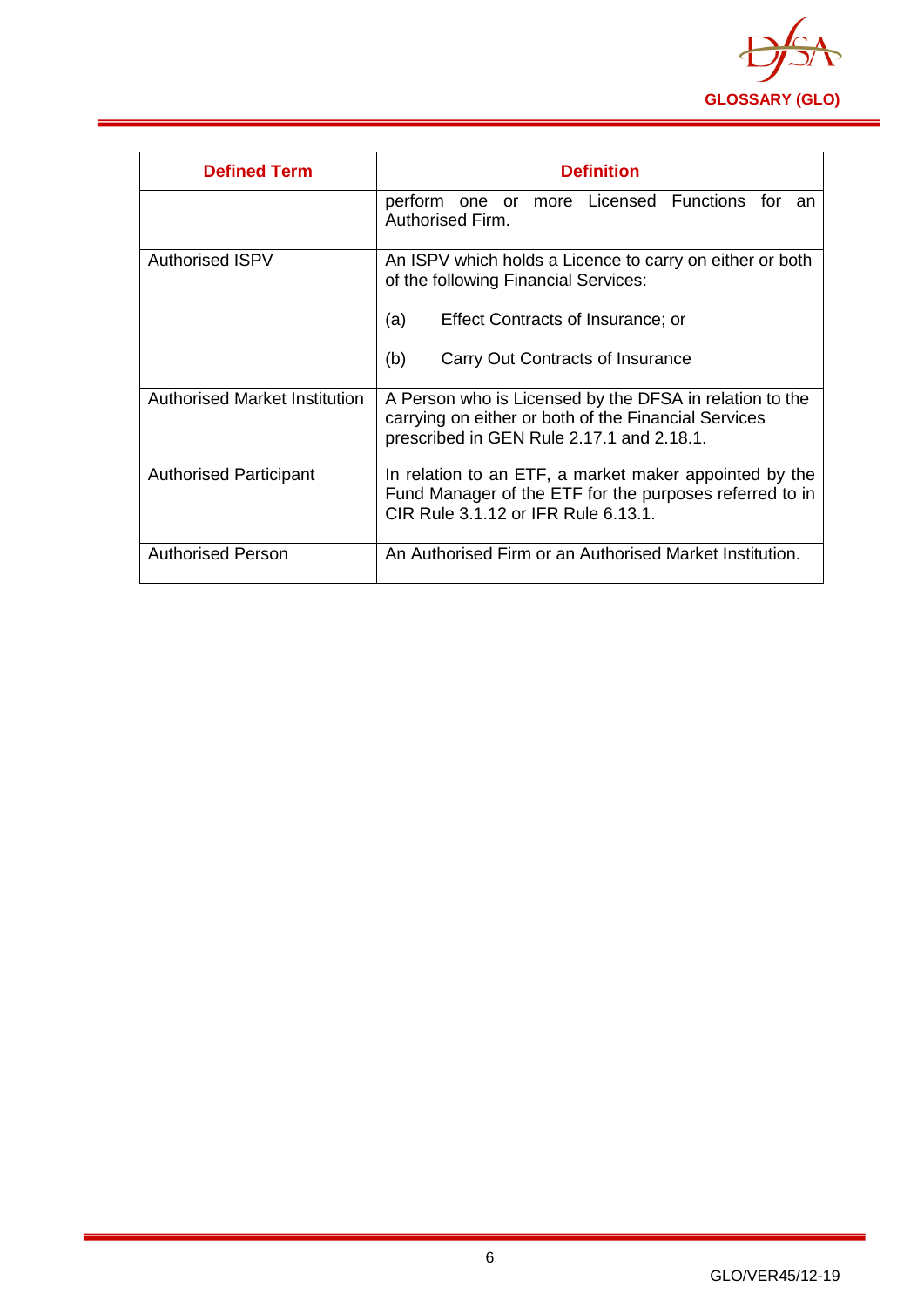

#### <span id="page-7-0"></span>**B [Back to top](#page-1-0)**

| <b>Defined Term</b>             | <b>Definition</b>                                                                                                                                                                                                                                                                                                                                                                                                                                                                                                                                                         |
|---------------------------------|---------------------------------------------------------------------------------------------------------------------------------------------------------------------------------------------------------------------------------------------------------------------------------------------------------------------------------------------------------------------------------------------------------------------------------------------------------------------------------------------------------------------------------------------------------------------------|
| <b>Bank</b>                     | An Authorised Firm which holds a Licence authorising it<br>to carry on the Financial Service of Accepting Deposits.                                                                                                                                                                                                                                                                                                                                                                                                                                                       |
| <b>Base Capital Requirement</b> | Has the meaning given in PIB section 3.6.                                                                                                                                                                                                                                                                                                                                                                                                                                                                                                                                 |
| <b>Bearer Share</b>             | A Share that cannot be registered in the name of the<br>holder and proof of ownership is possession of the<br>Share certificate.                                                                                                                                                                                                                                                                                                                                                                                                                                          |
| <b>Bid</b>                      | Includes a Takeover transaction however effected,<br>including a reverse Takeover, partial bid, and also a bid<br>by a parent entity for Shares in its subsidiary.                                                                                                                                                                                                                                                                                                                                                                                                        |
| <b>Bidder</b>                   | Includes, but is not limited to, companies wherever<br>incorporated and individuals wherever resident who or<br>which make a Bid under TKO.                                                                                                                                                                                                                                                                                                                                                                                                                               |
| <b>Bid Document</b>             | Means a document issued by a Bidder containing<br>stipulated under TKO (particularly<br>information as<br>Chapter 8) and posted in accordance with those Rules<br>(particularly Chapter 11).                                                                                                                                                                                                                                                                                                                                                                              |
| <b>Bid Period</b>               | Means the period from the time when an announcement<br>is made of a proposed or possible Bid (with or without<br>terms) until the first closing date or, if this is later, the<br>date when the Bid becomes or is declared unconditional<br>as to acceptances or lapses. An announcement that a<br>holding, or aggregate holdings, of Shares carrying 30%<br>or more of the voting rights of a Reporting Entity is for<br>sale or that the Governing Body of a Reporting Entity is<br>seeking potential Bidders will be treated as the<br>announcement of a possible Bid. |
| <b>Board</b>                    | In reference to the DFSA, the Governing Body of the<br>DFSA, established under Chapter 2 of Part 2 of the<br>Regulatory Law 2004.<br>In reference to a corporation, the Board of Directors of<br>the corporation.                                                                                                                                                                                                                                                                                                                                                         |
| <b>Body Corporate</b>           | Any body corporate, including limited liability partnership<br>and a body corporate constituted under the law of a<br>country or territory outside of the DIFC.                                                                                                                                                                                                                                                                                                                                                                                                           |
| <b>Branch</b>                   | A place of business within the DIFC:                                                                                                                                                                                                                                                                                                                                                                                                                                                                                                                                      |
|                                 | which has no separate legal personality;<br>(a)                                                                                                                                                                                                                                                                                                                                                                                                                                                                                                                           |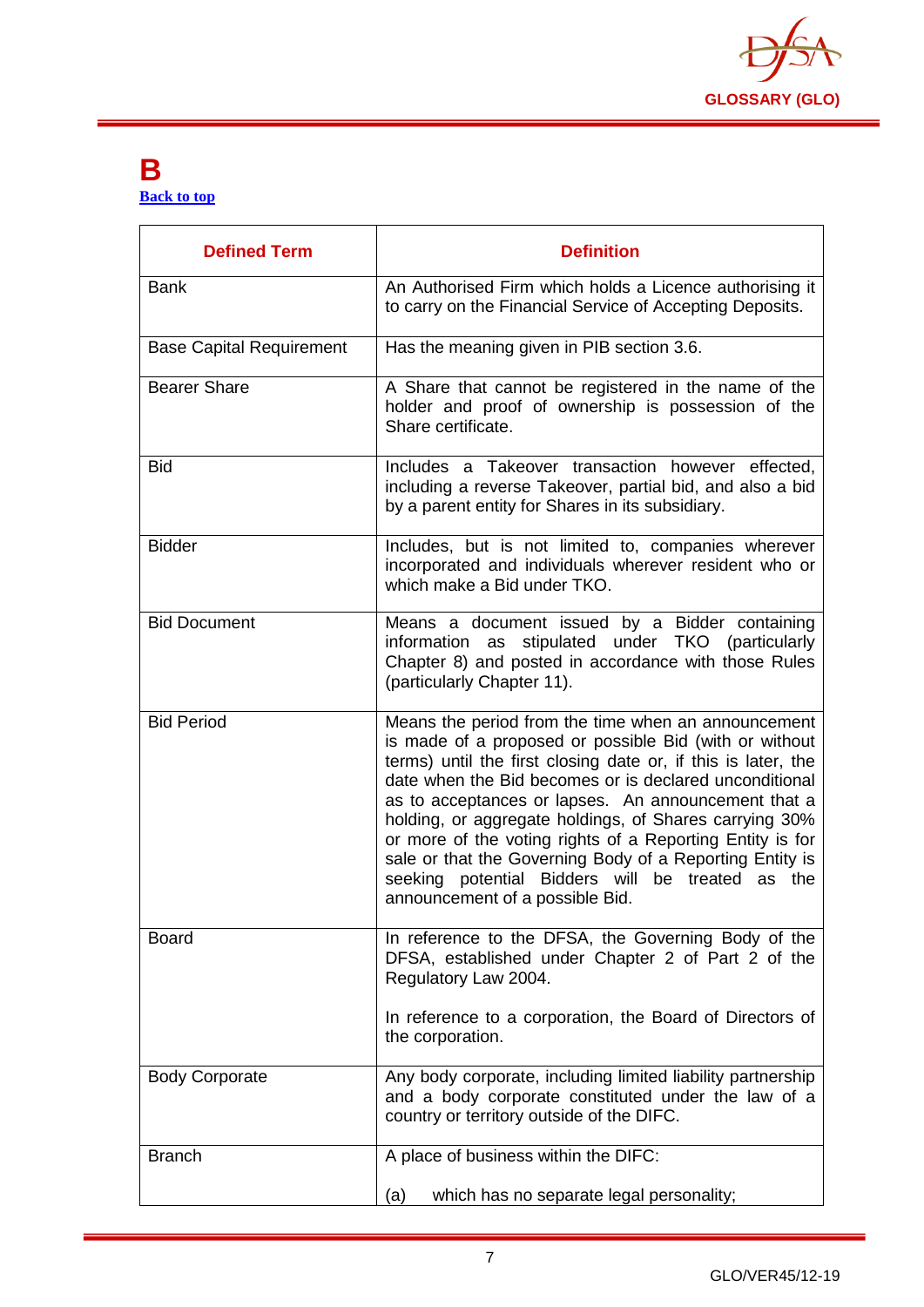

| <b>Defined Term</b>   | <b>Definition</b>                                                                                                                                                                   |
|-----------------------|-------------------------------------------------------------------------------------------------------------------------------------------------------------------------------------|
|                       | (b)<br>forms a legally dependent part of a Regulated<br>Financial Institution whose principal place of<br>business and head office is in a jurisdiction other<br>than the DIFC; and |
|                       | which carries on Financial Services in or from the<br>(c)<br>DIFC under a DFSA Licence.                                                                                             |
| <b>Business Rules</b> | The written rules of an Authorised Market Institution<br>which govern its activities as an Authorised Market<br>Institution.                                                        |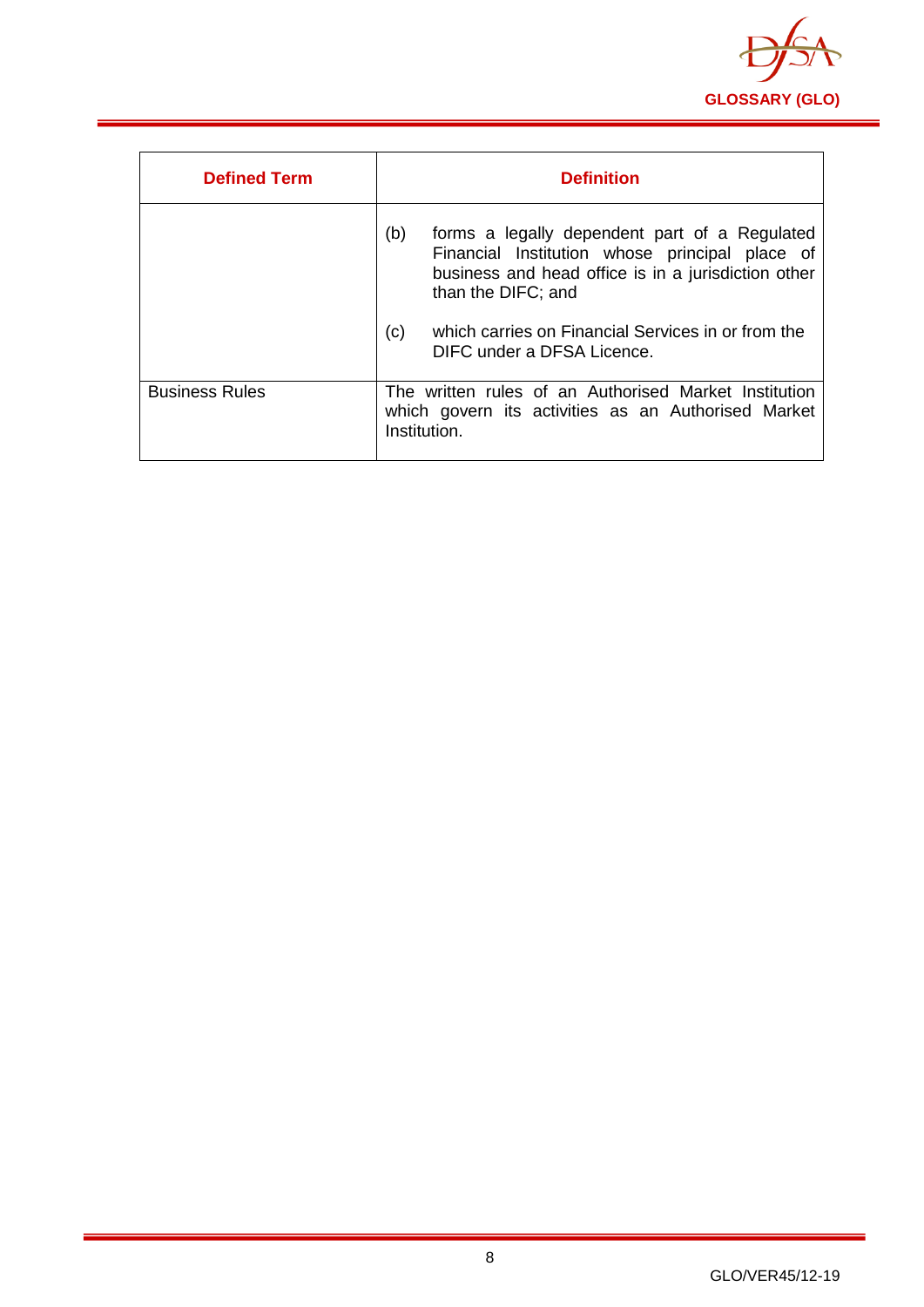

## <span id="page-9-0"></span>**C**

| <b>Back to top</b> |  |  |
|--------------------|--|--|
|                    |  |  |
|                    |  |  |

| <b>Defined Term</b>                    | <b>Definition</b>                                                                                                                                             |
|----------------------------------------|---------------------------------------------------------------------------------------------------------------------------------------------------------------|
| <b>Capital Requirement</b>             | The amount of capital an Authorised Firm must hold,<br>calculated in accordance with PIB sections 3.3, 3.4 or<br>3.5, as applicable.                          |
| <b>Capital Resources</b>               | The total capital resources of an Authorised Firm<br>calculated in accordance with PIB section 3.11.                                                          |
| Captive Insurer                        | A Captive Insurer means a:                                                                                                                                    |
|                                        | Class 1 Captive Insurer;<br>(a)                                                                                                                               |
|                                        | Class 2 Captive Insurer; or<br>(b)                                                                                                                            |
|                                        | Class 3 Captive Insurer.<br>(c)                                                                                                                               |
| Carrying Out Contracts of<br>Insurance | Has the meaning given in GEN section 2.16.                                                                                                                    |
| Category                               | A prudential grouping of Authorised Firms which<br>determines the application of the Rules in PIB.                                                            |
| <b>CCP</b>                             | Pursuant to GEN Rule 2.18.1(1)(a), a CCP is a Person<br>who Operates a Clearing House by becoming a Central<br>Counterparty.                                  |
| Cell                                   | A cell created by a Protected Cell Company for the<br>purpose of segregating and protecting cellular assets in<br>the manner provided by the PCC Regulations. |
| <b>Cell Return</b>                     | The return described in PIN Rule A10.2.4.                                                                                                                     |
| <b>Cell Share Capital</b>              | Capital comprising of the proceeds of the issue of Cell<br>Shares.                                                                                            |
| <b>Cell Shares</b>                     | Shares created and issued by a Protected Cell Company<br>in respect of one of its cells.                                                                      |
| <b>Cellular Asset</b>                  | The assets of the Protected Cell Company attributable to<br>the Company's Cells.                                                                              |
| <b>Cellular Liabilities</b>            | Liabilities that may be settled by disposition of cellular<br>assets.                                                                                         |
| <b>Central Bank</b>                    | The Central Bank of the U.A.E. or its equivalent in<br>another country or territory.                                                                          |
| <b>Central Counterparty</b>            | Pursuant to GEN Rule 2.18.1(3), a Person operates as a<br>Central Counterparty where it:                                                                      |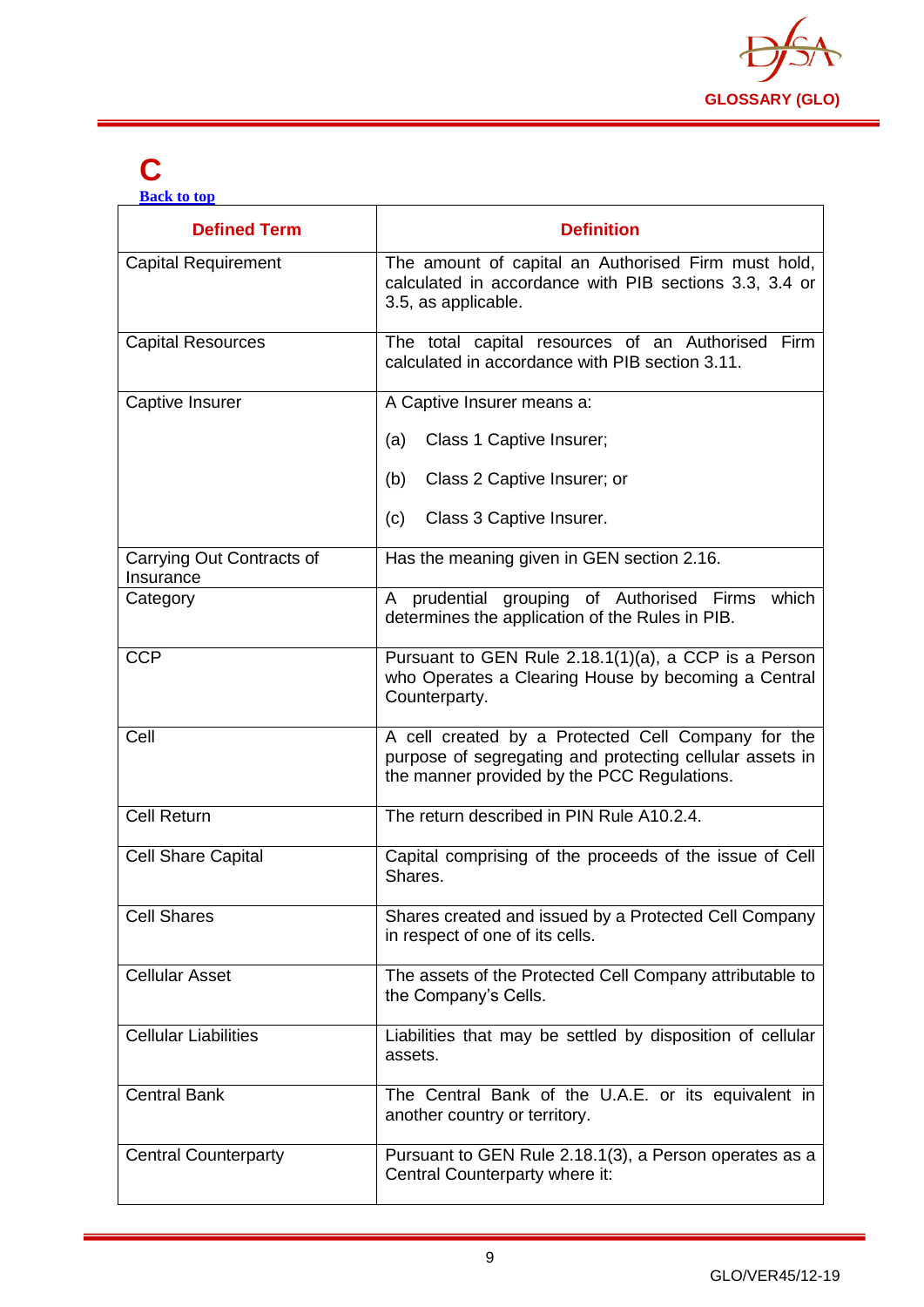

| <b>Defined Term</b>                  | <b>Definition</b>                                                                                                                                                                                                                                                                                                                                                                                                                                                          |
|--------------------------------------|----------------------------------------------------------------------------------------------------------------------------------------------------------------------------------------------------------------------------------------------------------------------------------------------------------------------------------------------------------------------------------------------------------------------------------------------------------------------------|
|                                      | ensures the performance of open contracts relating<br>(a)<br>to Investments, made on a facility for trading<br>Investments; and                                                                                                                                                                                                                                                                                                                                            |
|                                      | does so by interposing between counterparties to<br>(b)<br>such contracts by becoming the buyer to every<br>seller, or the seller to every buyer.                                                                                                                                                                                                                                                                                                                          |
| <b>Central Securities Depository</b> | In relation to:                                                                                                                                                                                                                                                                                                                                                                                                                                                            |
|                                      | (a)<br>an Authorised Firm, the meaning given to that<br>term under GEN Rule 2.13.1(3); and                                                                                                                                                                                                                                                                                                                                                                                 |
|                                      | in the case of an Authorised Market Institution,<br>(b)<br>the meaning given to that term in GEN Rule<br>$2.18.1(5)$ .                                                                                                                                                                                                                                                                                                                                                     |
| Certificate                          | Has the meaning given in GEN Rule A2.2.1(d).                                                                                                                                                                                                                                                                                                                                                                                                                               |
| Charge                               | Any Fee or charge made to a Client in connection with<br>Investment Business, whether levied by the Authorised<br>Firm or any other Person, including a Mark-up or Mark-<br>down.                                                                                                                                                                                                                                                                                          |
| <b>Chief Executive (CEO)</b>         | The individual appointed to the office of Chief Executive<br>of the DFSA by the Board.                                                                                                                                                                                                                                                                                                                                                                                     |
| <b>Chinese Wall</b>                  | An arrangement described in Article 63 of the Markets<br>Law 2012.                                                                                                                                                                                                                                                                                                                                                                                                         |
| <b>CIR</b>                           | The Collective Investment module of the Rulebook.                                                                                                                                                                                                                                                                                                                                                                                                                          |
| Class                                | In relation to a Contract of Insurance, the allocated<br>insurance class as specified in GEN App4.                                                                                                                                                                                                                                                                                                                                                                         |
| Class 1 Captive Cell                 | A Cell established by a Protected Cell Company to<br>which are attributable assets and liabilities arising out of<br>Insurance Business only in respect of risks related to<br>arising out of the business or operations of members of<br>a Group which together hold a majority of Cell Shares,<br>including for this purpose only contracts of reinsurance<br>in respect of such risks insured by the cedant.                                                            |
| Class 2 Captive Cell                 | A Cell established by a Protected Cell Company to<br>which are attributable assets and liabilities arising out of<br>Insurance Business, 80% of the Gross Written Premium<br>in any year being attributable to risks related to or arising<br>out of the business or operations of members of a Group<br>which together hold a majority of the Cell Shares,<br>including for this purpose only contracts of reinsurance<br>in respect of such risks insured by the cedant. |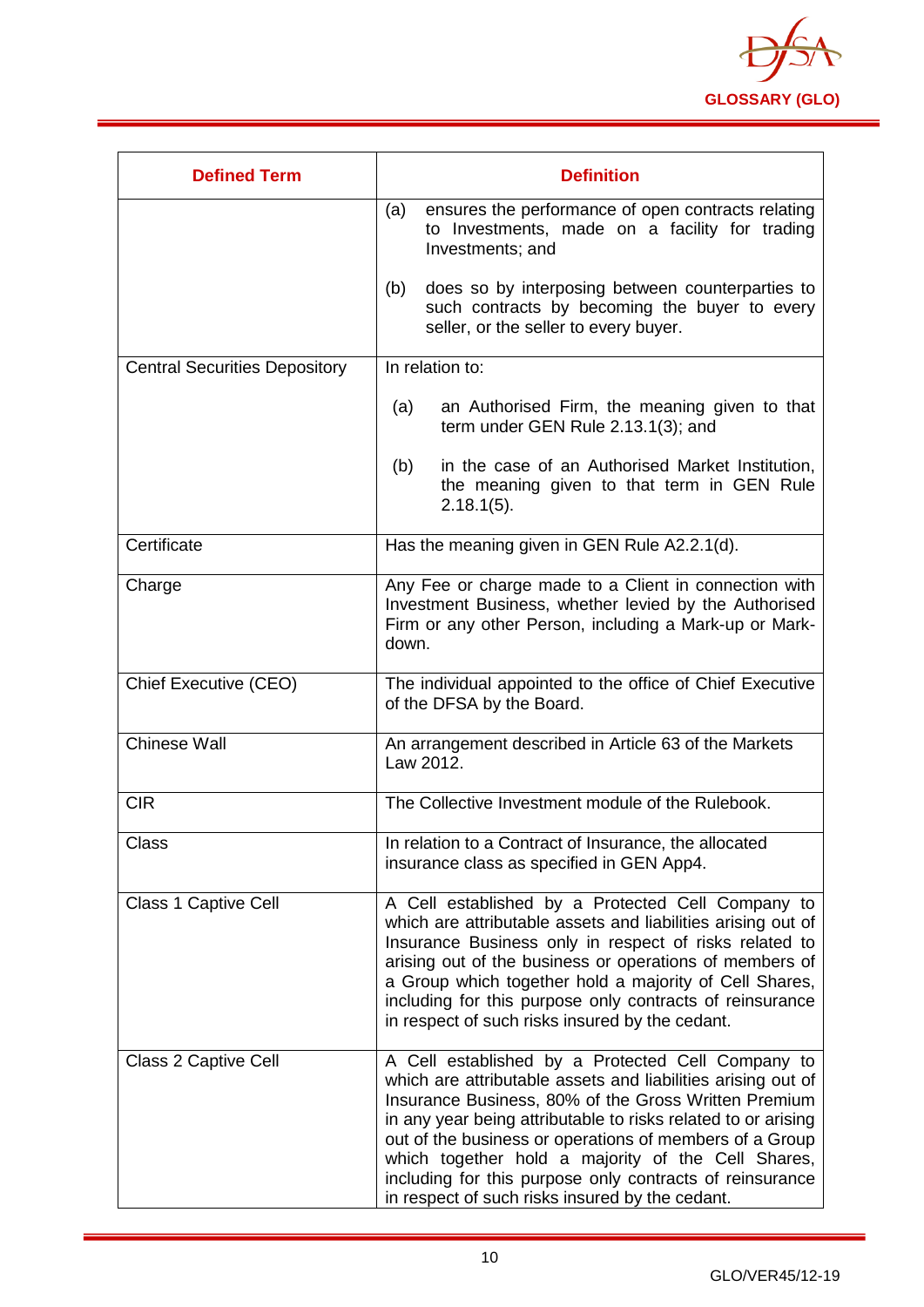

| <b>Defined Term</b>            | <b>Definition</b>                                                                                                                                                                                                                                                                                                                                                                                               |  |
|--------------------------------|-----------------------------------------------------------------------------------------------------------------------------------------------------------------------------------------------------------------------------------------------------------------------------------------------------------------------------------------------------------------------------------------------------------------|--|
| Class 3 Captive Cell           | A Cell established by a Protected Cell Company:                                                                                                                                                                                                                                                                                                                                                                 |  |
|                                | to which are attributable assets and liabilities<br>(a)<br>arising out of Insurance Business only in respect<br>of risks related to or arising out of the business or<br>operations of persons who engage in similar,<br>related or common:                                                                                                                                                                     |  |
|                                | (i)<br>businesses;                                                                                                                                                                                                                                                                                                                                                                                              |  |
|                                | (ii)<br>activities;                                                                                                                                                                                                                                                                                                                                                                                             |  |
|                                | (iii)<br>trade;                                                                                                                                                                                                                                                                                                                                                                                                 |  |
|                                | (iv)<br>services; or                                                                                                                                                                                                                                                                                                                                                                                            |  |
|                                | operations;<br>(v)                                                                                                                                                                                                                                                                                                                                                                                              |  |
|                                | including for this purpose only contracts of<br>reinsurance in respect of such risks insured by<br>the cedant; and                                                                                                                                                                                                                                                                                              |  |
|                                | (b)<br>owned by such Persons or by a Body Corporate of<br>which all such Persons are members.                                                                                                                                                                                                                                                                                                                   |  |
| <b>Class 1 Captive Insurer</b> | A DIFC Incorporated Insurer permitted under the<br>conditions of its licence to effect or carry out Contracts of<br>Insurance only in respect of risks related to or arising out<br>of the business or operations of the Group, including for<br>this purpose only contracts of reinsurance in respect of<br>such risks insured by the cedant.                                                                  |  |
| <b>Class 2 Captive Insurer</b> | DIFC Incorporated Insurer required under the<br>$\mathsf{A}$<br>conditions of its licence to obtain at least 80 per cent of<br>its Gross Written Premium in any year from Contracts of<br>Insurance in respect of risks related to or arising out of<br>the business or operations of the Group, including for<br>this purpose only contracts of reinsurance in respect of<br>such risks insured by the cedant. |  |
| <b>Class 3 Captive Insurer</b> | A DIFC Incorporated Insurer which is:                                                                                                                                                                                                                                                                                                                                                                           |  |
|                                | permitted under the conditions of its licence to<br>(a)<br>effect or carry out Contracts of Insurance only in<br>respect of risks related to or arising out of the<br>business or operations of persons who engage in<br>similar, related or common:                                                                                                                                                            |  |
|                                | (i)<br>businesses;                                                                                                                                                                                                                                                                                                                                                                                              |  |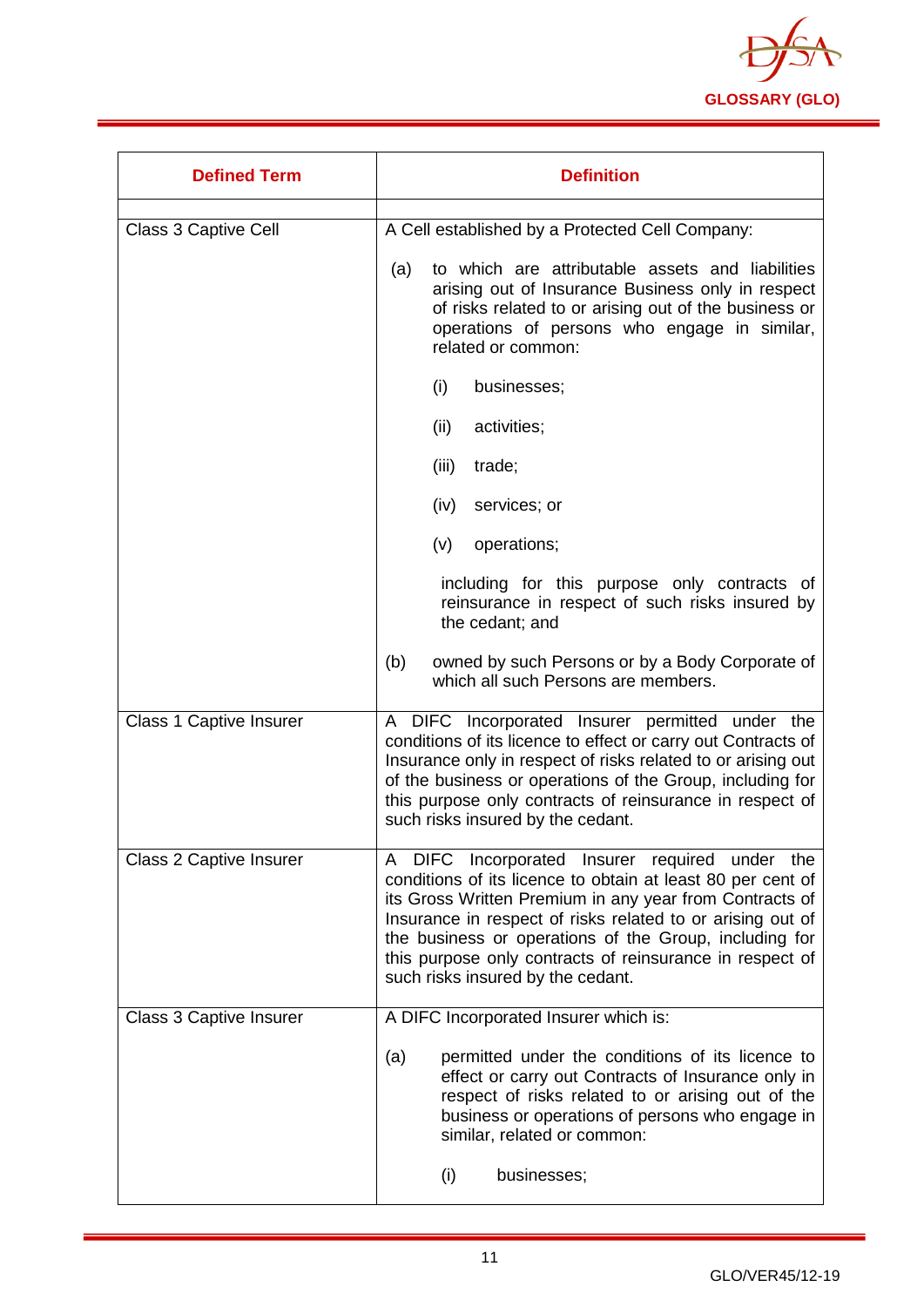

| <b>Defined Term</b>                    | <b>Definition</b>                                                                                                                             |
|----------------------------------------|-----------------------------------------------------------------------------------------------------------------------------------------------|
|                                        | (ii)<br>activities;                                                                                                                           |
|                                        | (iii)<br>trade;                                                                                                                               |
|                                        | (iv)<br>services; or                                                                                                                          |
|                                        | (v)<br>operations;                                                                                                                            |
|                                        | including for this purpose only contracts of<br>reinsurance in respect of such risks insured by<br>the cedant, and                            |
|                                        | (b)<br>owned by such Persons or by a Body Corporate<br>of which all such Persons are members.                                                 |
| <b>Class of Business</b>               | A classification of insurance contracts having similar<br>characteristics, specified in GEN App4.                                             |
| <b>Clearing House</b>                  | An Authorised Market Institution which is authorised<br>under its Licence to carry on the Financial Service of<br>Operating a Clearing House. |
| <b>Client</b>                          | Retail Client, Professional Client<br>Market<br>A<br>or<br>Counterparty as defined in COB chapter 2.                                          |
| <b>Client Account</b>                  | (1) In relation to Client Money, an account specified in<br>COB Rule A5.4.1; and                                                              |
|                                        | (2) in relation to a Safe Custody Investment an account<br>specified in COB Rule A6.4.2.                                                      |
| <b>Client Agreement</b>                | An agreement that is made in accordance with the<br>requirements of COB section 3.3                                                           |
| <b>Client Assets</b>                   | Client Money and Client Investments.                                                                                                          |
| <b>Client Investments</b>              | Has the meaning given in COB section 6.13.                                                                                                    |
| <b>Client Money</b>                    | Has the meaning given in COB section 6.12.                                                                                                    |
| <b>Client Money Auditor's Report</b>   | A report referred to in GEN Rule 8.6.1(c).                                                                                                    |
| <b>Client Money Distribution Rules</b> | The Rules under COB section A5.13.                                                                                                            |
| <b>Client Money Provisions</b>         | The provisions under COB App5.                                                                                                                |
| <b>Close Links</b>                     | A Person (Person A) has close links with a Person<br>(Person B) if:                                                                           |
|                                        | Person B:<br>(a)                                                                                                                              |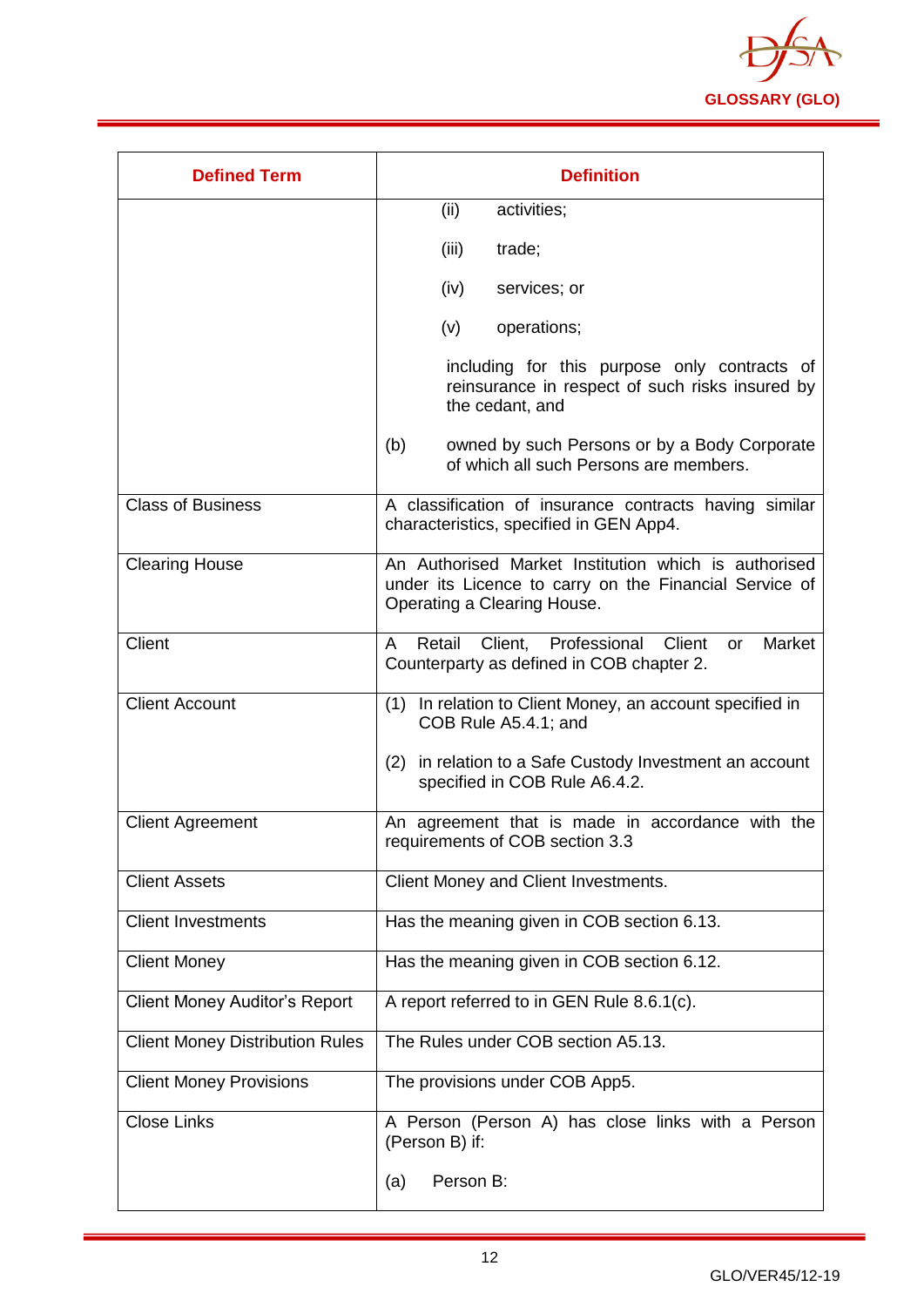

| <b>Defined Term</b>                                                                           | <b>Definition</b>                                                                                                                                                                                                                                                   |
|-----------------------------------------------------------------------------------------------|---------------------------------------------------------------------------------------------------------------------------------------------------------------------------------------------------------------------------------------------------------------------|
|                                                                                               | is a Holding company of Person A;<br>(i)                                                                                                                                                                                                                            |
|                                                                                               | (ii) is a Subsidiary of Person A;                                                                                                                                                                                                                                   |
|                                                                                               | (iii) is a Holding Company of the Subsidiary of<br>Person A;                                                                                                                                                                                                        |
|                                                                                               | (iv) is a Subsidiary of a Holding Company of<br>Person A; or                                                                                                                                                                                                        |
|                                                                                               | (v) owns and controls 20% or more of the voting<br>rights or shares of Person A; or                                                                                                                                                                                 |
|                                                                                               | Person A owns and controls 20% or more of the<br>(b)<br>voting rights or shares of Person B.                                                                                                                                                                        |
| <b>Close Out Netting</b>                                                                      | A process whereby the claims and obligations of two<br>Counterparties are accelerated, netted to form a single<br>net sum and become immediately due upon the default,<br>bankruptcy, liquidation or other similar circumstance of<br>either of the Counterparties. |
| <b>Close Relative</b>                                                                         | In relation to any individual:                                                                                                                                                                                                                                      |
|                                                                                               | (a)<br>his spouse;                                                                                                                                                                                                                                                  |
|                                                                                               | his children and step-children, his parents and<br>(b)<br>step-parents, his brothers and sisters and his<br>step-brothers and step-sisters; and                                                                                                                     |
|                                                                                               | the spouse of any individual within (b).<br>(c)                                                                                                                                                                                                                     |
| <b>Closed-ended Fund</b>                                                                      | Has the meaning given in Article 18A(3) of the Collective<br>Investment Law.                                                                                                                                                                                        |
| <b>Closely Related</b>                                                                        | Has the meaning given in PIB Rule A4.11.5.                                                                                                                                                                                                                          |
| <b>CMC</b>                                                                                    | The Code of Market Conduct module of the Sourcebook.                                                                                                                                                                                                                |
| <b>COB</b>                                                                                    | The Conduct of Business module of the Rulebook.                                                                                                                                                                                                                     |
| Code of Ethics for Accountants<br>and Audit Firms of Islamic<br><b>Financial Institutions</b> | The code of ethics issued by the Accounting and<br>Auditing Organisation of Islamic Financial Institutions<br>from time to time (AAOIFI).                                                                                                                           |
| Code of Ethics for Professional<br>Accountants                                                | The code of ethics for accountants as issued and<br>amended from time to time by the International Ethics<br>Standard Board for Accountants (IESBA) of IFAC.                                                                                                        |
| Collateral                                                                                    | In PIB, any form of asset, guarantee, or indemnity<br>(1)<br>which is held or controlled by an Authorised Firm<br>and is subject to a security interest or arrangement                                                                                              |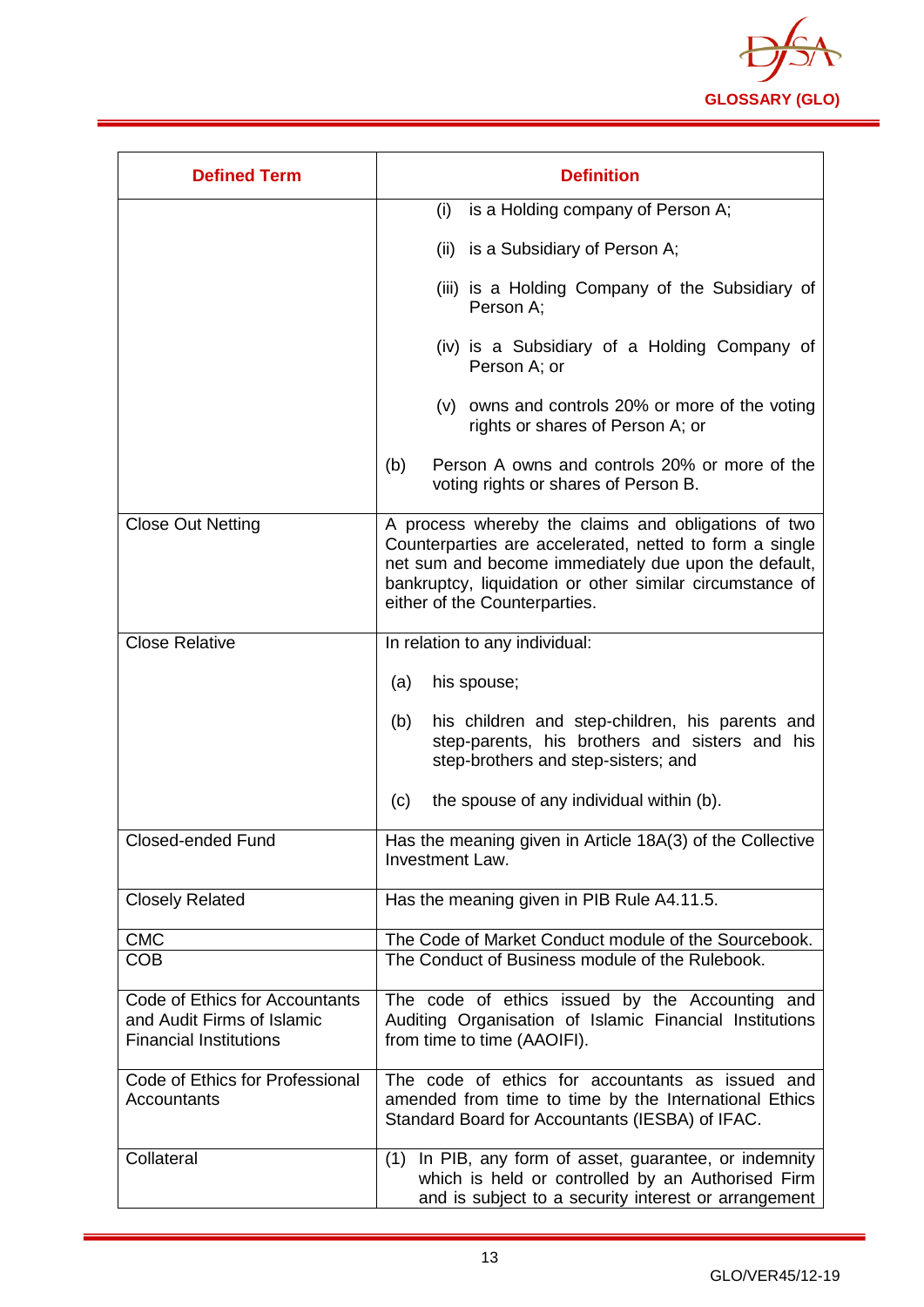

| <b>Defined Term</b>                            | <b>Definition</b>                                                                                                                                                                                                          |
|------------------------------------------------|----------------------------------------------------------------------------------------------------------------------------------------------------------------------------------------------------------------------------|
|                                                | in favour of that firm; and                                                                                                                                                                                                |
|                                                | (2) In COB, a Client Investment which has been paid for<br>in full by a Client and which is held or controlled by<br>the Authorised Firm under the terms of a deposit,<br>pledge, charge or other security arrangement.    |
| <b>Collective Investment Fund</b>              | An arrangement which amounts to a Fund under Article<br>11 of the Collective Investment Law 2010 and which is<br>not excluded under the Rules made under Article 12 set<br>out under CIR section 2.1.                      |
| <b>Commercial Paper</b>                        | Debentures with a maturity of less than 2 years at the<br>date of issue.                                                                                                                                                   |
| Commission                                     | Any form of commission, including a benefit of any kind,<br>offered or given in connection with Investment Business.                                                                                                       |
| <b>Commodities Risk Capital</b><br>Requirement | A component of the Market Risk Capital Requirement to<br>cover the risk of holding or taking positions in<br>commodities, including precious metals, but excluding<br>gold, calculated in accordance with PIB section 5.7. |
| <b>Commodity Derivative</b>                    | A Derivative over a commodity.                                                                                                                                                                                             |
| Complaint                                      | Any oral or written expression of dissatisfaction from a<br>Client to an Authorised Firm in connection with the<br>provision of, or failure to provide, a Financial Service to<br>the Client.                              |
| <b>Compliance Officer</b>                      | In relation to:                                                                                                                                                                                                            |
|                                                | (a)<br>Authorised Firm, the Licensed<br>Function<br>an<br>described in GEN Rule 7.4.6; and                                                                                                                                 |
|                                                | Market<br>(b)<br>Authorised<br>Institution, the<br>Kev<br>an<br>Individual function described in AMI Rule 5.3.6.                                                                                                           |
| <b>Concentration Risk</b>                      | The risk faced by an Authorised Firm arising out of its<br>Large Exposures.                                                                                                                                                |
| Connected                                      | In relation to a Person (A), a Person which has or has at<br>any relevant time had the following relationship to A:                                                                                                        |
|                                                | a member of A's Group;<br>(a)                                                                                                                                                                                              |
|                                                | a Controller of A;<br>(b)                                                                                                                                                                                                  |
|                                                | (c)<br>a member of a partnership of which A is a<br>member;                                                                                                                                                                |
|                                                | an employee or former employee of A;<br>(d)                                                                                                                                                                                |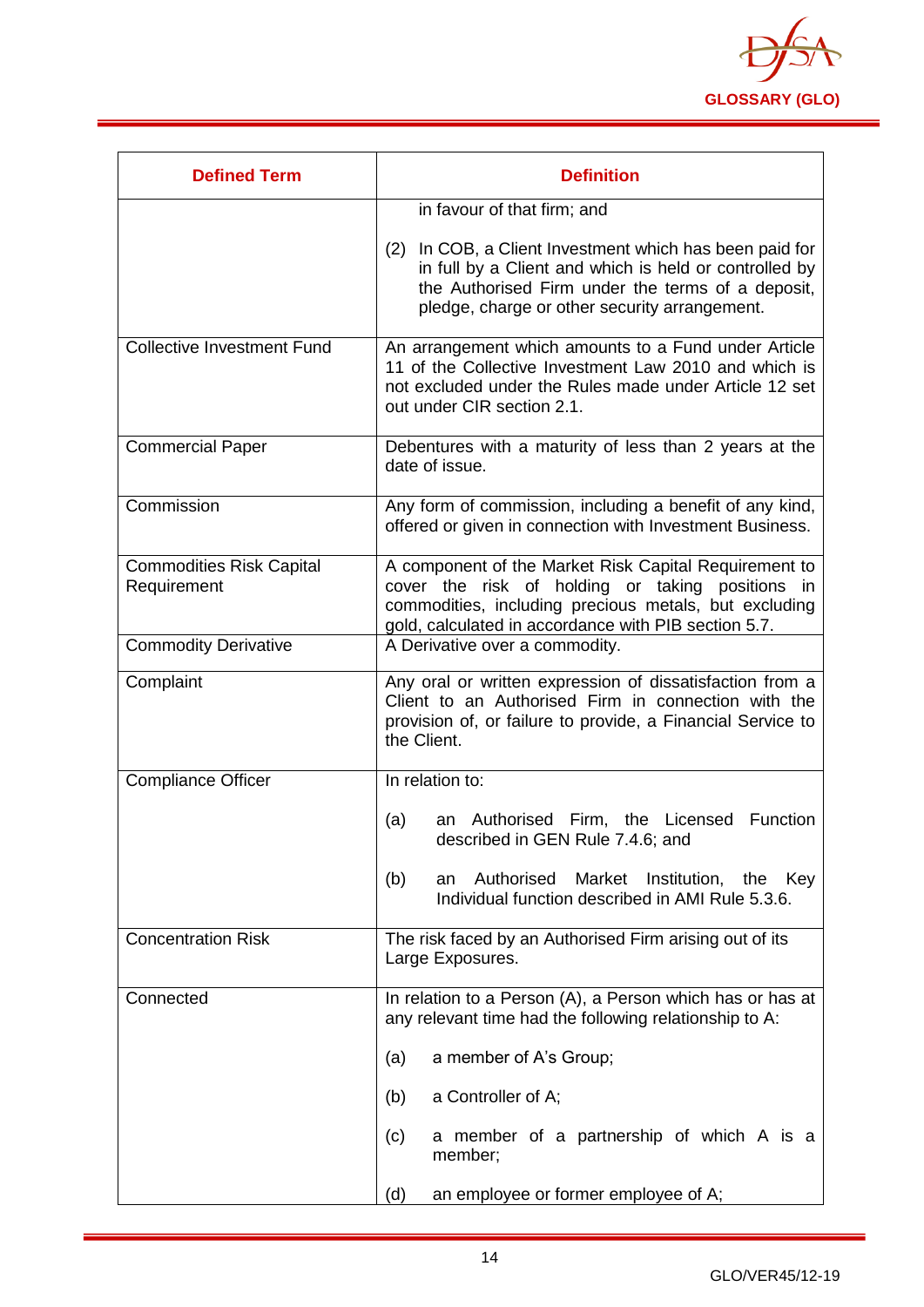

| <b>Defined Term</b>                    | <b>Definition</b>                                                                                                                                                                                                                                                  |
|----------------------------------------|--------------------------------------------------------------------------------------------------------------------------------------------------------------------------------------------------------------------------------------------------------------------|
|                                        | (e)<br>if A is a company:                                                                                                                                                                                                                                          |
|                                        | (i)<br>an officer or manager of A or of a parent of<br>А;                                                                                                                                                                                                          |
|                                        | (ii)<br>an agent of A or of a parent of A;                                                                                                                                                                                                                         |
|                                        | (f)<br>if A is a partnership is or has been a member,<br>manager or agent of A; or                                                                                                                                                                                 |
|                                        | if A is an unincorporated association of persons<br>(g)<br>which is not a partnership, is or has been an<br>officer, manager or agent of A.                                                                                                                        |
| <b>Connected Counterparties</b>        | Has the meaning given in PIB Rule A4.11.7.                                                                                                                                                                                                                         |
| <b>Connected Person</b>                | In relation to:                                                                                                                                                                                                                                                    |
|                                        | a Reporting Entity other than that of a Listed Fund,<br>(a)<br>a Person referred to in MKT Rule 4.3.2; and                                                                                                                                                         |
|                                        | (b)<br>a Reporting Entity of a Listed Fund, a Person<br>referred to in MKT Rule 6.6.1.                                                                                                                                                                             |
| Constitution                           | In relation to a Fund:                                                                                                                                                                                                                                             |
|                                        | which is in the form of a Body Corporate, the<br>(a)<br>instrument of incorporation;                                                                                                                                                                               |
|                                        | (b)<br>which is in the form of a Trust, the trust deed;                                                                                                                                                                                                            |
|                                        | (c)<br>which is in the form of a Partnership, the<br>partnership deed; or                                                                                                                                                                                          |
|                                        | (d)<br>adopting a form other than one specified in (a) to<br>(c), any instrument creating the legal form of the<br>Fund to which the Fund Manager is a party setting<br>out provisions relating to any aspect of the<br>operation or management of the Fund.       |
| <b>Contingent Liability Investment</b> | A Derivative under the terms of which the Client will or<br>may be liable to make further payments (other than<br>Charges, and whether or not secured by margin) when<br>the transaction falls to be completed or upon the earlier<br>closing out of his position. |
| Contract of Insurance                  | Has the meaning given in GEN Rule A4.1.1.                                                                                                                                                                                                                          |
| Controller                             | (1)<br>In relation to an Authorised Firm, a Person who,<br>either alone or with any Associate fulfils the                                                                                                                                                          |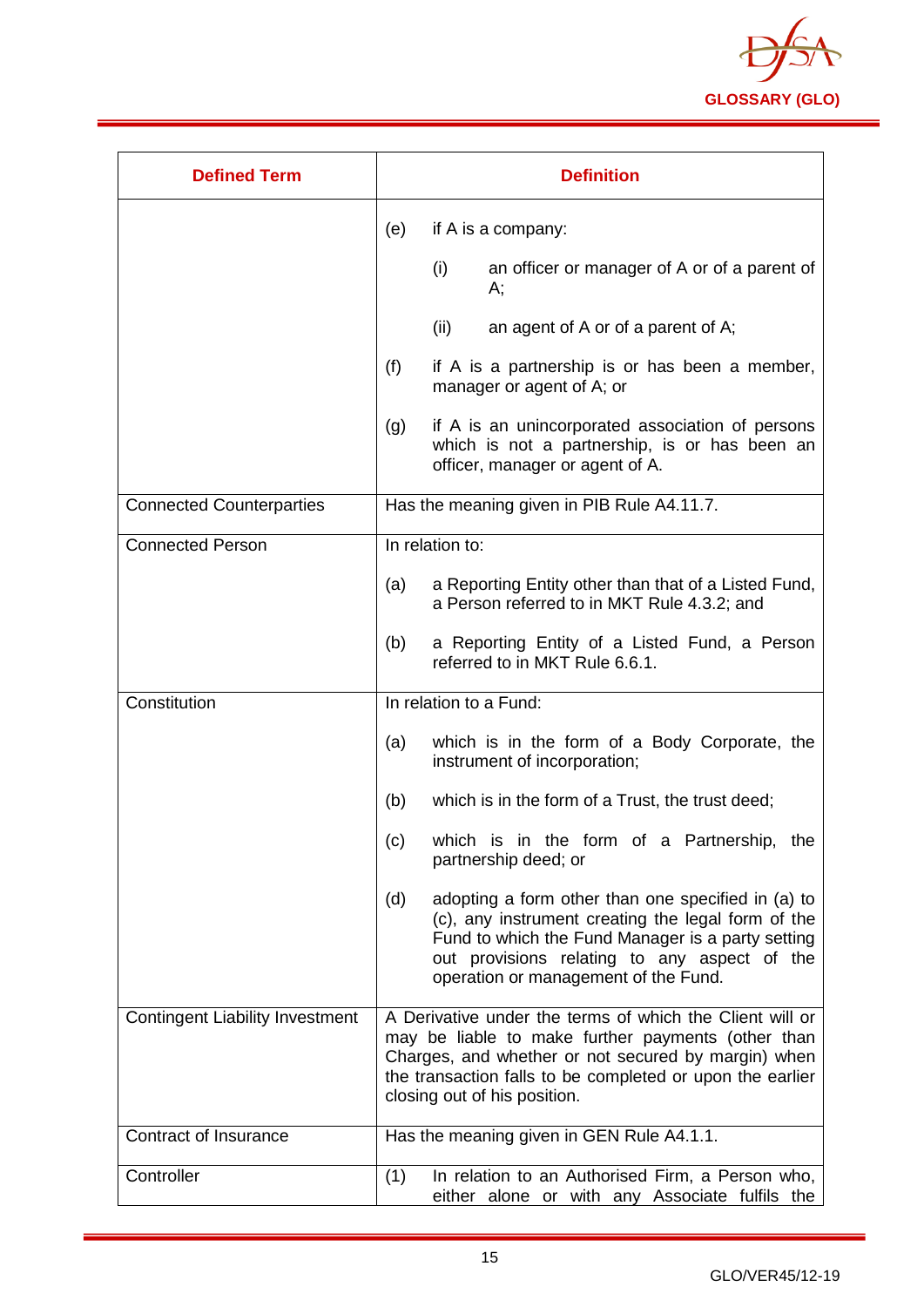

| <b>Defined Term</b>                       | <b>Definition</b>                                                                                                                                                                                                                                                                           |
|-------------------------------------------|---------------------------------------------------------------------------------------------------------------------------------------------------------------------------------------------------------------------------------------------------------------------------------------------|
|                                           | criteria specified in GEN Rule 11.8.2; or                                                                                                                                                                                                                                                   |
|                                           | in relation to an Authorised Market Institution a<br>(2)<br>Person who, either alone or with any Associate<br>fulfils the criteria specified in AMI Rule 8.1.2.                                                                                                                             |
| Convertible                               | An Investment that gives an investor the right to convert<br>the Security into another form of Security at an agreed<br>price or on an agreed basis.                                                                                                                                        |
| <b>Corporate Director</b>                 | In relation to an Investment Company that elects to have<br>its sole Corporate Director act as its Fund Manager, the<br>body corporate that acts or intends to act as the Fund<br>Manager.                                                                                                  |
| <b>Corporate Governance</b><br>Principles | Principles prescribed in MKT Rules 3.2.3 - 3.2.9.                                                                                                                                                                                                                                           |
| <b>Correspondent Account</b>              | An account opened on behalf of a Correspondent<br>Banking Client to receive deposits from, to make<br>payments on behalf of or to otherwise handle financial<br>Transactions for or on behalf of the Correspondent<br>Banking Client.                                                       |
| <b>Correspondent Bank</b>                 | A bank in a jurisdiction other than the DIFC where an<br>Authorised Firm opens a Correspondent Account.                                                                                                                                                                                     |
| <b>Correspondent Banking Client</b>       | A Client of an Authorised Firm which uses the firm's<br>correspondent banking services account to<br>clear<br>Transactions for its own customer base.                                                                                                                                       |
| Counterparty                              | Means any person with or for whom an Authorised Firm<br>carries on, or intends to carry on, any regulated business<br>or associated business. In this context, a counterparty<br>includes an individual, unincorporated body, company,<br>government, local authority or other public body. |
| <b>Counterparty Risk</b>                  | The risk that an Authorised Firm's Counterparty does not<br>perform its obligations under the terms of a contract.                                                                                                                                                                          |
| Court                                     | The DIFC Court.                                                                                                                                                                                                                                                                             |
| <b>Credit Default Product</b>             | A swap or Option, which has a payout linked to changes<br>in an underlying Reference Asset's creditworthiness and<br>protects the Protection Buyer against the risk of credit<br>loss over a specified time period with the payout being<br>conditional on some form of Credit Event.       |
| <b>Credit Derivatives</b>                 | An over the counter financial Derivative instrument,<br>which enables the isolation and separate transfer of<br>Credit Risk and whose payout is linked to changes in the<br>Reference Assets' creditworthiness.                                                                             |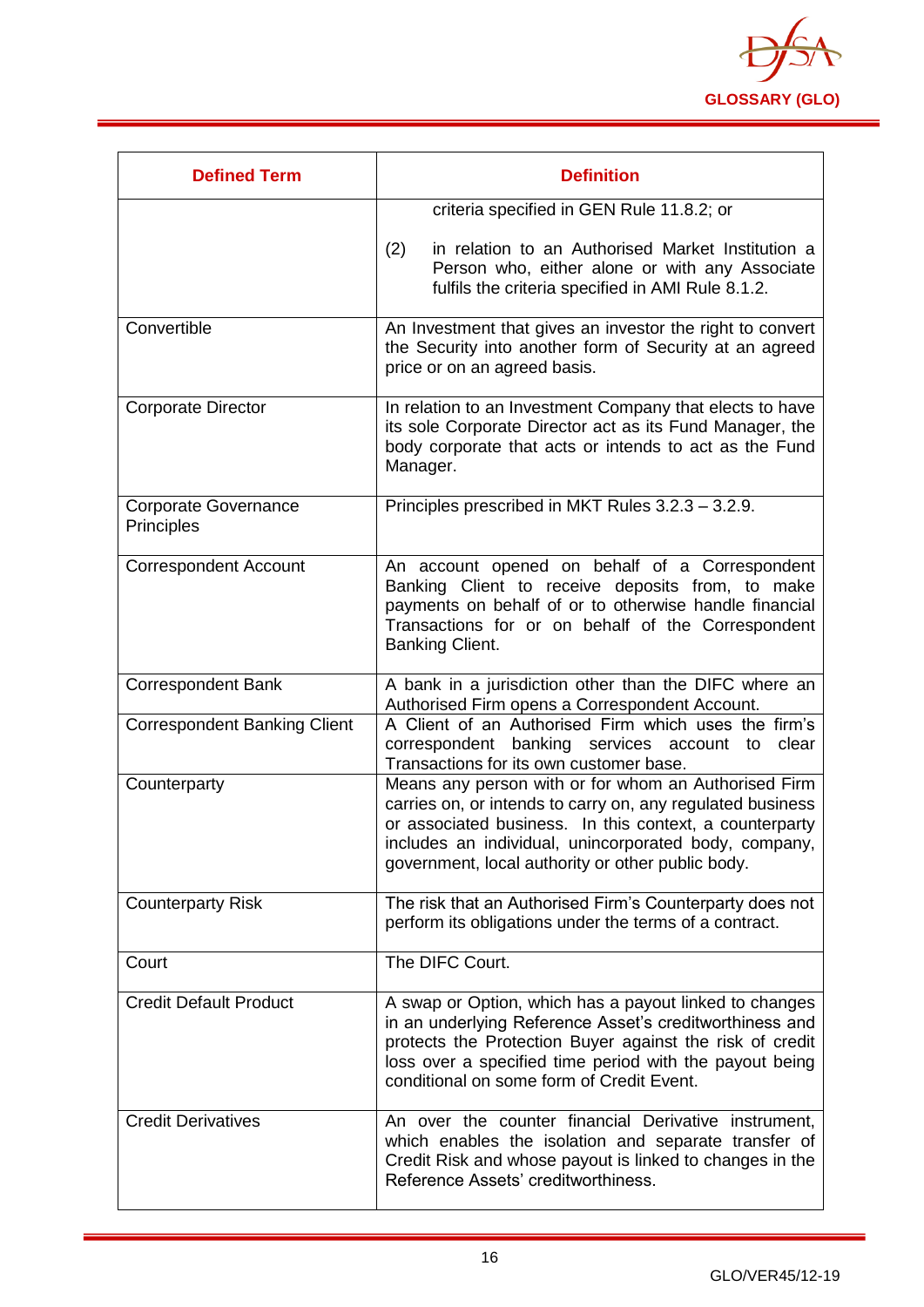

| <b>Defined Term</b>                       | <b>Definition</b>                                                                                                                                                                                                                                                                                                                                                                                                                  |
|-------------------------------------------|------------------------------------------------------------------------------------------------------------------------------------------------------------------------------------------------------------------------------------------------------------------------------------------------------------------------------------------------------------------------------------------------------------------------------------|
| <b>Credit Event</b>                       | An event related to the creditworthiness of Reference<br>Assets or Reference Entities in a Credit Derivatives<br>contract, which triggers the termination or a payout<br>under the contract.                                                                                                                                                                                                                                       |
| <b>Credit Event Payment</b>               | The consideration, which the Protection Seller pays to<br>the Protection Buyer under a Credit Derivatives contract<br>upon occurrence of a Credit Event.                                                                                                                                                                                                                                                                           |
| <b>Credit Facility</b>                    | Any facility which includes any<br>arrangement<br><b>or</b><br>agreement which extends monetary credit whether<br>funded or unfunded to a Person including but not limited<br>to any loan or syndicated loan, mortgage, overdraft,<br>financial lease, letter of credit, financial guarantee, trade<br>finance, transaction finance, project finance, asset<br>finance, or the financing, discounting or factoring of<br>invoices. |
| <b>Credit Rating</b>                      | Has the meaning given to it in GEN Rule 2.27.1(2)(b).                                                                                                                                                                                                                                                                                                                                                                              |
| <b>Credit Rating Activities</b>           | Has the meaning given to it in GEN Rule 2.27.1(2)(a).                                                                                                                                                                                                                                                                                                                                                                              |
| <b>Credit Rating Agency</b>               | A Person carrying on in or from the DIFC the Financial<br>Service of Operating a Credit Rating Agency for which it<br>has an authorisation under its Licence.                                                                                                                                                                                                                                                                      |
| <b>Credit Risk</b>                        | In relation to an Authorised Firm, the risk of loss if<br>another party fails to perform on its financial obligation to<br>the Authorised Firm.                                                                                                                                                                                                                                                                                    |
| <b>Credit Risk Capital</b><br>Requirement | The requirement calculated in accordance with PIB<br>section 4.6.                                                                                                                                                                                                                                                                                                                                                                  |
| <b>Credit Spread Option</b>               | A type of contract where one Counterparty sells an<br>Option to another Counterparty on a nominal amount of<br>an asset swap on a specified Security, exercisable<br>during a set period of time, in exchange for a payment of<br>a premium where the Option gives the buyer the right to<br>put the asset swap back to the seller at a strike spread<br>over a pre-determined benchmark rate.                                     |
| <b>Credit-linked Note</b>                 | A Security whose coupon payments are linked to the<br>return on, and repayment of principal and is linked to the<br>creditworthiness of, the Reference Assets.                                                                                                                                                                                                                                                                     |
| Crowdfunding Loan Agreement               | A loan<br>agreement entered into<br>using<br>Loan<br>a<br>Crowdfunding Platform operated by a Crowdfunding<br>Operator.                                                                                                                                                                                                                                                                                                            |
| <b>Crowdfunding Operator</b>              | A Person who is authorised under a Licence to Operate<br>a Crowdfunding Platform.                                                                                                                                                                                                                                                                                                                                                  |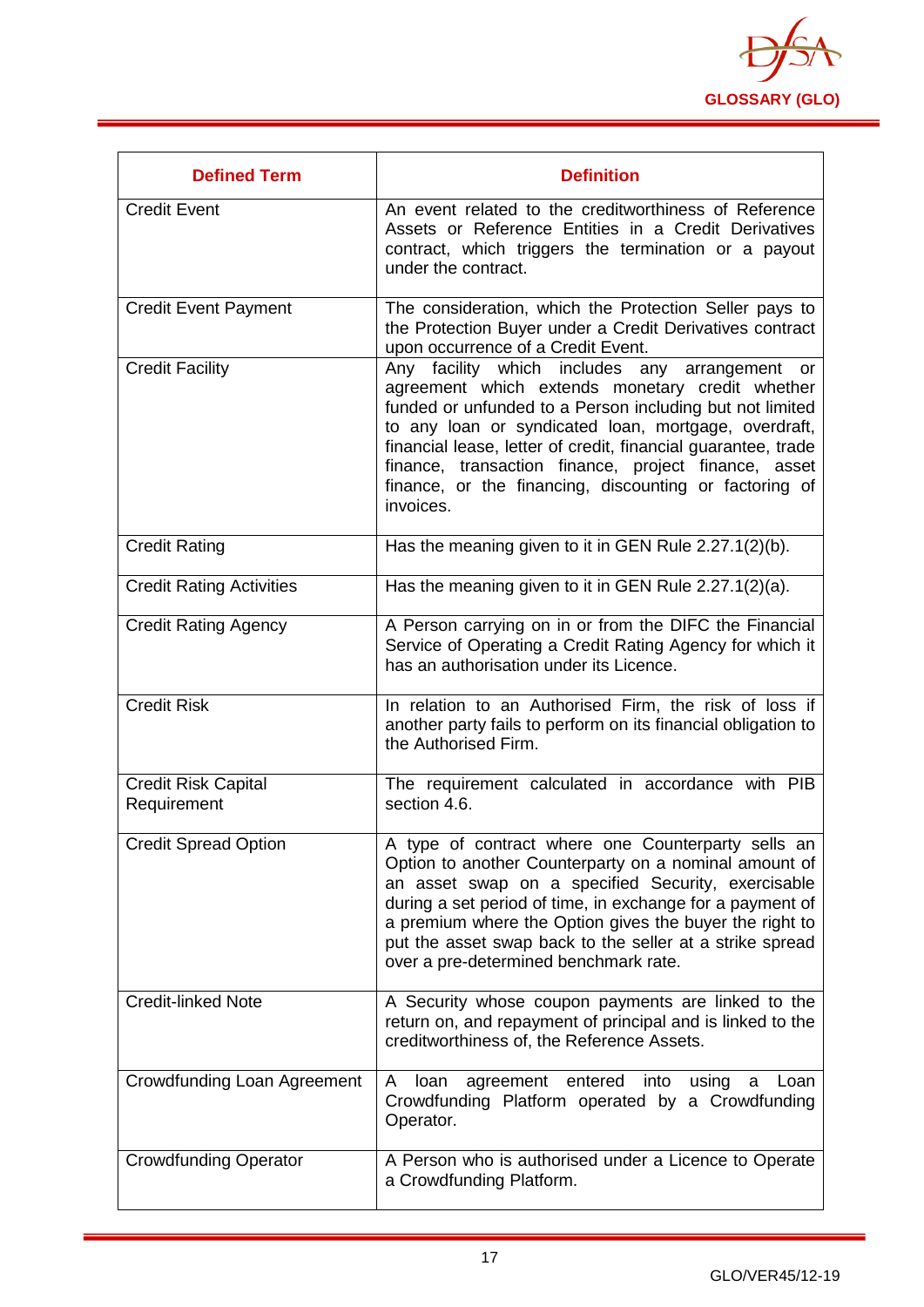

<span id="page-18-0"></span>

| <b>Defined Term</b>          | <b>Definition</b>                                                                                                                                                                                                                                 |
|------------------------------|---------------------------------------------------------------------------------------------------------------------------------------------------------------------------------------------------------------------------------------------------|
| <b>Crowdfunding Platform</b> | Investment Crowdfunding Platform, a Loan<br>An<br>Crowdfunding Platform, or a Property Investment<br>Crowdfunding Platform.                                                                                                                       |
| <b>CSD</b>                   | In relation to:<br>(a)<br>an Authorised Firm, a Person who carries on the<br>activity specified in GEN Rule 2.13.1(3);<br>(b)<br>an Authorised Market Institution, a Person who<br>carries on the activity specified in GEN Rule<br>$2.18.1(5)$ . |
| <b>CTF</b>                   | Means counter-terrorist financing.                                                                                                                                                                                                                |
| Customer Due Diligence (CDD) | Has the meaning in AML Rule 7.3.1.                                                                                                                                                                                                                |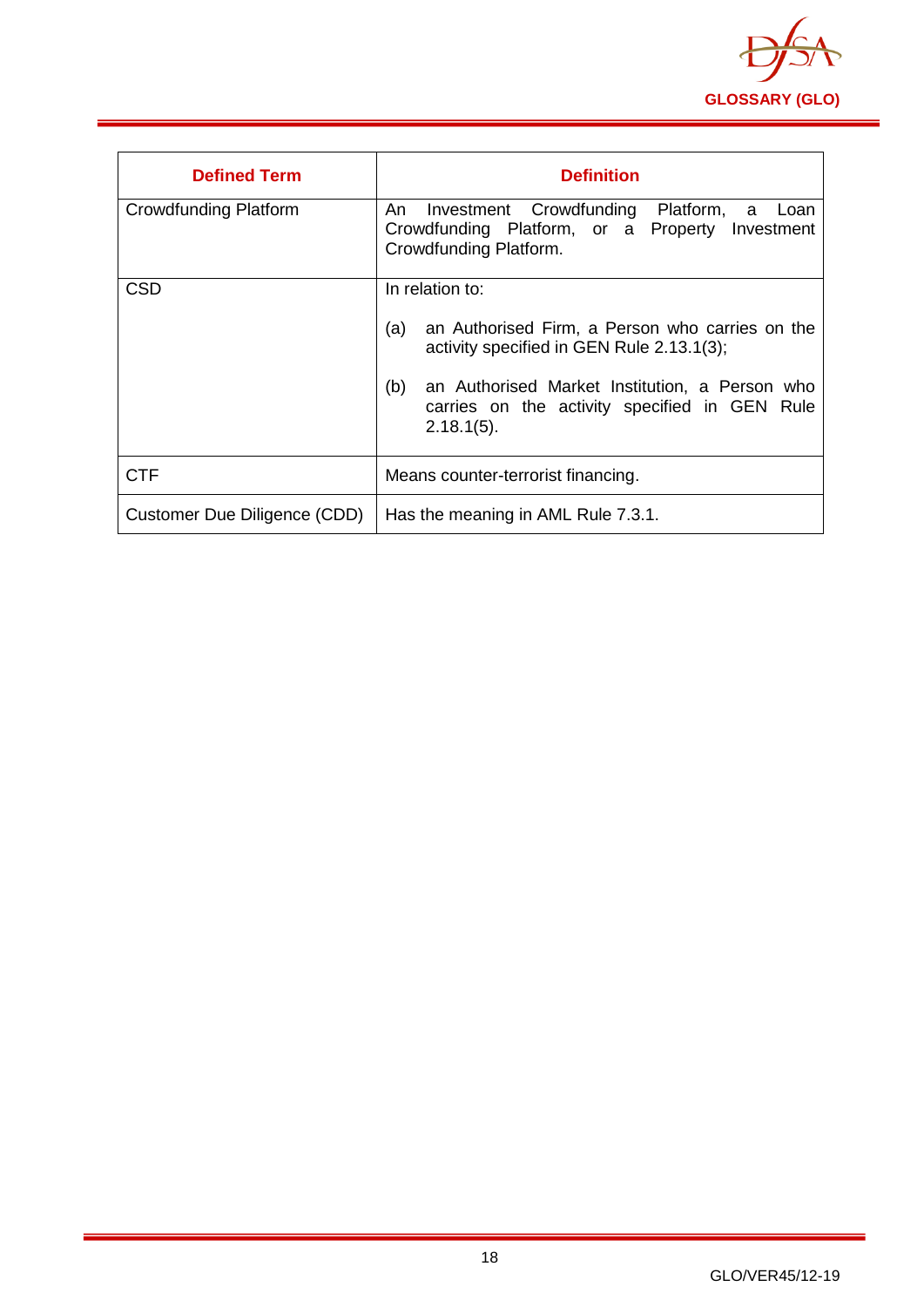

## **D**

| <b>Back to top</b> |  |  |
|--------------------|--|--|
|                    |  |  |

| <b>Defined Term</b>                           | <b>Definition</b>                                                                                                                                                                                                                  |
|-----------------------------------------------|------------------------------------------------------------------------------------------------------------------------------------------------------------------------------------------------------------------------------------|
| Dealing in Investments as<br>Agent            | Has the meaning given in GEN section 2.8.                                                                                                                                                                                          |
| Dealing in Investments as<br>Principal        | Has the meaning given in GEN section 2.7.                                                                                                                                                                                          |
| Debenture                                     | Has the meaning given in GEN Rule A2.2.1(b).                                                                                                                                                                                       |
| <b>Decision Notice</b>                        | a written notice given by the DFSA to a Person pursuant<br>to paragraph 5 of Schedule 3 to the Regulatory Law<br>2004.                                                                                                             |
| <b>Default Rules</b>                          | Rules of an Authorised Market Institution that set out<br>procedures dealing with circumstances where a<br>Member or other participant on its facilities is unable to<br>meet its obligations in respect of one or more contracts. |
| <b>Delegation Agreement</b>                   | An agreement in writing entered into by an Fund<br>Manager or Trustee with a Service Provider in relation<br>to delegated activities, which fulfils the criteria in CIR<br>App 1.                                                  |
| <b>Delivery Versus Payment</b><br>Transaction | A transaction in which the transfer of Investments and<br>the payment of Money between the buyer and seller are<br>intended to occur around the same time.                                                                         |
| Deposit                                       | Has the meaning given in GEN section A1.1.                                                                                                                                                                                         |
| Derivative                                    | Has the meaning given in GEN Rule A2.1.3.                                                                                                                                                                                          |
| <b>Designated Fund</b>                        | A Foreign Fund which has been designated by the<br>DFSA under Article 55 of the Collective Investment Law<br>2010 or, pursuant to Article 1(b) of that law, under<br>Article 20 of the Collective Investment Law 2006.             |
| <b>Designated Non-Financial</b>               | Means:                                                                                                                                                                                                                             |
| <b>Business or Profession</b><br>(DNFBP)      | (1)<br>The following class of Persons whose business<br>or profession is carried on in or from the DIFC:                                                                                                                           |
|                                               | a real estate developer or agency which<br>(a)<br>carries out transactions with a customer<br>involving the buying or selling of real<br>property;                                                                                 |
|                                               | a dealer in precious metals or precious<br>(b)<br>stones;                                                                                                                                                                          |
|                                               | deleted<br>(c)                                                                                                                                                                                                                     |
|                                               | (d)<br>firm, notary firm, or<br>other<br>law<br>a                                                                                                                                                                                  |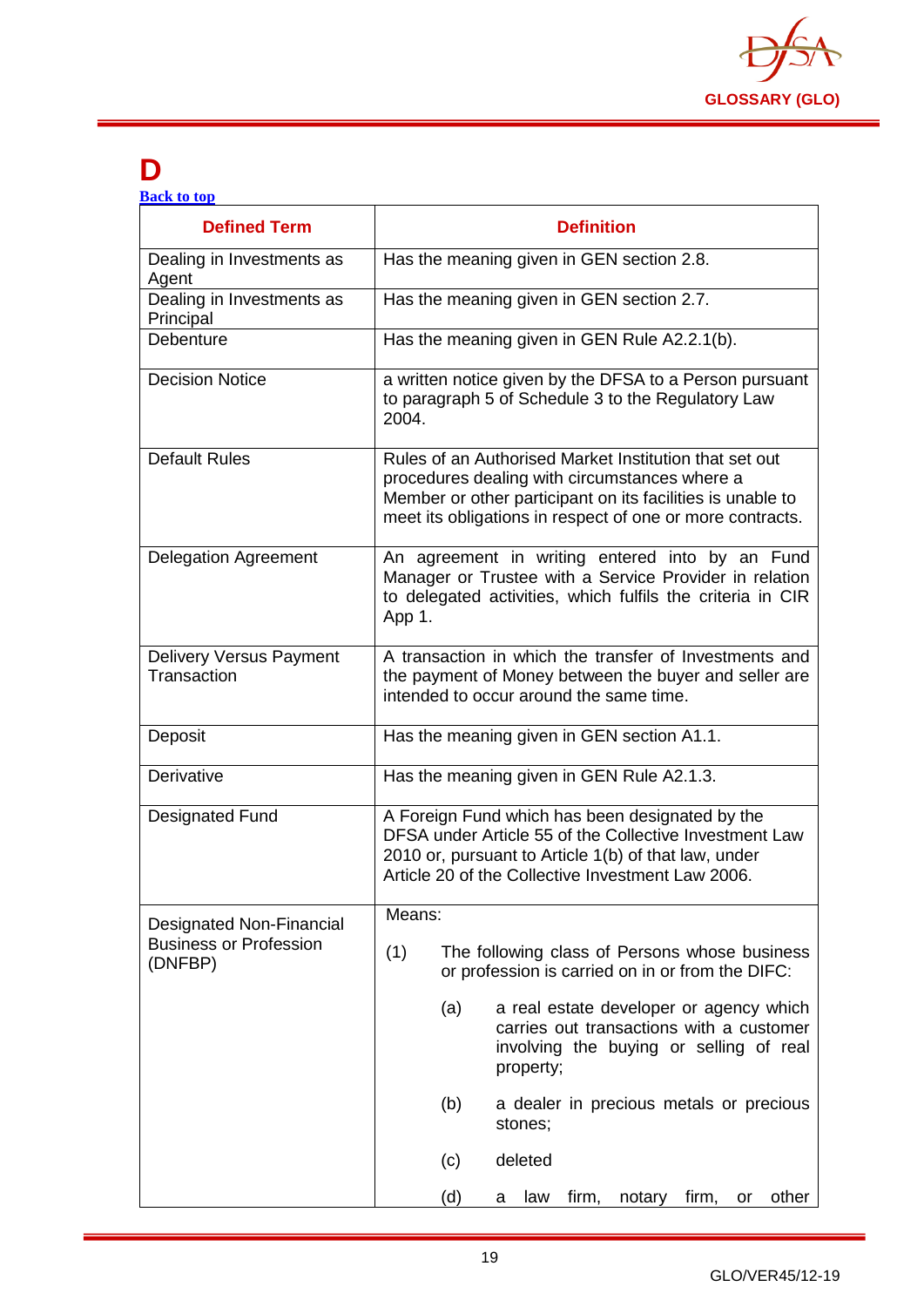

| <b>Defined Term</b>                                         | <b>Definition</b>                                                                                                                                                                                                                                                      |  |
|-------------------------------------------------------------|------------------------------------------------------------------------------------------------------------------------------------------------------------------------------------------------------------------------------------------------------------------------|--|
|                                                             | independent legal business;                                                                                                                                                                                                                                            |  |
|                                                             | firm, audit firm<br>(e)<br>accounting<br>an<br>or<br>insolvency firm;                                                                                                                                                                                                  |  |
|                                                             | (f)<br>a company service provider; or                                                                                                                                                                                                                                  |  |
|                                                             | a Single Family Office.<br>(g)                                                                                                                                                                                                                                         |  |
|                                                             | (2)<br>A Person who is an Authorised Person or an<br>Auditor is not a DNFBP.                                                                                                                                                                                           |  |
| <b>DFSA</b>                                                 | The Dubai Financial Services Authority.                                                                                                                                                                                                                                |  |
| <b>DIFC</b>                                                 | The Dubai International Financial Centre.                                                                                                                                                                                                                              |  |
| <b>DIFC Business Return</b>                                 | The return described in PIN Rule A10.2.6.                                                                                                                                                                                                                              |  |
| <b>DIFC Business Risk Capital</b><br>Requirement            | The capital requirement calculated in accordance with<br>PIN section A9.2.                                                                                                                                                                                             |  |
| <b>DIFC Incorporated Insurer</b>                            | An Insurer that is a Body Corporate incorporated under<br>the DIFC Companies Law.                                                                                                                                                                                      |  |
| <b>DIFC Registrar of</b><br>Companies                       | The registrar of companies appointed pursuant to the<br><b>DIFC Companies Law.</b>                                                                                                                                                                                     |  |
| <b>Direct Electronic Access</b>                             | Has the meaning given in AMI Rule 5.7.3(3).                                                                                                                                                                                                                            |  |
| Direct Long-Term Insurance                                  | Long-Term Insurance that is not reinsurance                                                                                                                                                                                                                            |  |
| Direct Long-Term Insurance<br><b>Business</b>               | The business of Effecting Contracts of Insurance or<br>Carrying Out Contracts of Insurance, where the<br>Contracts of Insurance are contracts of Direct Long-<br>Term Insurance                                                                                        |  |
| <b>Director</b>                                             | In relation to an undertaking established under<br>(1)<br>the DIFC Companies Law, a Person who appears<br>on the Register of Directors maintained by the<br>DIFC Registrar of Companies; and                                                                           |  |
|                                                             | (2)<br>In relation to all other undertakings, a Person who<br>has been admitted to a register which has a<br>corresponding meaning to the<br>Register<br>of<br>Directors or performs the function of acting in the<br>capacity of a Director, by whatever name called. |  |
| <b>Discretionary Portfolio</b><br><b>Management Account</b> | An account used by an Authorised Firm to manage the<br>investment portfolio of a Client on a discretionary basis<br>under<br>the<br>Discretionary<br>terms<br>of<br>$\mathsf{a}$<br>Portfolio<br>Management Agreement.                                                 |  |
| <b>Discretionary Portfolio</b>                              | An agreement under which an Authorised Firm agrees                                                                                                                                                                                                                     |  |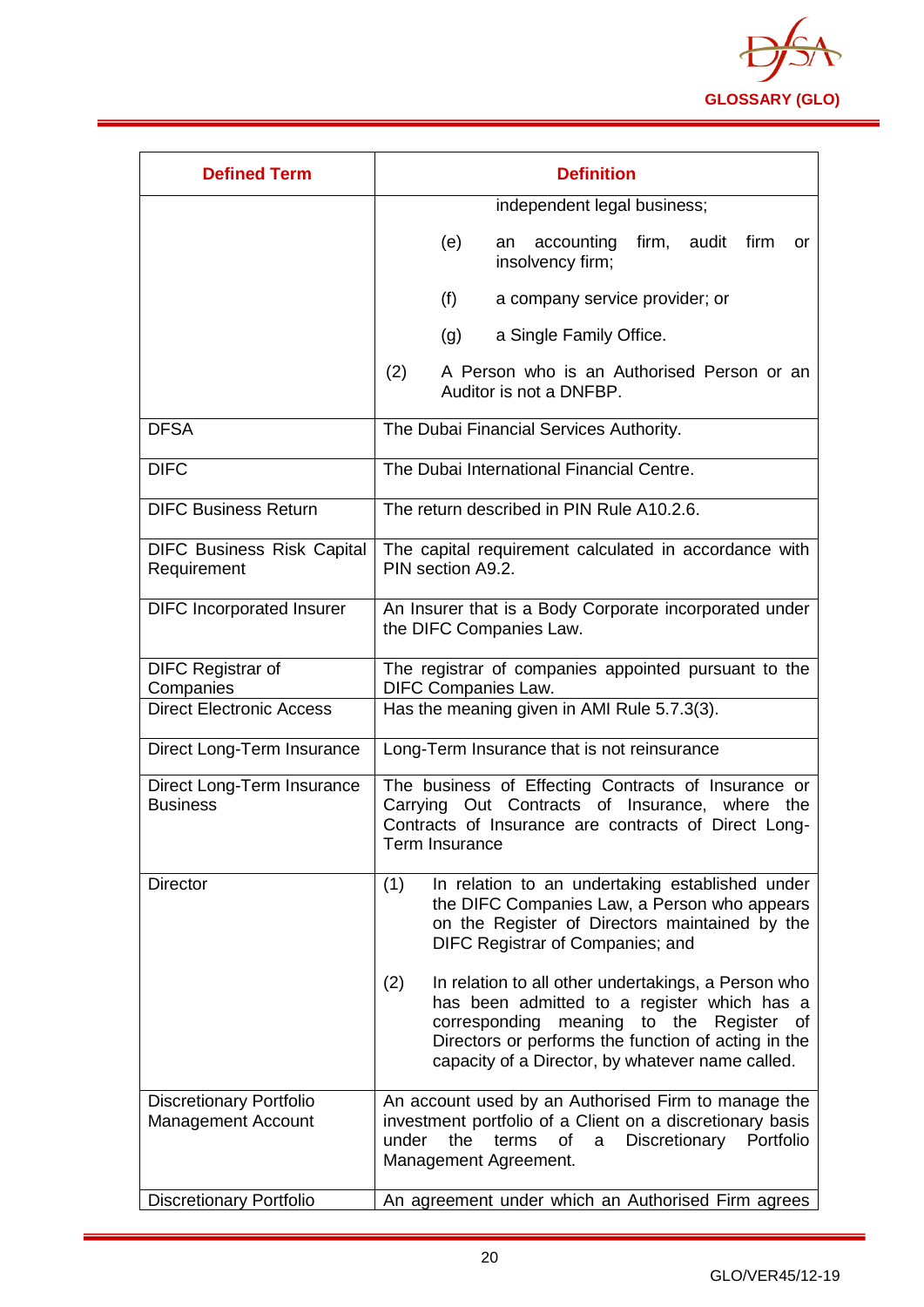

| <b>Defined Term</b>                                                         | <b>Definition</b>                                                                                                                                                                                                                                                                                              |
|-----------------------------------------------------------------------------|----------------------------------------------------------------------------------------------------------------------------------------------------------------------------------------------------------------------------------------------------------------------------------------------------------------|
| Management Agreement                                                        | with a Client to manage an investment portfolio for that<br>particular Client in accordance with<br>pre-agreed<br>investment parameters in that agreement and where:                                                                                                                                           |
|                                                                             | the Client's approval of any specific Transaction<br>(a)<br>before<br>required<br>undertaking<br>the<br>is<br>not<br>Transaction; and                                                                                                                                                                          |
|                                                                             | the assets of the Client are discretely held for that<br>(b)<br>Client and no pooling of those assets occurs with<br>the assets of any other Person, except purely for<br>transactional purposes.                                                                                                              |
| <b>Displaced Commercial Risk</b><br><b>Capital Requirement</b><br>(PSIACOM) | The requirement calculated in accordance with chapter<br>5 of the IFR Module.                                                                                                                                                                                                                                  |
| <b>Distribution Event</b>                                                   | A distribution event is:                                                                                                                                                                                                                                                                                       |
|                                                                             | the appointment of a liquidator, receiver or<br>(a)<br>administrator, or trustee in bankruptcy, over the<br>Authorised Firm or its Nominee Company;                                                                                                                                                            |
|                                                                             | the appointment of a liquidator, receiver or<br>(b)<br>administrator, or trustee in bankruptcy, over a<br>Third Party Agent of the Authorised Firm or its<br>Nominee Company; or<br>the coming into force of a direction by the DFSA<br>(c)<br>in respect of all Client Assets held by the<br>Authorised Firm. |
| <b>Domestic Firm</b>                                                        | An Authorised Person or DNFBP which:                                                                                                                                                                                                                                                                           |
|                                                                             | has its registered and head office in the DIFC; or<br>(a)                                                                                                                                                                                                                                                      |
|                                                                             | if it is a subsidiary of an Undertaking whose<br>(b)<br>principal place of business and head office is in a<br>jurisdiction other than the DIFC, has its registered<br>office in the DIFC.                                                                                                                     |
| Domestic Fund                                                               | (1) A Fund established or domiciled in the DIFC.                                                                                                                                                                                                                                                               |
|                                                                             | (2) In FPR, has the meaning given in section 1.3 of<br>those Rules.                                                                                                                                                                                                                                            |
| Dubai Law                                                                   | Law made by the Ruler, as applicable in the Emirate of<br>Dubai.                                                                                                                                                                                                                                               |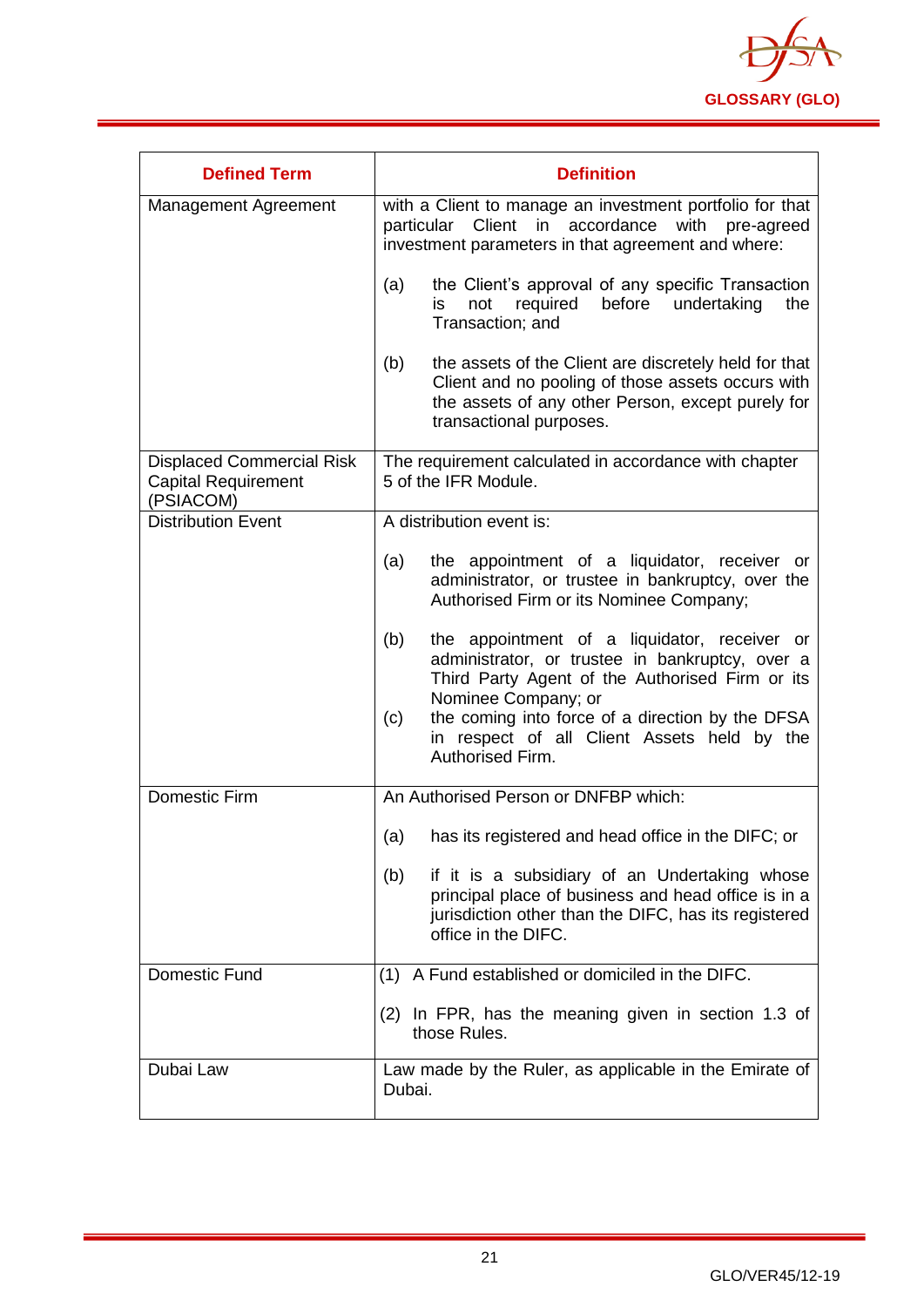

## <span id="page-22-0"></span>**E**

| <b>Back to top</b>                         |                                                                                                                                                                                                    |
|--------------------------------------------|----------------------------------------------------------------------------------------------------------------------------------------------------------------------------------------------------|
| <b>Defined Term</b>                        | <b>Definition</b>                                                                                                                                                                                  |
| <b>Effecting Contracts of</b><br>Insurance | Has the meaning given in GEN section 2.15.                                                                                                                                                         |
| Eligible Bank                              | Means:                                                                                                                                                                                             |
|                                            | $(a)$ a Bank;                                                                                                                                                                                      |
|                                            | (b) a legal entity that is authorised to accept deposits<br>and supervised by the Central Bank of the State; or                                                                                    |
|                                            | (c) a legal entity that is:                                                                                                                                                                        |
|                                            | (i)<br>authorised to accept deposits and supervised<br>by a Financial Services Regulator in a<br>jurisdiction outside the State; and                                                               |
|                                            | Rated at least A- by Standard & Poor's, or<br>(ii)<br>the equivalent by another Rating Agency.                                                                                                     |
| Eligible Custodian                         | Has the meaning given in CIR Rule 8.2.4                                                                                                                                                            |
| <b>Eligible Security</b>                   | A Share, Debenture, Certificate over a Share<br>or<br>Debenture, Warrant over a Share or Debenture or a Unit<br>that is a share representing the rights or interests of a<br>Unitholder in a Fund. |
| Employee                                   | An individual:                                                                                                                                                                                     |
|                                            | who is employed or appointed by a Person in<br>(a)<br>connection with that Person's business, whether<br>under a contract of service or for services or<br>otherwise; or                           |
|                                            | whose services, under an arrangement between<br>(b)<br>that Person and a third party, are placed at the<br>disposal and under the control of that Person.                                          |
| <b>Error Trade</b>                         | In relation to an:                                                                                                                                                                                 |
|                                            | Authorised Market Institution, has the meaning given<br>(a)<br>in AMI Rule 6.6.1; and                                                                                                              |
|                                            | Authorised Firm, has the meaning given in COB<br>(b)<br>Rule 9.6.5(3)                                                                                                                              |
| <b>ETF</b>                                 | An Exchange Traded Fund.                                                                                                                                                                           |
| <b>ETF Fund Manager</b>                    | The Fund Manager of an ETF.                                                                                                                                                                        |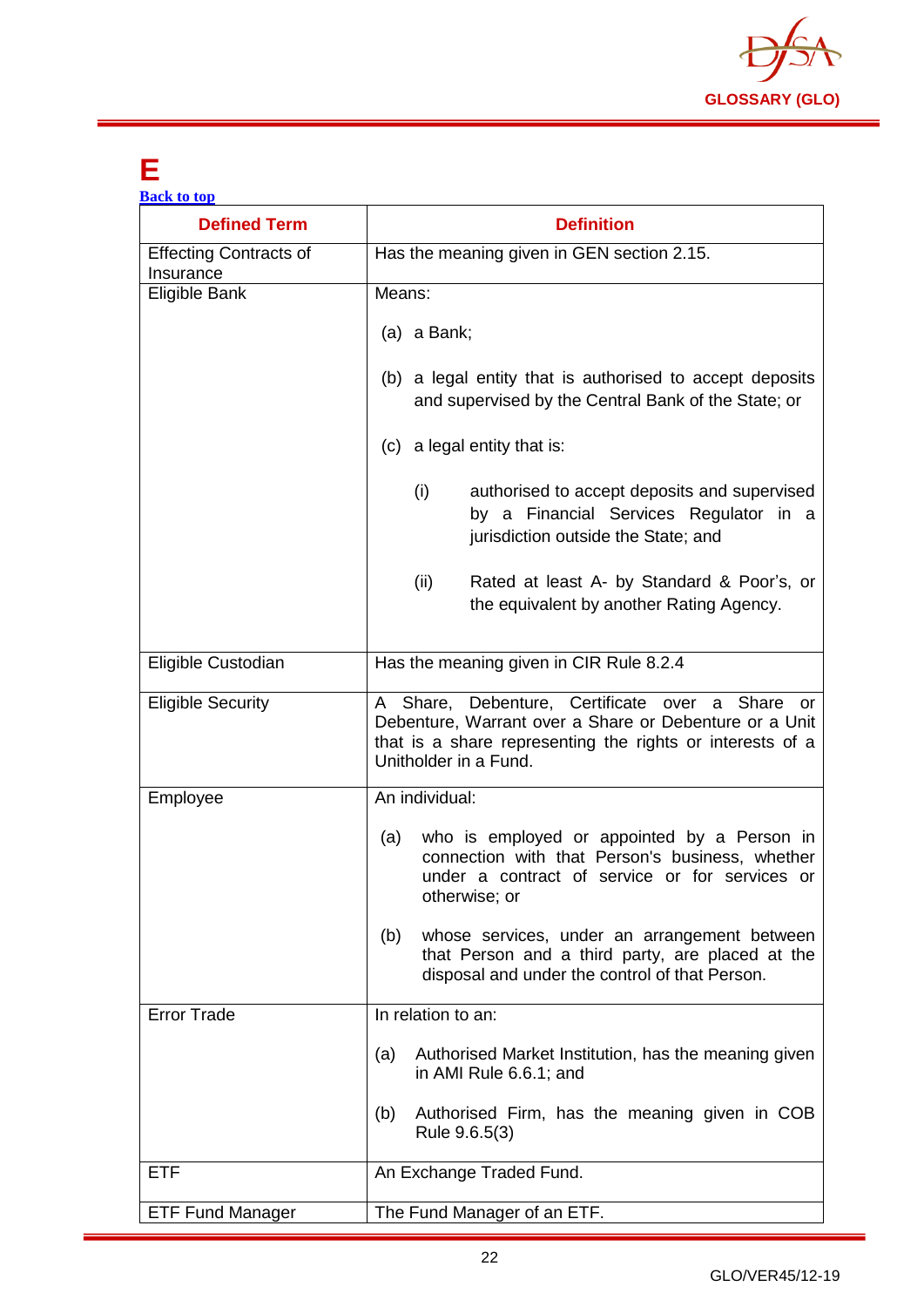

<span id="page-23-0"></span>

| <b>Defined Term</b>                         | <b>Definition</b>                                                                                                                                                                                                                                                                                                                                  |
|---------------------------------------------|----------------------------------------------------------------------------------------------------------------------------------------------------------------------------------------------------------------------------------------------------------------------------------------------------------------------------------------------------|
| Exchange                                    | An Authorised Market Institution which is authorised under<br>its Licence to carry on the Financial Service of Operating<br>an Exchange.                                                                                                                                                                                                           |
| <b>Exchange Traded Fund</b>                 | Has the meaning given in CIR Rule 3.1.12.                                                                                                                                                                                                                                                                                                          |
| Execute                                     | (In relation to a transaction) carry into effect or perform<br>the transaction, whether as principal or as agent, including<br>instructing another Person to execute the transaction.                                                                                                                                                              |
| Execution - Only<br>Transaction             | A Transaction executed by an Authorised Firm upon the<br>specific instructions of a Client where the Authorised Firm<br>does not give advice of the kind prescribed under GEN<br>Rule 2.11.1 in relation to the Transaction and where, in the<br>case only of Units, the Authorised Firm has not Offered<br>those particular Units to that Person. |
| <b>Exempt Communications</b>                | Communications referred to in MKT Rule 2.2.1.                                                                                                                                                                                                                                                                                                      |
| <b>Exempt Fund</b>                          | Has the meaning given in Article 16(4) of the Collective<br>Investment Law 2010.                                                                                                                                                                                                                                                                   |
| <b>Exempt Offers</b>                        | Offers prescribed in MKT Rule 2.3.1.                                                                                                                                                                                                                                                                                                               |
| <b>Exempt Property Fund</b>                 | A Property Fund that is also an Exempt Fund.                                                                                                                                                                                                                                                                                                       |
| <b>Exempt Securities</b>                    | In the case of Securities other than Units, Securities<br>prescribed in MKT Rule 2.4.1.                                                                                                                                                                                                                                                            |
|                                             | In the case of Units, those prescribed in Rule 6.3.3.                                                                                                                                                                                                                                                                                              |
| <b>Expenditure Based Capital</b><br>Minimum | A capital requirement calculated in accordance with PIB<br>section 3.7.                                                                                                                                                                                                                                                                            |
| Exposure                                    | The maximum loss that an Authorised Firm (and, where<br>applicable, its PSIA holders) might suffer as a result of the<br>default or failure of a Counterparty, or a group of Closely<br>Related Counterparties or an issuer or group of Closely<br>Related issuers.                                                                                |
| <b>External Fund</b>                        | Has the meaning given in Article 14 of the Collective<br>Investment Law 2010.                                                                                                                                                                                                                                                                      |
| <b>External Fund Manager</b>                | Has the meaning given in Article 20(5) of the Collective<br>Investment Law 2010.                                                                                                                                                                                                                                                                   |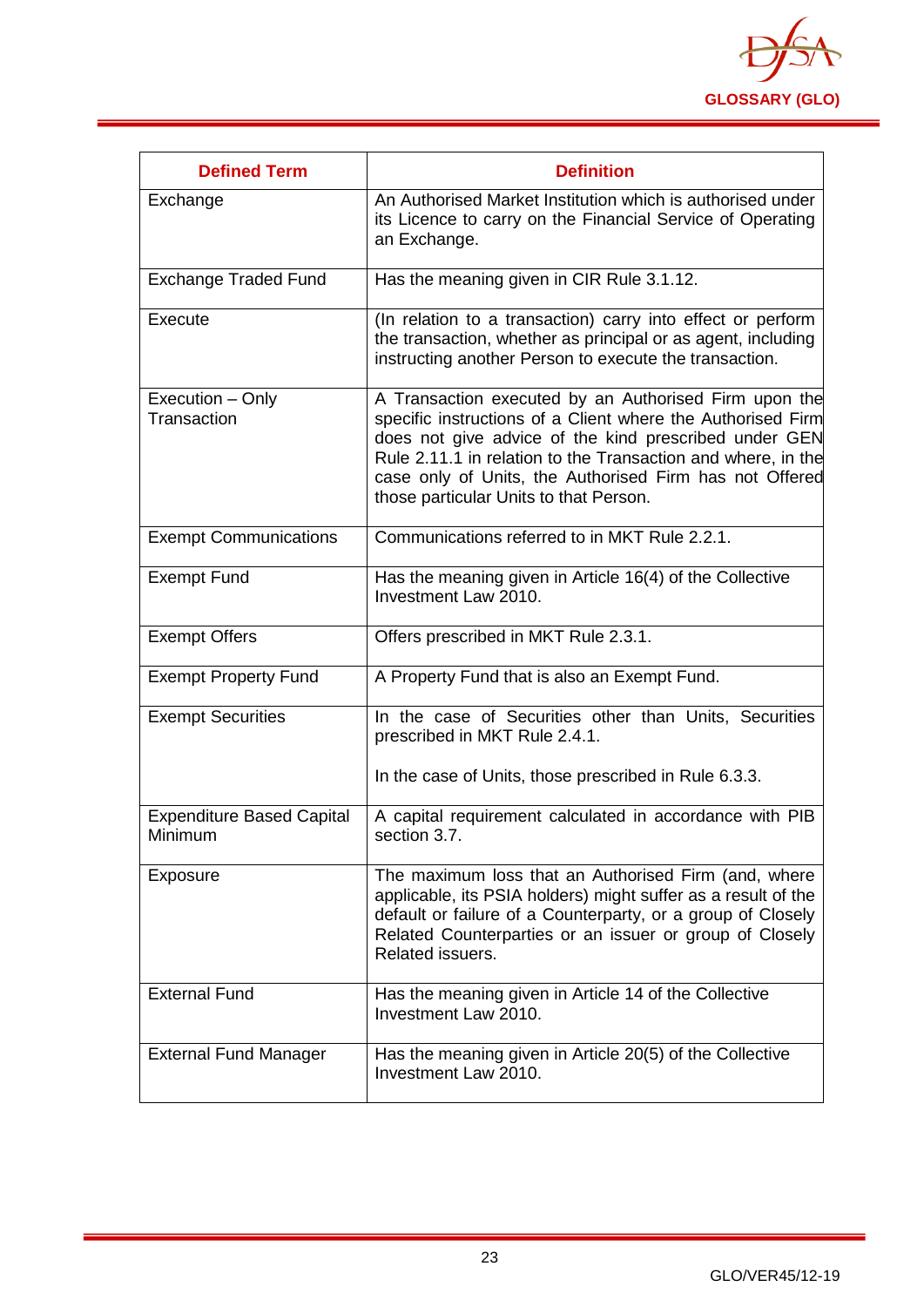

## **F**

| <b>Back to top</b> |  |  |
|--------------------|--|--|
|                    |  |  |
|                    |  |  |

| <b>Defined Term</b>                                      | <b>Definition</b>                                                                                                                                                                                                                           |  |  |
|----------------------------------------------------------|---------------------------------------------------------------------------------------------------------------------------------------------------------------------------------------------------------------------------------------------|--|--|
| <b>Family Entity</b>                                     | Has the meaning given to that term in the DIFC Single<br>Family Office Regulations.                                                                                                                                                         |  |  |
| <b>Family Fiduciary Structure</b>                        | Has the meaning given to that term in the DIFC Single<br>Family Office Regulations.                                                                                                                                                         |  |  |
| <b>Family Member</b>                                     | Has the meaning given to that term in the DIFC Single<br>Family Office Regulations.                                                                                                                                                         |  |  |
| Fee                                                      | Any payment offered or made by a Client to an<br>Authorised Firm in connection with Investment Business<br>or with any other business of the Authorised Firm,<br>including (where applicable) any Mark-up or Mark-down.                     |  |  |
| <b>Feeder Fund</b>                                       | Has the meaning given in CIR Rule 3.1.4                                                                                                                                                                                                     |  |  |
| <b>Finance Officer</b>                                   | In relation to:<br>(a) an Authorised Firm, the Licensed<br>Function<br>described in GEN Rule 7.4.5; and                                                                                                                                     |  |  |
|                                                          | an Authorised Market Institution, the Key Individual<br>(b)<br>function described in AMI Rule 5.3.5.                                                                                                                                        |  |  |
| <b>Financial Action Task Force</b><br>(FATF)             | An intergovernmental body responsible for developing<br>and promoting policies to combat money laundering and<br>terrorist financing.                                                                                                       |  |  |
| <b>Financial Group</b>                                   | A group of entities which includes an Authorised Firm<br>and:                                                                                                                                                                               |  |  |
|                                                          | (a) any Parent incorporated in the DIFC;                                                                                                                                                                                                    |  |  |
|                                                          | (b) any Financial Institution subsidiaries (whether direct<br>or indirect) of the Parent or Parents in (a) or of the<br>Authorised Firm;                                                                                                    |  |  |
|                                                          | any Financial Institution in which the Parent or<br>(c)<br>Parents in (a), the Financial Institution subsidiaries<br>in (b) or the Authorised Firm (whether direct or<br>indirect) hold 20% or more of the voting rights or<br>capital; and |  |  |
|                                                          | (d) any entity which the DFSA directs the Authorised<br>Firm to include in accordance with PIB Rule 8.1.2 or<br><b>PIN Rule 8.1.2.</b>                                                                                                      |  |  |
| <b>Financial Group Capital</b><br><b>Adequacy Report</b> | The Report referred to in PIN Rule 6.6.1.                                                                                                                                                                                                   |  |  |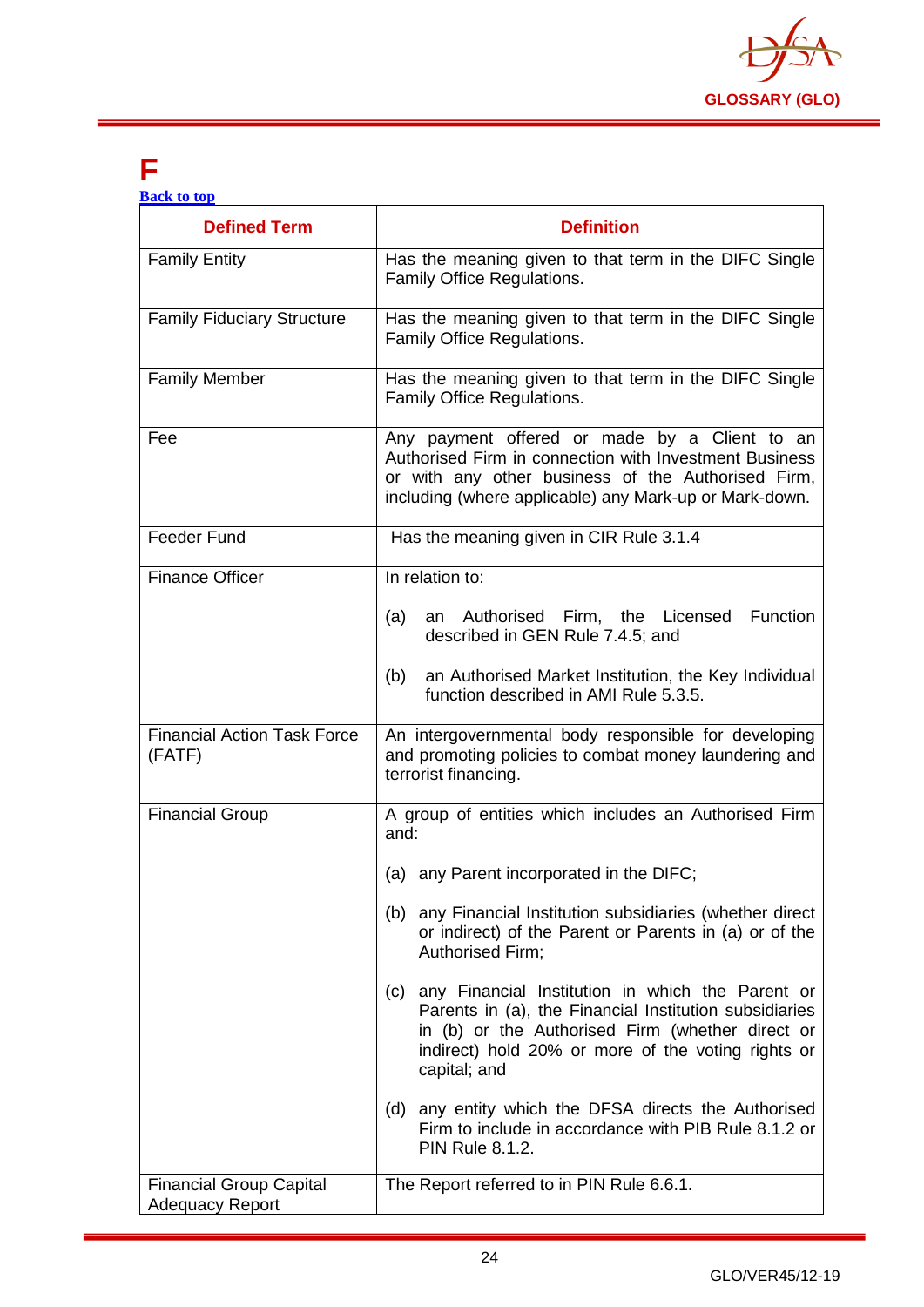

| <b>Defined Term</b>                                   | <b>Definition</b>                                                                                                                                                                                    |
|-------------------------------------------------------|------------------------------------------------------------------------------------------------------------------------------------------------------------------------------------------------------|
| <b>Financial Group Capital</b><br>Requirement         | The Capital Requirement of a Financial Group calculated<br>in accordance with PIB Rule 8.3.3 or PIN Rule 8.3.3.                                                                                      |
| <b>Financial Group Capital</b><br>Resources           | The Capital Resources of a Financial Group calculated<br>in accordance with PIB Rule 8.3.4 or PIN 8.3.4.                                                                                             |
| <b>Financial Institution</b>                          | A regulated or unregulated entity, whose activities are<br>primarily financial in nature.                                                                                                            |
| <b>Financial Instrument</b>                           | Any contract that gives rise to both a financial asset of<br>one entity and a financial liability or equity instrument of<br>another entity.                                                         |
| <b>Financial Markets Tribunal</b>                     | the tribunal referred to in Article 26 of the Regulatory<br>Law 2004.                                                                                                                                |
| <b>Financial Promotion</b>                            | Has the meaning given in Article 41A(3) of the<br>Regulatory Law 2004.                                                                                                                               |
| <b>Financial Promotions</b><br>Prohibition            | Has the meaning given in Article 41A(1) of the<br>Regulatory Law 2004.                                                                                                                               |
| <b>Financial Service</b>                              | Has the meaning given in GEN Rule 2.2.1.                                                                                                                                                             |
| <b>Financial Services Regulator</b>                   | A regulator of financial service activities established in a<br>jurisdiction other than the DIFC.                                                                                                    |
| <b>Financial Statement</b><br><b>Auditor's Report</b> | A report referred to in GEN Rule 8.6.1(a).                                                                                                                                                           |
| <b>First to Default</b>                               | In relation to 'First to Default' baskets, the situation when<br>the entire Credit Derivative contract terminates following<br>the first Credit Event on any of the Reference Assets or<br>entities. |
| <b>FMT</b>                                            | <b>Financial Markets Tribunal.</b>                                                                                                                                                                   |
| <b>Foreign Currency</b>                               | The currency of any country or territory other than the<br>currency in which the Authorised Firm, to whom the<br>expression relates, reports.                                                        |
| Foreign Exchange Risk<br><b>Capital Requirement</b>   | A component of the Market Risk Capital Requirement<br>and as calculated in accordance with PIB section 5.6.                                                                                          |
| Foreign Fund                                          | A Fund established or domiciled in a jurisdiction other<br>than the DIFC.                                                                                                                            |
| <b>Forward Price</b>                                  | A price calculated by reference to the valuation point<br>next following the fund manager's agreement to sell or,<br>as the case may be, to redeem the units in question.                            |
| <b>FSRA</b>                                           | The Financial Services Regulatory Authority of the Abu                                                                                                                                               |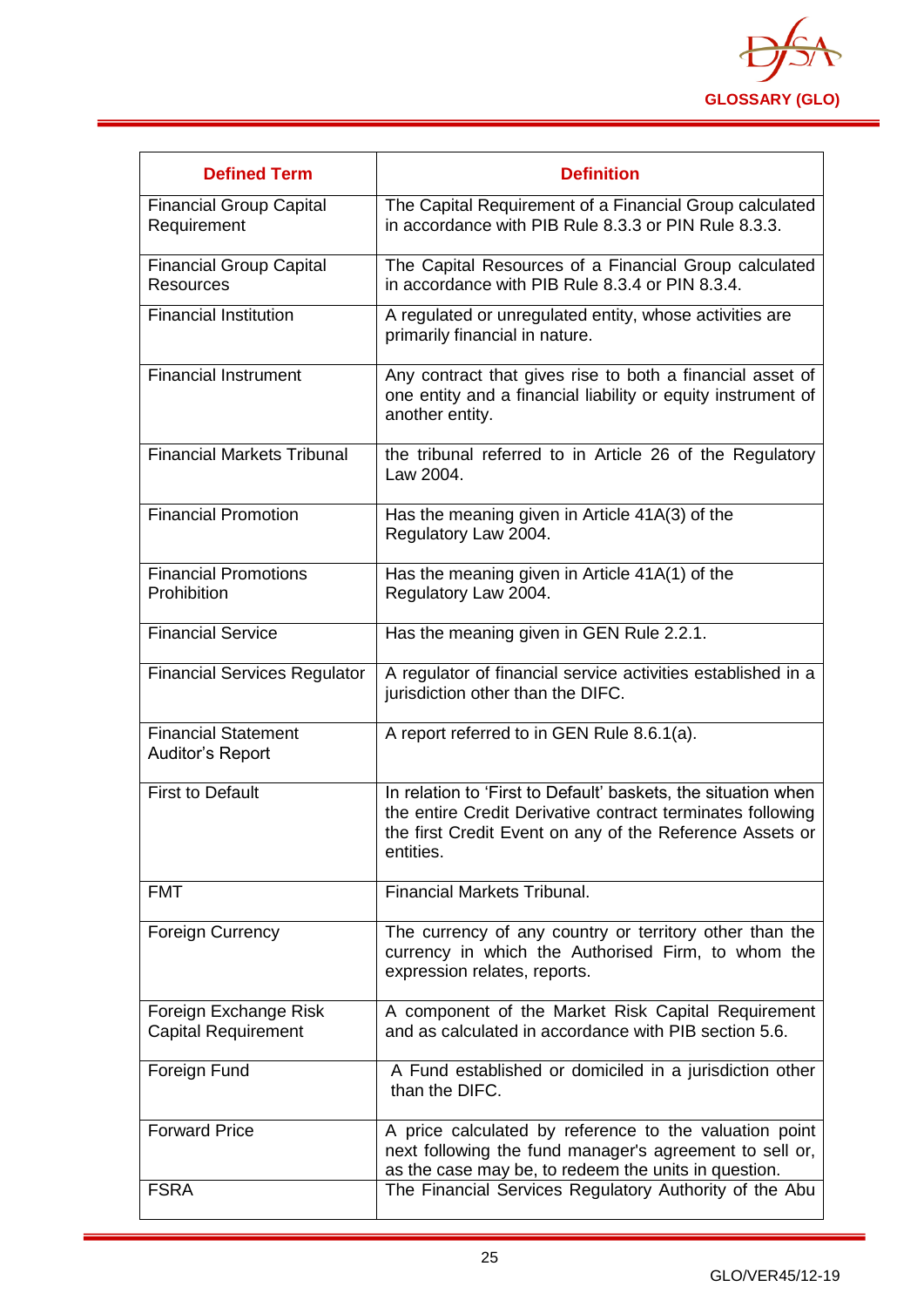

<span id="page-26-0"></span>

| <b>Defined Term</b>          | <b>Definition</b>                                                                                                                                                                                                                                                                                                                                                                                                                                                     |  |
|------------------------------|-----------------------------------------------------------------------------------------------------------------------------------------------------------------------------------------------------------------------------------------------------------------------------------------------------------------------------------------------------------------------------------------------------------------------------------------------------------------------|--|
|                              | Dhabi Global Market.                                                                                                                                                                                                                                                                                                                                                                                                                                                  |  |
| Fund                         | A Collective Investment Fund.<br>(1)                                                                                                                                                                                                                                                                                                                                                                                                                                  |  |
|                              | (2)<br>In relation to a Passported Fund, has the meaning<br>given in FPR section 1.3.                                                                                                                                                                                                                                                                                                                                                                                 |  |
| <b>Fund Administrator</b>    | An Authorised Firm which is authorised under its<br>Licence to Provide Fund Administration or a Person<br>who is authorised or licensed by a Financial Service<br>Regulator to provide such administration.                                                                                                                                                                                                                                                           |  |
| <b>Fund Auditor's Report</b> | A report referred to in CIR Rule 9.3.8(b).                                                                                                                                                                                                                                                                                                                                                                                                                            |  |
| <b>Fund Manager</b>          | (1) The Person, described under Article 20(4) of the<br>Investment Law<br>2010. who<br>Collective<br>is<br>responsible for the management of the property<br>held for or within a Fund and who otherwise<br>operates the Fund and, in relation to a Domestic<br>Fund, is authorised under a Licence granted by the<br>DFSA to operate the Fund.<br>(2) In relation to a Passported Fund, the Person<br>licensed by a Home Regulator to manage or<br>operate the Fund. |  |
| <b>Fund of Funds</b>         | Has the meaning given in CIR Rule 3.1.3                                                                                                                                                                                                                                                                                                                                                                                                                               |  |
| Fund on a Fund Platform      | A Fund that is an Incorporated Cell of an Incorporated<br>Cell Company.                                                                                                                                                                                                                                                                                                                                                                                               |  |
| <b>Fund Property</b>         | The property held for or within a Fund.                                                                                                                                                                                                                                                                                                                                                                                                                               |  |
| <b>Fund Prospectus</b>       | Has the meaning given in MKT Rule 6.3.1(b).                                                                                                                                                                                                                                                                                                                                                                                                                           |  |
| <b>Fund Protocol Rules</b>   | The Fund Protocol Rules module of the Rulebook.                                                                                                                                                                                                                                                                                                                                                                                                                       |  |
| <b>FPR</b>                   | The Fund Protocol Rules module of the Rulebook.                                                                                                                                                                                                                                                                                                                                                                                                                       |  |
| <b>Fund Return</b>           | The return described in PIN Rule A10.2.5.                                                                                                                                                                                                                                                                                                                                                                                                                             |  |
| <b>Future</b>                | Has the meaning given in GEN Rule A2.3.1(b).                                                                                                                                                                                                                                                                                                                                                                                                                          |  |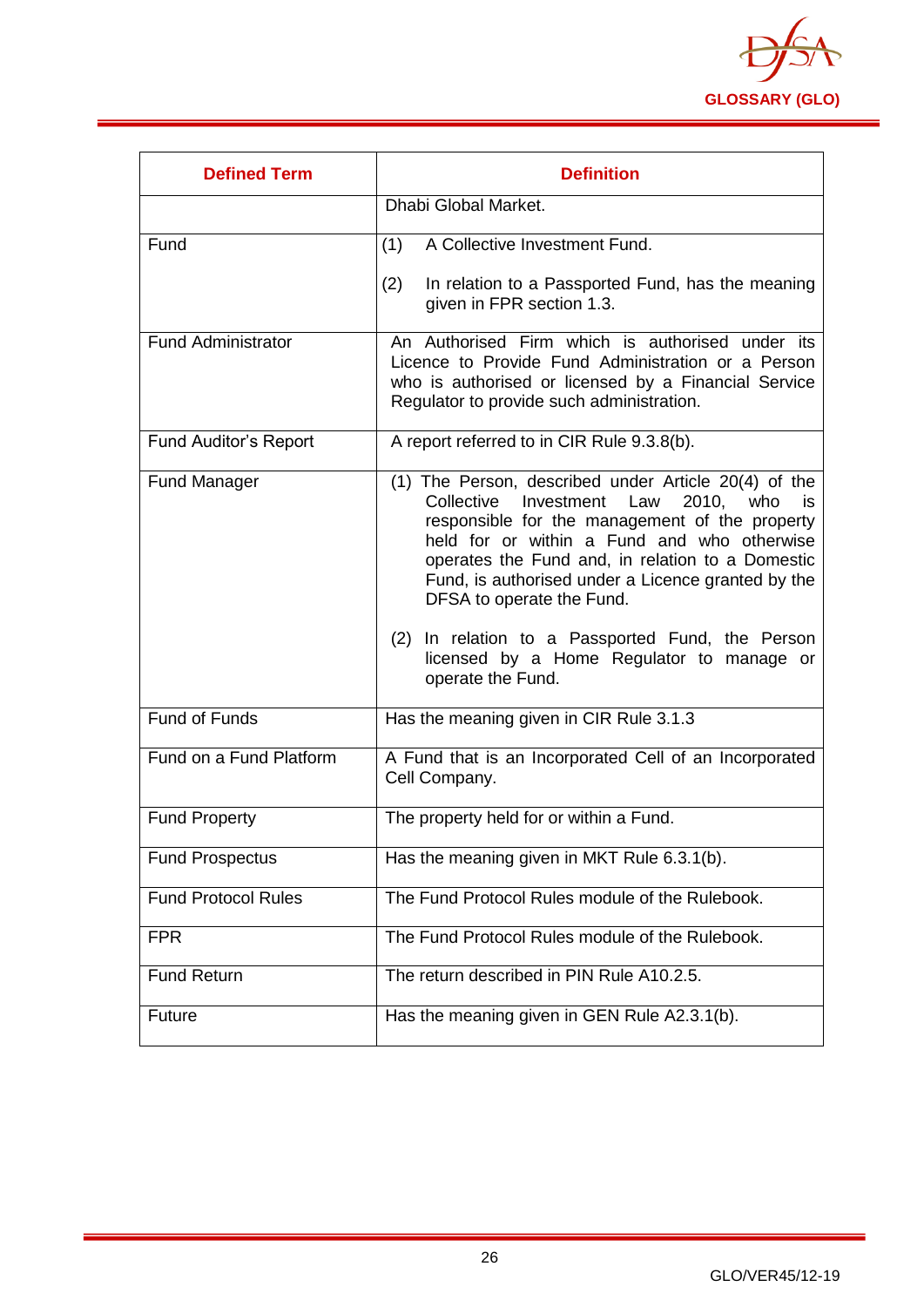

#### **G [Back to top](#page-1-0)**

| <b>Defined Term</b>                  | <b>Definition</b>                                                                                                                                                                                                                                                    |
|--------------------------------------|----------------------------------------------------------------------------------------------------------------------------------------------------------------------------------------------------------------------------------------------------------------------|
| <b>GEN</b>                           | The General module of the Rulebook.                                                                                                                                                                                                                                  |
| <b>General Insurance</b>             | Insurance other than Long-Term Insurance.                                                                                                                                                                                                                            |
| General Insurance Business           | The business of Effecting Contracts of Insurance or<br>Carrying Out Contracts of<br>Insurance, where the<br>Contracts<br>of Insurance<br>of General<br>are<br>contracts<br>Insurance.                                                                                |
| <b>General Insurance Liabilities</b> | Liabilities of an Insurer arising under or associated with<br>contracts of General Insurance entered into by it, as<br>insurer or cedant, including liabilities in respect of claims<br>(whether or not incurred), acquisition costs and claims<br>settlement costs. |
| <b>GLO</b>                           | The Glossary module of the Rulebook.                                                                                                                                                                                                                                 |
| <b>Global Return</b>                 | The return described in PIN Rule A10.2.3.                                                                                                                                                                                                                            |
| Governing Body                       | (1)<br>The board of directors, partners, committee of<br>management or other governing body of an<br>Undertaking.                                                                                                                                                    |
|                                      | (2)<br>In CIR, in relation to a Fund, a Person or a body<br>of Persons who together form the directing mind<br>of the Fund including but not limited to:                                                                                                             |
|                                      | (a)<br>its Fund Manager, a member of its main or<br>supervisory board, a General Partner; or                                                                                                                                                                         |
|                                      | any other Person or body of Persons<br>(b)<br>exercising equivalent powers and functions<br>in relation to directing the operation of the<br>Fund.                                                                                                                   |
|                                      | (3)<br>In AML, has the meaning in Rule 3.2.1.                                                                                                                                                                                                                        |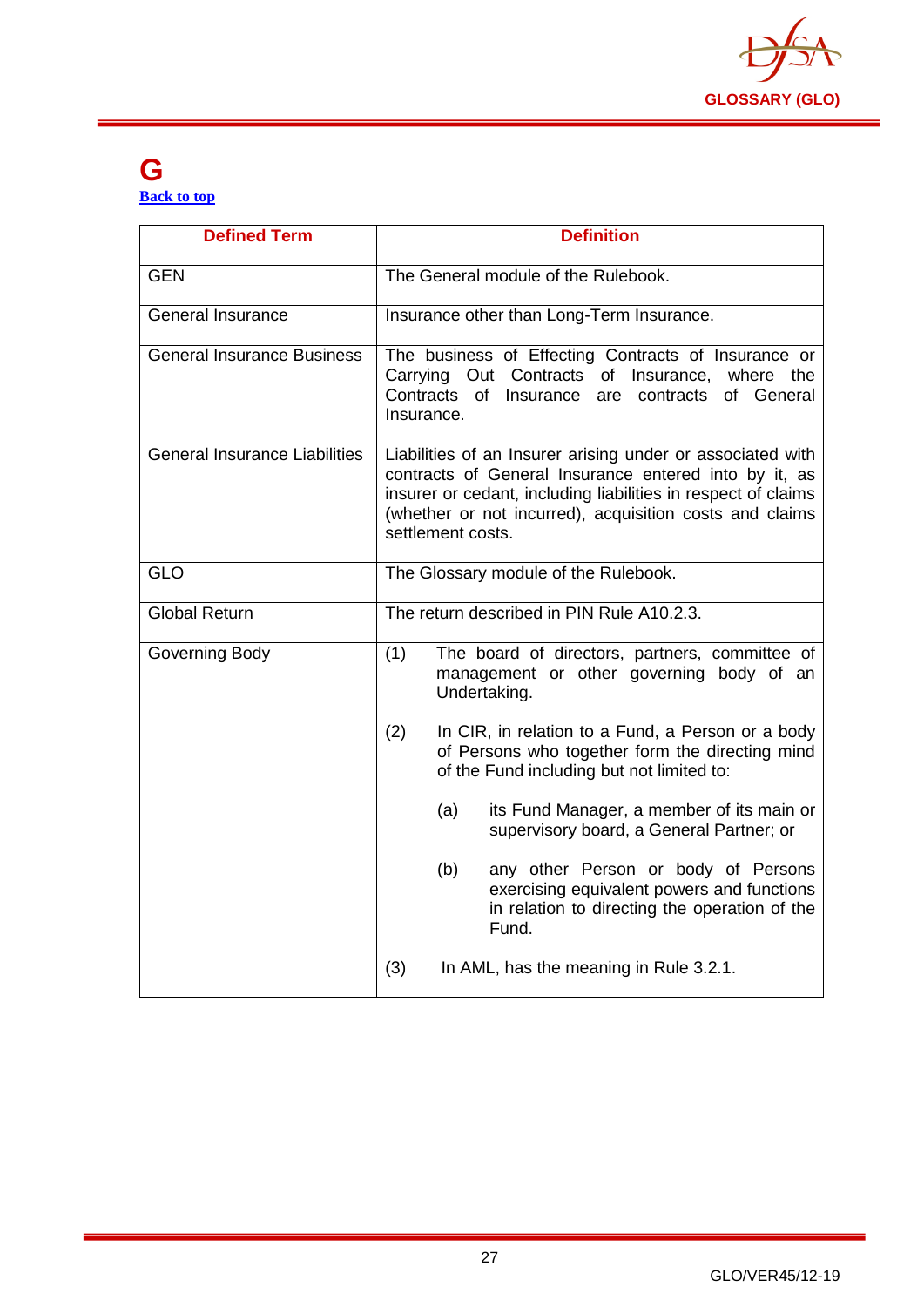

| <b>Defined Term</b>                               |     | <b>Definition</b>                                                                                                                                                                                                                                                                                                                           |
|---------------------------------------------------|-----|---------------------------------------------------------------------------------------------------------------------------------------------------------------------------------------------------------------------------------------------------------------------------------------------------------------------------------------------|
| <b>Government and Public</b><br><b>Securities</b> | (1) | Securities that are loan stock, bonds or other<br>creating<br>acknowledging<br>instruments<br>or<br>indebtedness, issued by or on behalf of an<br>Exempt Offeror or a subdivision thereof or a<br>local or other public authority of any country or<br>jurisdiction which is an Exempt Offeror.                                             |
|                                                   | (2) | There are excluded from the Securities specified<br>in (1) so far as applicable:                                                                                                                                                                                                                                                            |
|                                                   |     | an instrument creating or acknowledging<br>(a)<br>indebtedness for, or for money borrowed to<br>defray, the consideration payable under a<br>contract for the supply of goods or<br>services;                                                                                                                                               |
|                                                   |     | a cheque or other bill of exchange, a<br>(b)<br>banker's draft or a letter of credit (but not a<br>bill of exchange accepted by a banker);                                                                                                                                                                                                  |
|                                                   |     | (c)<br>a banknote, a statement showing<br>a<br>balance on a bank account, or a lease or<br>other disposition of property; and                                                                                                                                                                                                               |
|                                                   |     | a Contract of Insurance.<br>(d)                                                                                                                                                                                                                                                                                                             |
| <b>Gross Outstanding Claims</b>                   |     | In relation to an Insurer as at a date, the amount of the<br>Insurer's provision for claims incurred but not yet paid as<br>at that date, including claims incurred but not yet<br>reported and provision for direct and indirect claims<br>settlement expenses in respect of those claims.                                                 |
| <b>Gross Written Premium</b>                      | (1) | In relation to a Contract of Insurance, the amount<br>of premium payable by the insured in respect of<br>that contract, excluding any excise taxes levied on<br>premiums and receivable by the Insurer but<br>without any deduction for commissions or other<br>acquisition expenses; and                                                   |
|                                                   | (2) | in relation to an Insurer during a period:                                                                                                                                                                                                                                                                                                  |
|                                                   | (a) | in respect of General Insurance,<br>the<br>Gross Written<br>aggregate<br>amount<br>of<br>Premium in respect of insurance and<br>reinsurance contracts entered into by the<br>Insurer as insurer during that period,<br>together with any adjustments arising in<br>that period in respect of contracts effected<br>in previous periods; and |
|                                                   | (b) | in respect of Long-Term Insurance, the<br>Gross<br>Written<br>aggregate<br>amount of                                                                                                                                                                                                                                                        |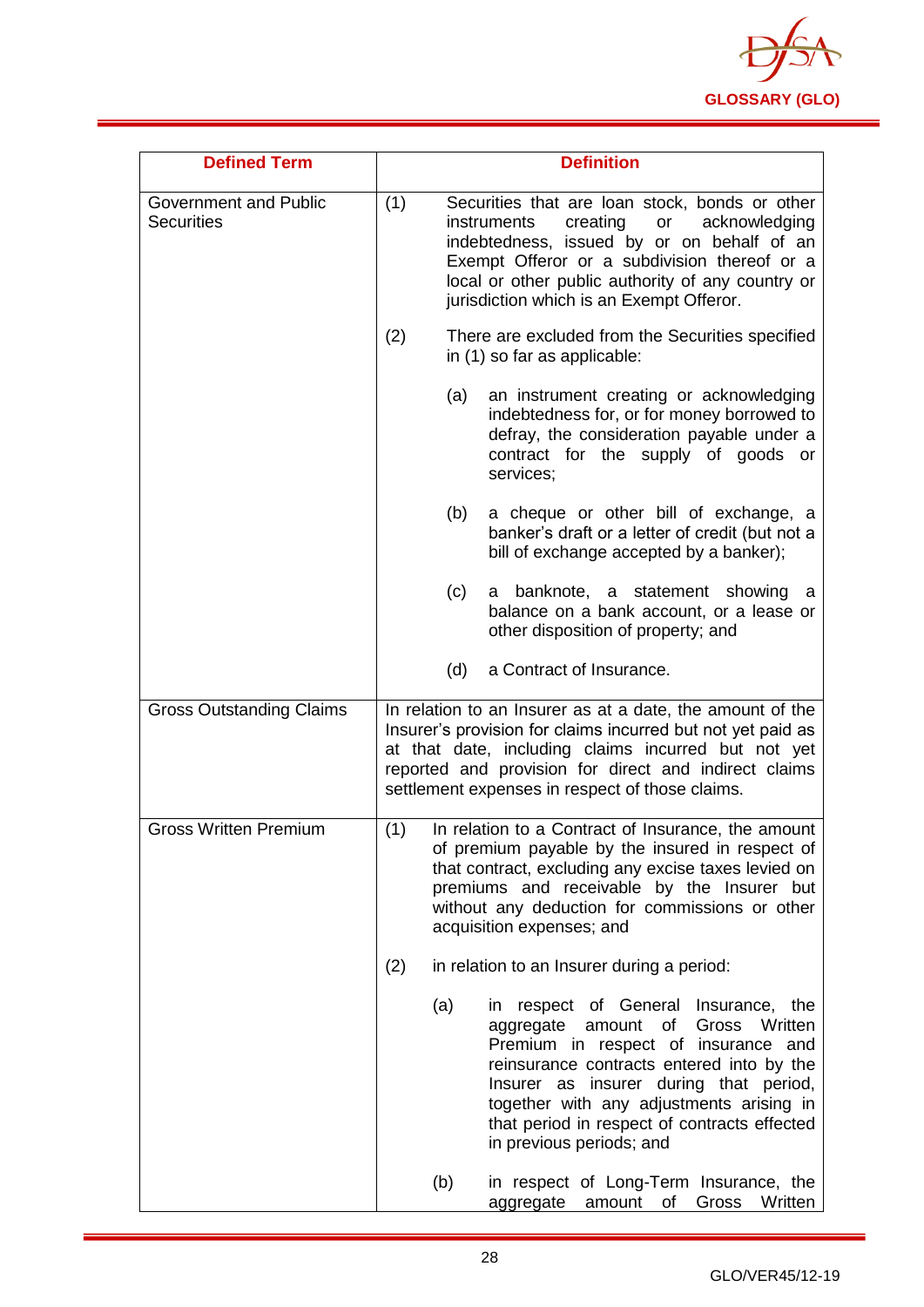

| <b>Defined Term</b> | <b>Definition</b>                                                                                        |
|---------------------|----------------------------------------------------------------------------------------------------------|
|                     | Premium becoming due for payment in that<br>period.                                                      |
| Group               | (1)<br>Means a group of entities which includes an entity<br>(the 'first entity') and:                   |
|                     | any Parent of the first entity; and<br>(a)                                                               |
|                     | any Subsidiary of the first entity or of any<br>(b)<br>Parent of the first entity.                       |
|                     | (2)<br>In AML, has the meaning in Rule 3.2.1.                                                            |
| Group Risk          | The risk of loss to the Authorised Firm as a result of its<br>membership of, or linkages within a Group. |
| Guidance            | Has the meaning given in Article 2 of Schedule 1 to the<br>Regulatory Law 2004.                          |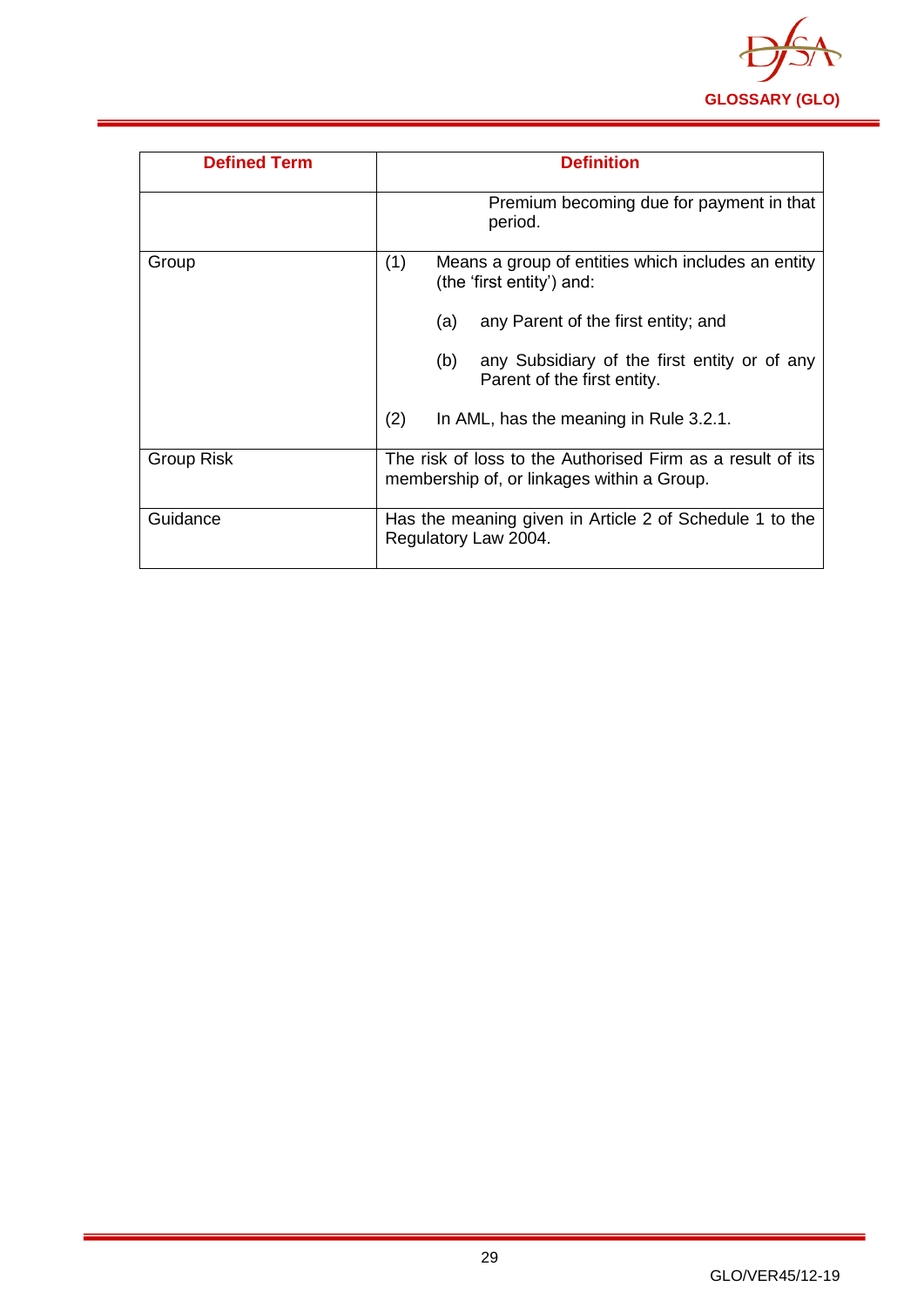

#### <span id="page-30-0"></span>**H [Back to top](#page-1-0)**

| <b>Defined Term</b>      | <b>Definition</b>                                                                                                                                                                                                                                                                                                                                                      |
|--------------------------|------------------------------------------------------------------------------------------------------------------------------------------------------------------------------------------------------------------------------------------------------------------------------------------------------------------------------------------------------------------------|
| Hedge Fund               | Has the meaning given in CIR Rule 3.1.9                                                                                                                                                                                                                                                                                                                                |
| <b>Historic Price</b>    | A price calculated by reference to the valuation point<br>immediately preceding the fund manager's agreement to<br>sell or, as the case may be, to redeem the units in<br>question.                                                                                                                                                                                    |
| <b>Holding Company</b>   | Has the meaning given in Schedule 1 to the DIFC<br>Companies Law and, without limiting the generality of<br>that definition, is taken to include, in relation to a<br>Body Corporate (the Subsidiary),<br>relevant<br>the<br>Subsidiary's ultimate Holding Company and any Holding<br>Company between the Subsidiary and the Subsidiary's<br>ultimate Holding Company. |
| Home Jurisdiction        | Has the meaning given in FPR section 1.3.                                                                                                                                                                                                                                                                                                                              |
| Home Regulator           | Has the meaning given in FPR section 1.3.                                                                                                                                                                                                                                                                                                                              |
| <b>Host Jurisdiction</b> | Has the meaning given in FPR section 1.3.                                                                                                                                                                                                                                                                                                                              |
| <b>Host Regulator</b>    | Has the meaning given in FPR section 1.3.                                                                                                                                                                                                                                                                                                                              |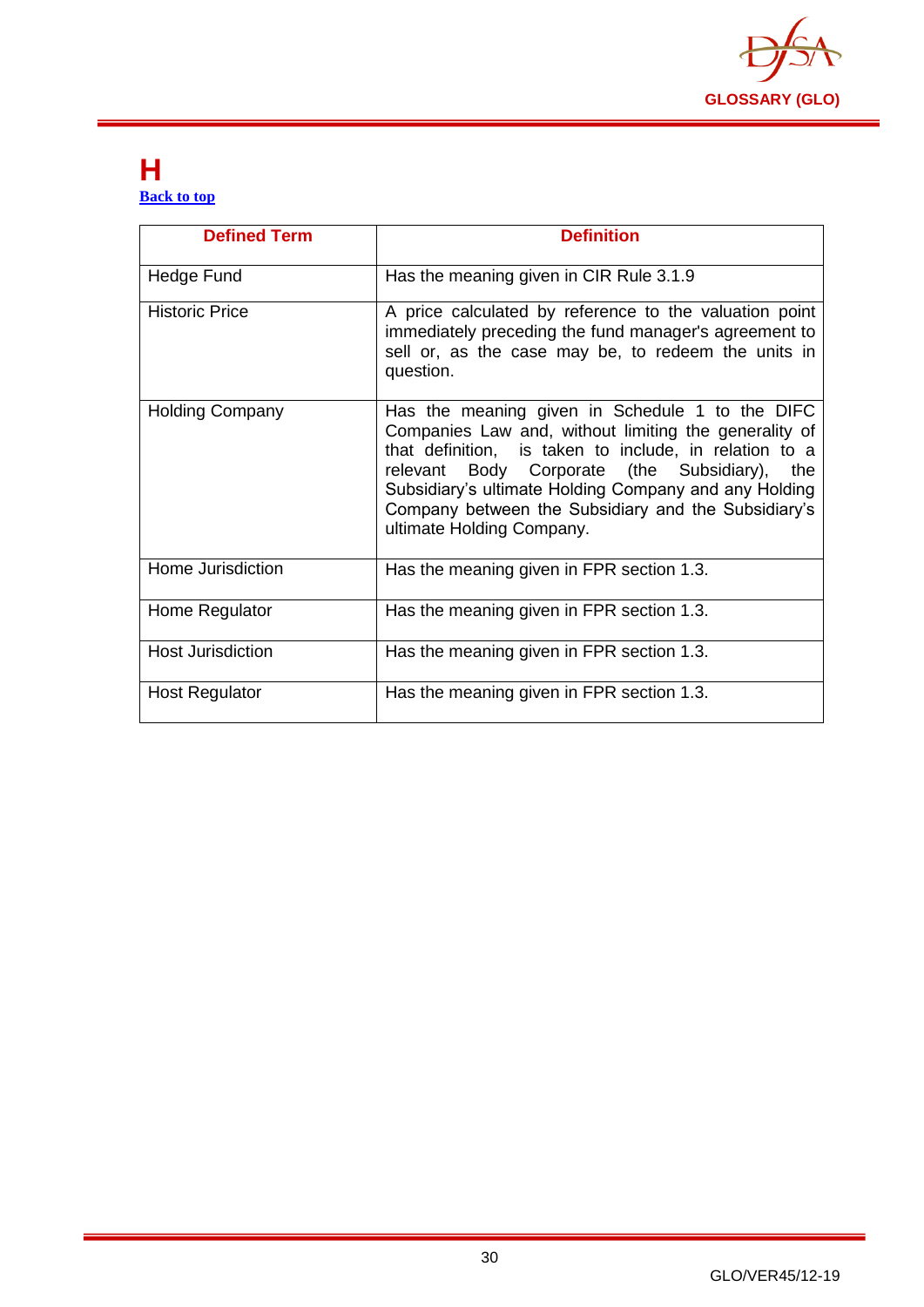

#### <span id="page-31-0"></span>**I [Back to top](#page-1-0)**

| <b>Defined Term</b>                                          | <b>Definition</b>                                                                                                                                                                        |  |
|--------------------------------------------------------------|------------------------------------------------------------------------------------------------------------------------------------------------------------------------------------------|--|
| <b>IFAC</b>                                                  | The International Federation of Accountants.                                                                                                                                             |  |
| <b>IFRS</b> for Small and Medium<br><b>Sized Enterprises</b> | The International Financial Reporting Standards for<br>small and medium sized enterprises as issued and<br>amended from time to time by the International<br>Accounting Standards Board. |  |
| <b>iNAV</b>                                                  | Indicative Net Asset Value of an ETF.                                                                                                                                                    |  |
| <b>Incorporated Cell</b>                                     | An Incorporated Cell of an Incorporated Cell Company,<br>created in accordance with the ICC Regulations.                                                                                 |  |
| Incorporated Cell Company<br>(ICC)                           | A company incorporated as an Incorporated Cell<br>Company under the ICC Regulations.                                                                                                     |  |
| <b>ICC Regulations</b>                                       | The Incorporated Cell Company (ICC) Regulations made<br>under the DIFC Companies Law.                                                                                                    |  |
| Independent Valuer                                           | A Person who carries on the business or profession of<br>valuing Real Property and who meets the criteria set out<br>under CIR Rule 13.4.19.                                             |  |
| Inside Information                                           | Information specified in Article 63(1)(a) of the Markets<br>Law 2012.                                                                                                                    |  |
| Insider                                                      | A Person specified in Article 63(1)(b) of the Markets Law<br>2012.                                                                                                                       |  |
| Instrument                                                   | Means, in relation to a Derivative, any Investment, asset<br>or thing on which the value of the Derivative may be<br>based.                                                              |  |
| <b>Insurance Agent</b>                                       | A Person who acts as an agent of one or more insurers.                                                                                                                                   |  |
| Insurance Aggregation Site                                   | A website or other form of electronic media that provides<br>a facility by means of which a Person can:                                                                                  |  |
|                                                              | search for a Contract of Insurance according to<br>(a)<br>selected criteria;                                                                                                             |  |
|                                                              | identify, obtain a quote for, compare, or obtain a<br>(b)<br>list ranking one or more Contracts of Insurance in<br>response to the search; and                                           |  |
|                                                              | conclude, directly or indirectly, a Contract of<br>(c)<br>Insurance.                                                                                                                     |  |
| <b>Insurance Bank Account</b>                                | A bank account with an Eligible Bank which has been<br>opened by an Insurance Intermediary or Insurance                                                                                  |  |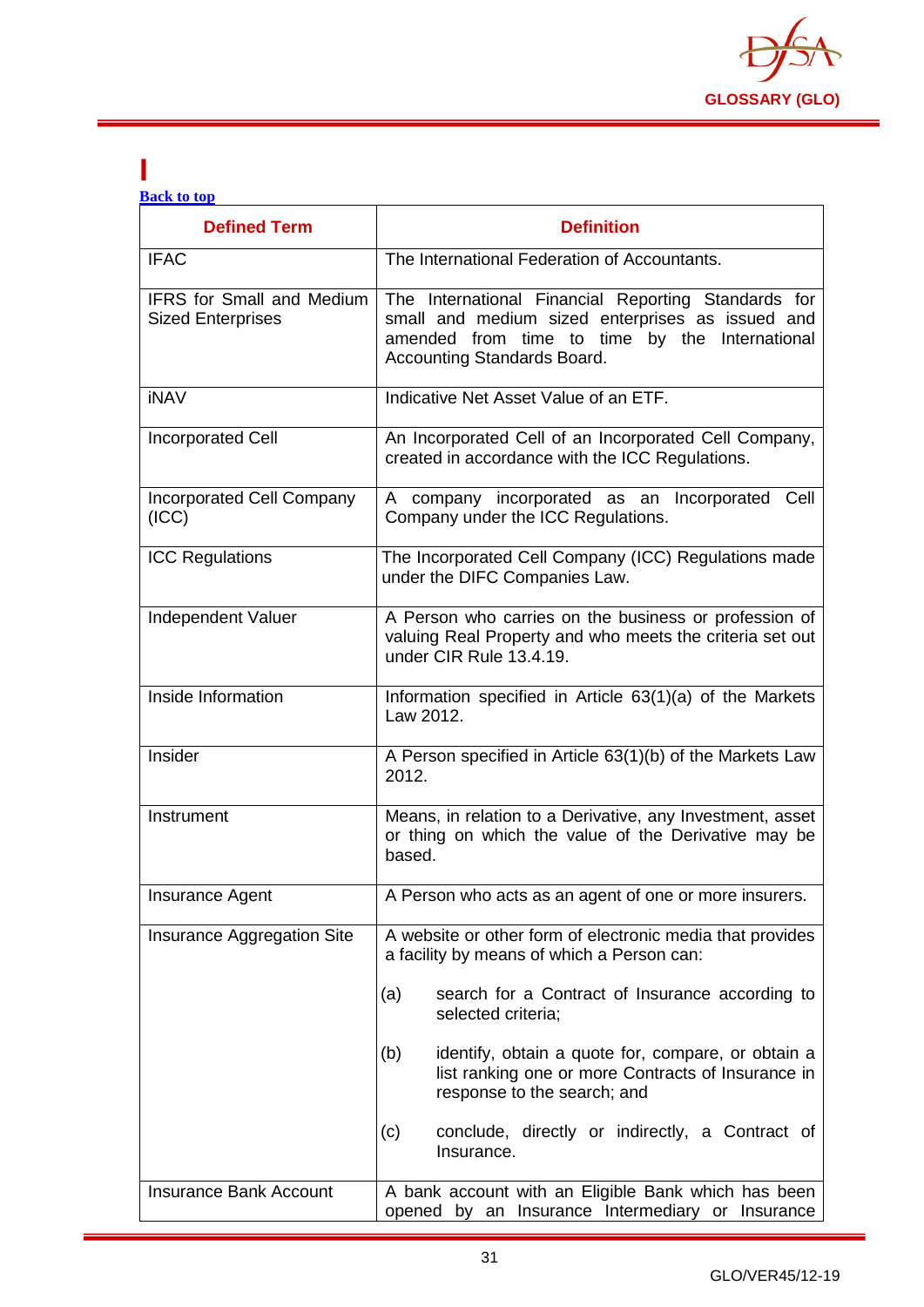

| <b>Defined Term</b>                  | <b>Definition</b>                                                                                                                                                                                                                                                                                                                                                                                                                                 |  |
|--------------------------------------|---------------------------------------------------------------------------------------------------------------------------------------------------------------------------------------------------------------------------------------------------------------------------------------------------------------------------------------------------------------------------------------------------------------------------------------------------|--|
|                                      | Manager in accordance with COB Rule 7.12.5.                                                                                                                                                                                                                                                                                                                                                                                                       |  |
| <b>Insurance Broker</b>              | A Person who acts as an agent of a Policyholder in<br>relation to a Contract of Insurance.                                                                                                                                                                                                                                                                                                                                                        |  |
| <b>Insurance Business</b>            | The business of Effecting Contracts of Insurance or<br>Carrying Out Contracts of Insurance, including effecting<br>or carrying out contracts of reinsurance (as reinsurer).                                                                                                                                                                                                                                                                       |  |
| <b>Insurance Fund</b>                | In relation to a Takaful Insurer, the aggregate of the<br>assets and liabilities of the Insurer that are attributed to<br>the Takaful transactions of the Insurer and the amount of<br>any assets designated by the Insurer as a capital<br>transfer to the insurance fund; and includes the amount<br>of any profit, surplus or return (however called or<br>described), less attributable expenses, arising on the<br>investment of such funds. |  |
| Insurance Intermediary               | An Authorised Firm whose Licence authorises it to carry<br>on the Financial Service of Insurance Intermediation.                                                                                                                                                                                                                                                                                                                                  |  |
| Insurance Intermediation             | Has the meaning given in GEN section 2.19.                                                                                                                                                                                                                                                                                                                                                                                                        |  |
| Insurance Liabilities                | General Insurance liabilities and Long-Term Insurance<br>liabilities.                                                                                                                                                                                                                                                                                                                                                                             |  |
| Insurance Management                 | Has the meaning given in GEN section 2.20.                                                                                                                                                                                                                                                                                                                                                                                                        |  |
| <b>Insurance Manager</b>             | An Authorised Firm whose Licence authorises it to carry<br>on the Financial Service of Insurance Management.                                                                                                                                                                                                                                                                                                                                      |  |
| <b>Insurance Monies</b>              | Has the meaning given in COB Rule 7.12.2.                                                                                                                                                                                                                                                                                                                                                                                                         |  |
| Report                               | Insurance Monies Auditor's   A report referred to in GEN Rule 8.6.1(d).                                                                                                                                                                                                                                                                                                                                                                           |  |
| Insurance Special Purpose<br>Vehicle | An insurer which:                                                                                                                                                                                                                                                                                                                                                                                                                                 |  |
|                                      | assumes risks by way of reinsurance; and<br>(a)                                                                                                                                                                                                                                                                                                                                                                                                   |  |
|                                      | (b)<br>is required to fully fund its exposures to those risks<br>through the proceeds of a debt issuance or some<br>other financing arrangement where the repayment<br>obligations<br>under<br>those<br>arrangements<br>are<br>subordinated<br>the<br>insurer's<br>reinsurance<br>to<br>obligations.                                                                                                                                              |  |
| <b>Insurer</b>                       | A Person carrying on in the DIFC either or both of the<br>Financial Services<br>following<br>for<br>which<br>it<br>has<br>authorisation under its Licence:                                                                                                                                                                                                                                                                                        |  |
|                                      | <b>Effecting Contracts of Insurance; or</b><br>(a)                                                                                                                                                                                                                                                                                                                                                                                                |  |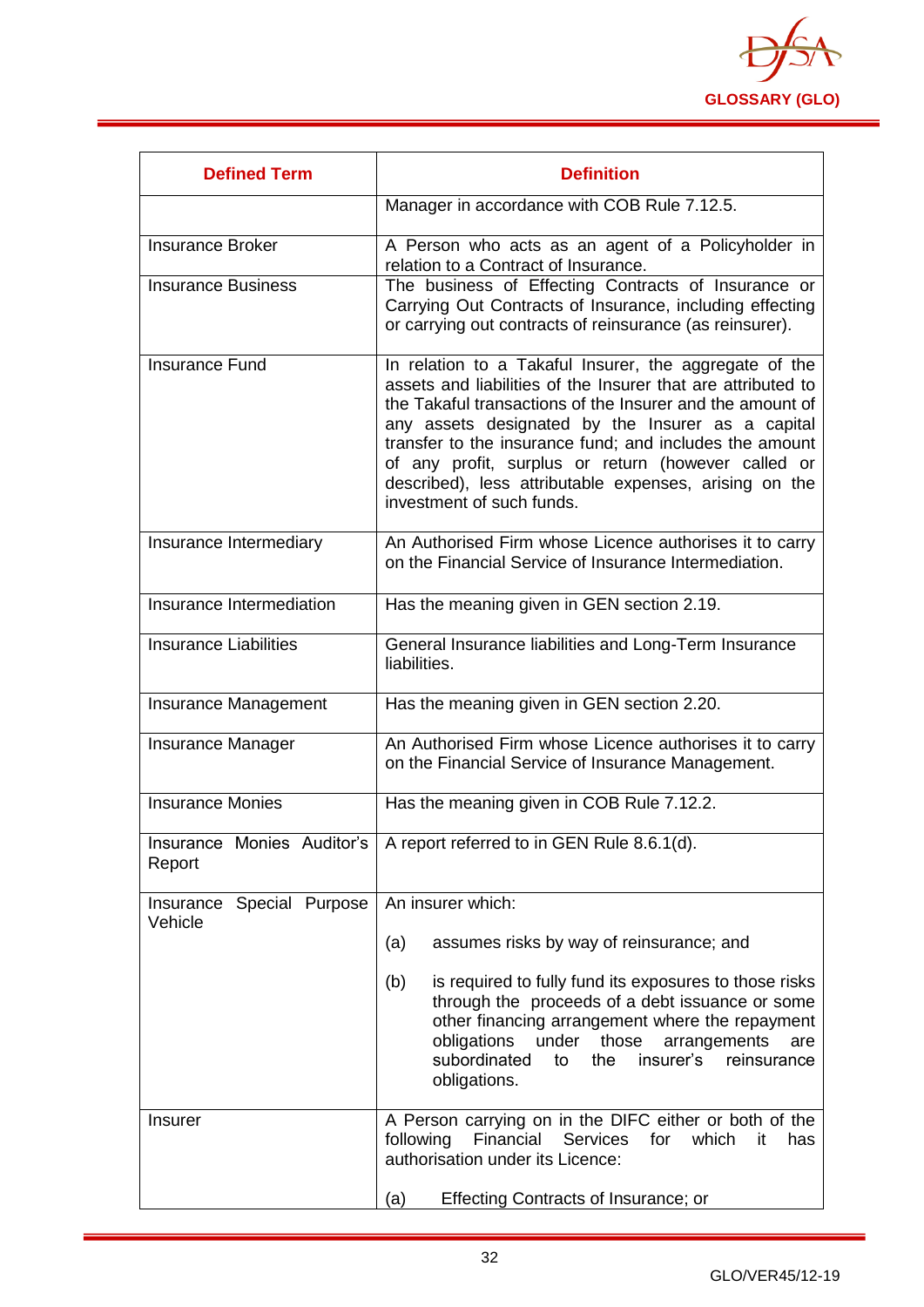

| <b>Defined Term</b>                                                 | <b>Definition</b>                                                                                                                                                                                                 |  |
|---------------------------------------------------------------------|-------------------------------------------------------------------------------------------------------------------------------------------------------------------------------------------------------------------|--|
|                                                                     | (b)<br>Carrying Out Contracts of Insurance.                                                                                                                                                                       |  |
| <b>Internal Auditor</b>                                             | The Key Individual function described in AMI Rule 5.3.9.                                                                                                                                                          |  |
| <b>International Financial</b><br><b>Reporting Standards (IFRS)</b> | The International Financial Reporting Standards as<br>issued and amended from time to time by the<br>International Accounting Standards Board.                                                                    |  |
| International Standards on<br>Assurance Engagement                  | The international standards on assurance engagement<br>as issued and amended from time to time by the<br>International Auditing and Assurance Standards Board<br>(IAASB) of IFAC.                                 |  |
| International Standards on<br>Auditing                              | The international standards on auditing as issued and<br>amended from time to time by the International Auditing<br>and Assurance Standards Board (IAASB) of IFAC.                                                |  |
| International Standards on<br><b>Quality Control</b>                | The international standards on quality control as issued<br>and amended from time to time by the International<br>Auditing and Assurance Standards Board (IAASB) of<br>IFAC.                                      |  |
| International Standards on<br><b>Related Services</b>               | The international standards on related services as<br>issued and amended from time to time by the<br>International Auditing and Assurance Standards Board<br>(IAASB) of IFAC.                                     |  |
| <b>Invested Assets</b>                                              | Any asset, right or interest of an Insurer that is held by<br>the Insurer for the primary purpose of generating<br>revenues or for directly providing funds to meet the<br>Insurer's cash outflows in the future. |  |
| Investment                                                          | Has the meaning given in GEN section A2.1.                                                                                                                                                                        |  |
| <b>Investment Analyst</b>                                           | An Employee of an Authorised Firm who prepares<br><b>Investment Research.</b>                                                                                                                                     |  |
| <b>Investment Business</b>                                          | The business of:                                                                                                                                                                                                  |  |
|                                                                     | Dealing in Investments as Principal;<br>(a)                                                                                                                                                                       |  |
|                                                                     | Dealing in Investments as Agent;<br>(b)                                                                                                                                                                           |  |
|                                                                     | Arranging Deals in Investments;<br>(c)                                                                                                                                                                            |  |
|                                                                     | <b>Managing Assets;</b><br>(d)                                                                                                                                                                                    |  |
|                                                                     | Advising on Financial Products;<br>(e)                                                                                                                                                                            |  |
|                                                                     | (f)<br>Managing a Collective Investment Fund;                                                                                                                                                                     |  |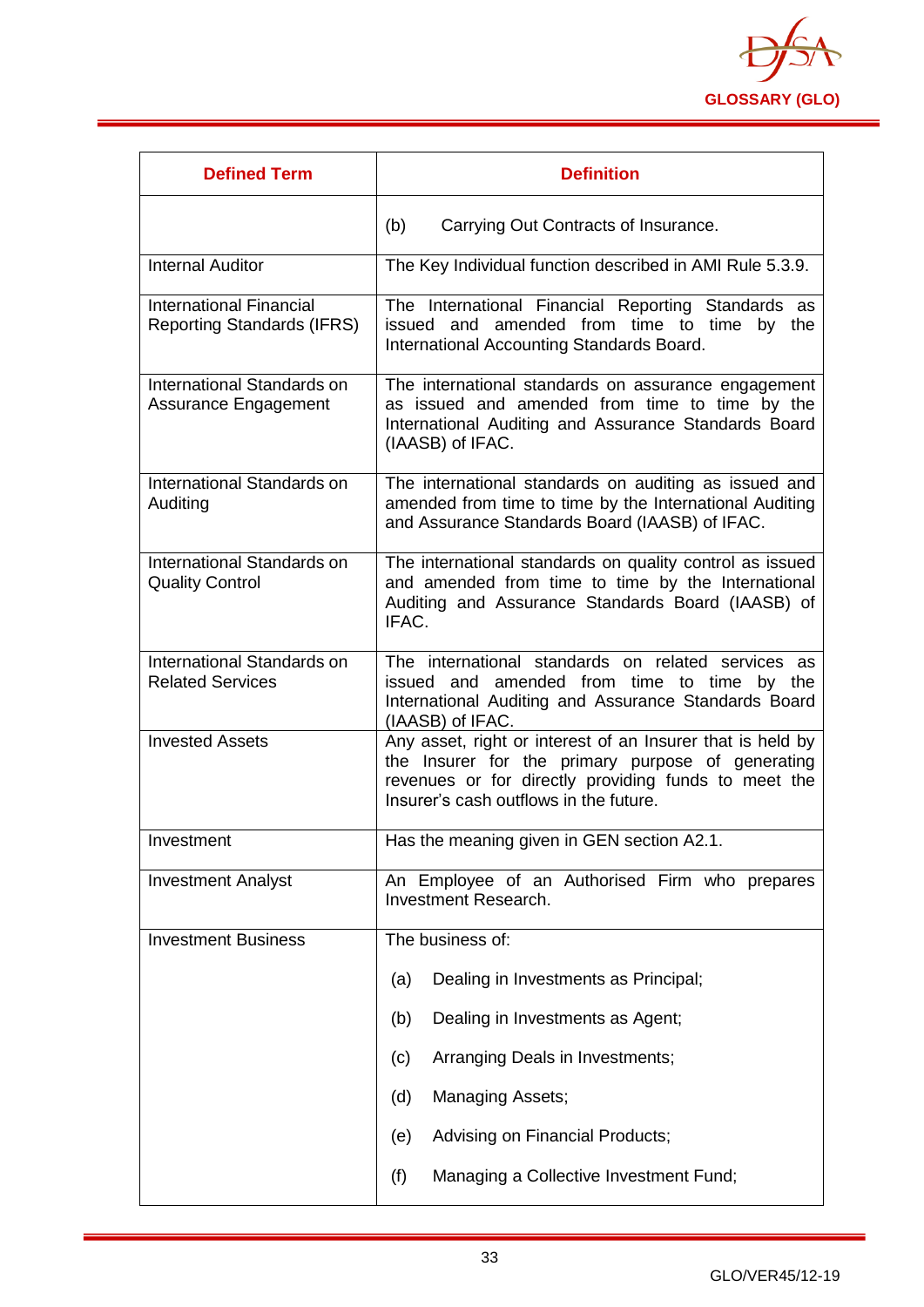

| <b>Defined Term</b>                        | <b>Definition</b>                                                                                                                                                                                                       |  |  |
|--------------------------------------------|-------------------------------------------------------------------------------------------------------------------------------------------------------------------------------------------------------------------------|--|--|
|                                            | Providing Custody;<br>(g)                                                                                                                                                                                               |  |  |
|                                            | (h)<br>Arranging Custody;                                                                                                                                                                                               |  |  |
|                                            | (i)<br>Managing a Profit Sharing Investment Account;                                                                                                                                                                    |  |  |
|                                            | (j)<br>Operating an Alternative Trading System;                                                                                                                                                                         |  |  |
|                                            | Acting as the Trustee of a Fund; or<br>(k)                                                                                                                                                                              |  |  |
|                                            | (1)<br>Arranging Credit and Advising on Credit.                                                                                                                                                                         |  |  |
| <b>Investment Company</b>                  | An open or closed ended company established for the<br>purpose of collective investment which<br>main<br>is.<br>incorporated under of the DIFC Companies Law in<br>accordance with the Regulations made under that Law. |  |  |
| <b>Investment Crowdfunding</b>             | Has the meaning given in GEN Rules 2.29.1(4) and (6).                                                                                                                                                                   |  |  |
| <b>Investment Crowdfunding</b><br>Operator | A Person who is authorised under a Licence to Operate<br>an Investment Crowdfunding Platform.                                                                                                                           |  |  |
| <b>Investment Crowdfunding</b><br>Platform | An electronic platform or a facility referred to in GEN<br>Rule 2.29.1(4) or (6).                                                                                                                                       |  |  |
| <b>Investment Manager</b>                  | A Person who, acting only on behalf of a Client:                                                                                                                                                                        |  |  |
|                                            | manages Investments in an account or portfolio on<br>(a)<br>discretionary basis under the terms of a<br>a<br>discretionary management agreement; or                                                                     |  |  |
|                                            | (b)<br>manages Investments in an account or portfolio on<br>a non-discretionary basis under the terms of a<br>non-discretionary management agreement.                                                                   |  |  |
| <b>Investment Partnership</b>              | A limited partnership established for the main purpose of<br>collective investment which is formed and registered<br>under the Limited Partnership Law in accordance with<br>the Regulations made under that Law.       |  |  |
| <b>Investment Research</b>                 | A publication which contains:                                                                                                                                                                                           |  |  |
|                                            | the results of research into Investments;<br>(a)                                                                                                                                                                        |  |  |
|                                            | analysis of factors likely to influence the future<br>(b)<br>performance of Investments; or                                                                                                                             |  |  |
|                                            | advice or recommendations based on those<br>(c)<br>results or analysis.                                                                                                                                                 |  |  |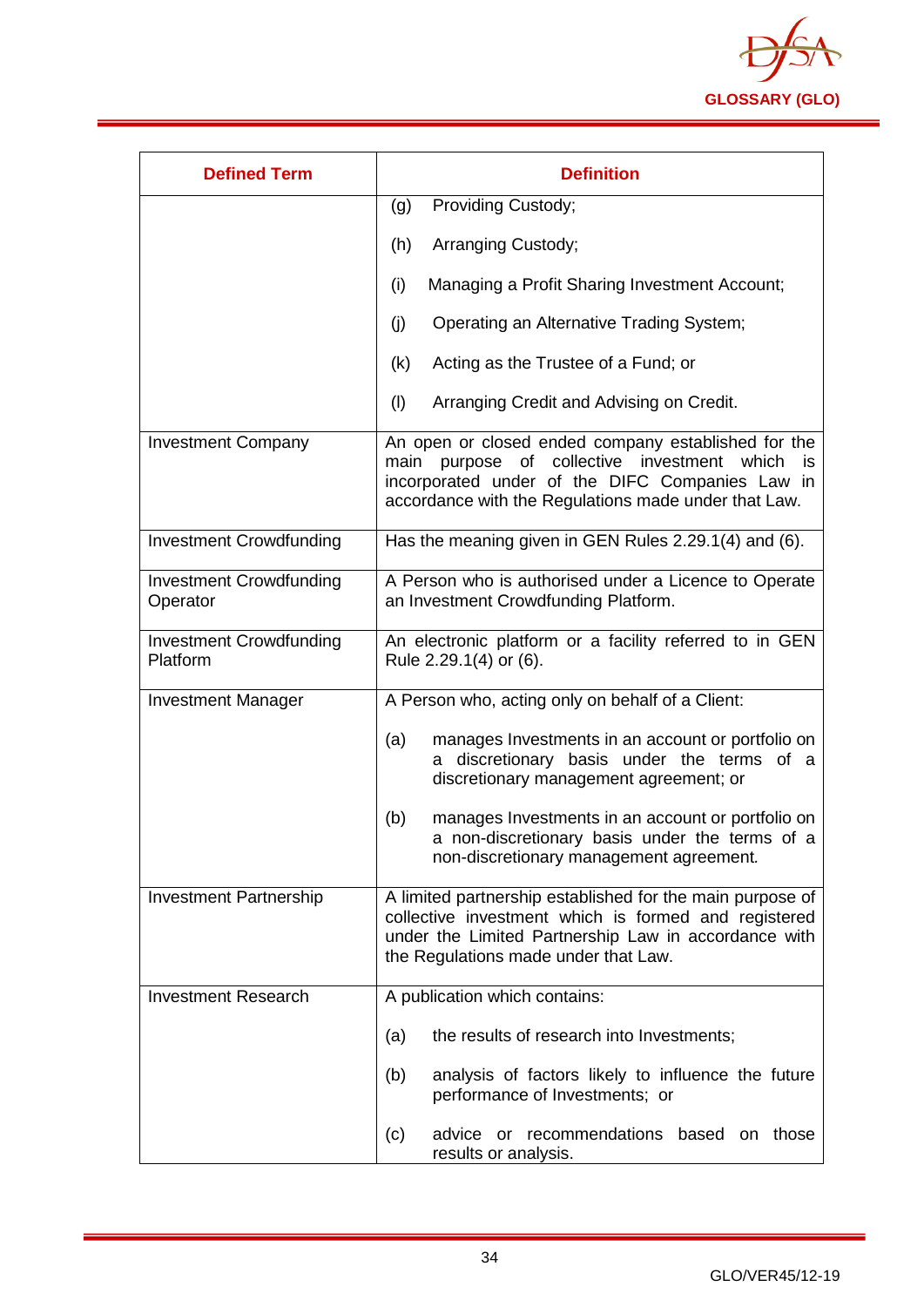

| <b>Defined Term</b>                                        | <b>Definition</b>                                                                                                                                                                                                                                                                                                                                       |
|------------------------------------------------------------|---------------------------------------------------------------------------------------------------------------------------------------------------------------------------------------------------------------------------------------------------------------------------------------------------------------------------------------------------------|
| <b>Investment Risk Reserve</b>                             | Represents the amount that is appropriated out of the<br>income of investment account holders, after allocating<br>the Mudarib's share, in order to meet future losses<br>attributable to investment account holders.                                                                                                                                   |
| <b>Investment Trust</b>                                    | An express trust created mainly for collective investment<br>purposes under the Investment Trust Law.                                                                                                                                                                                                                                                   |
| <b>Investment Undertaking</b>                              | An Investment Company, Investment Partnership, or<br>Investment Trust which is used as the investment<br>vehicle for a Fund.                                                                                                                                                                                                                            |
| Investment-Linked Insurance                                | Contracts of Insurance where the benefits are wholly or<br>partly to be determined by reference to the value of, or<br>the income from, property of any description (whether or<br>not specified in the contracts) or by reference to<br>fluctuations in, or in an index of, the value of property of<br>any description (whether or not so specified). |
| <b>IOSCO</b>                                               | The International Organisation of Securities<br>Commissions.                                                                                                                                                                                                                                                                                            |
| <b>IFR</b>                                                 | The Islamic Finance Rules module of the Rulebook.                                                                                                                                                                                                                                                                                                       |
| <b>Islamic Accounting and</b><br><b>Auditing Standards</b> | The auditing and accounting standards issued by the<br>Accounting and Auditing<br>Organisation<br>Islamic<br>of<br>Financial Institutions (AAOIFI).                                                                                                                                                                                                     |
| <b>Islamic Contract</b>                                    | Any contract designed to comply with Shari'a.                                                                                                                                                                                                                                                                                                           |
| <b>Islamic Exchange Traded</b><br>Fund or Islamic ETF      | Has the meaning given in IFR Rule 6.13.1.                                                                                                                                                                                                                                                                                                               |
| <b>Islamic Financial Business</b>                          | Any part of the financial business of an Authorised<br>Person which is carried out in accordance with Shari'a.                                                                                                                                                                                                                                          |
| <b>Islamic Financial Institution</b>                       | An Authorised Person which has, on its Licence, an<br>endorsement authorising it to conduct its entire financial<br>business in accordance with Sharia'a.                                                                                                                                                                                               |
| <b>Islamic Fund</b>                                        | Has the meaning given in CIR Rule 3.1.2                                                                                                                                                                                                                                                                                                                 |
| <b>Islamic Securities</b>                                  | Any Security Offered, or held out expressly or implicitly,<br>as Islamic or Shari'a compliant.                                                                                                                                                                                                                                                          |
| <b>Islamic Window</b>                                      | That part of an Authorised Person, other than an Islamic<br>Financial Institution, which conducts Islamic Financial<br>Business.                                                                                                                                                                                                                        |
| <b>ISPV</b>                                                | Insurance Special Purpose Vehicle                                                                                                                                                                                                                                                                                                                       |
| <b>Issuer</b>                                              | (in relation to any Security) (other than a Unit in a<br>(1)<br>Collective Investment Fund) the Person by whom<br>it is or is to be issued;                                                                                                                                                                                                             |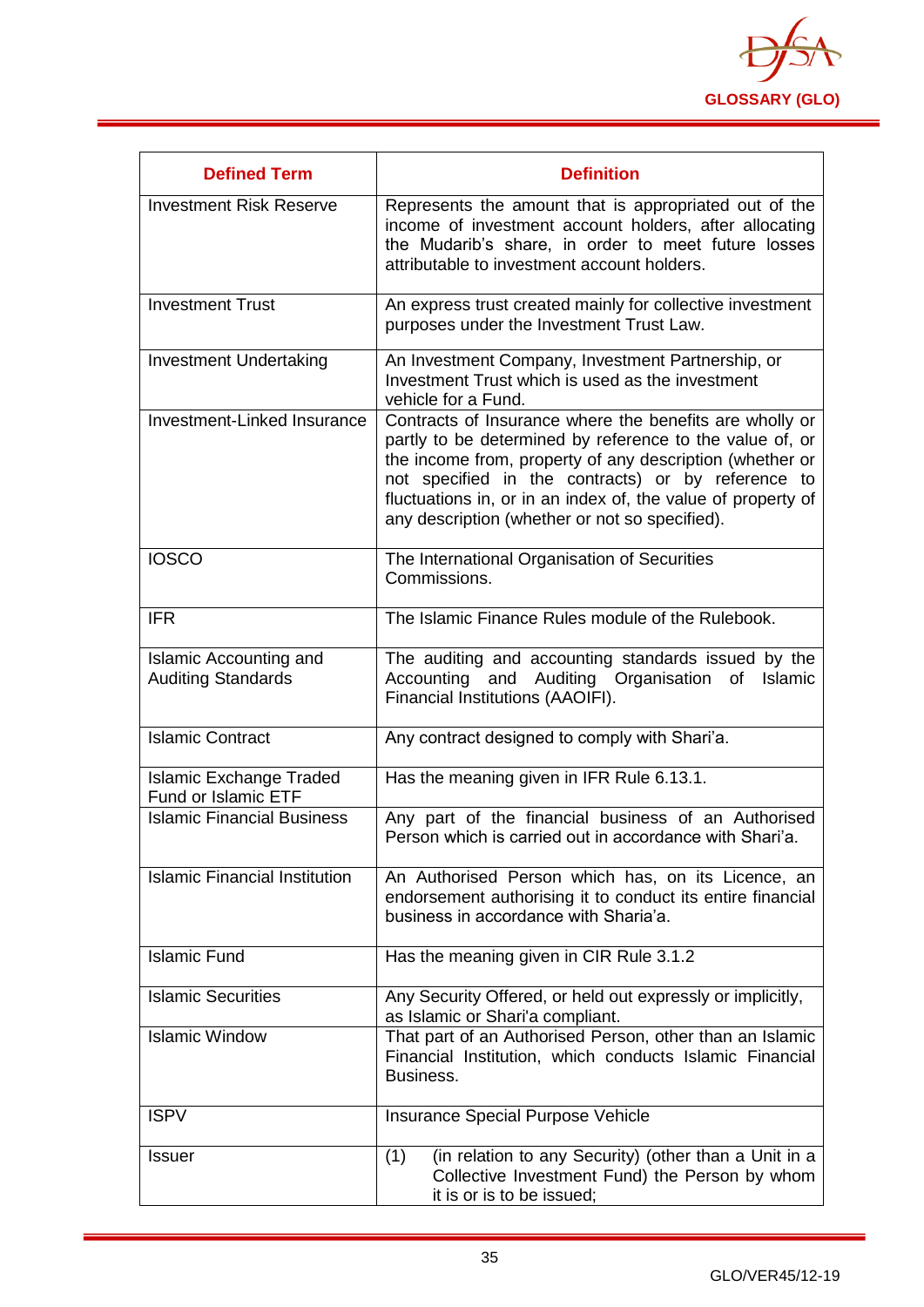

| <b>Defined Term</b> |     | <b>Definition</b>                                                                                                                           |
|---------------------|-----|---------------------------------------------------------------------------------------------------------------------------------------------|
|                     | (2) | (in relation to a Unit in a Collective Investment<br>Fund) the Fund Manager;                                                                |
|                     | (3) | (in relation to an interest in a limited Partnership)<br>the Partnership; and                                                               |
|                     | (4) | (in relation to Certificates) the Person who issued<br>or is to issue the Security to which the Certificate<br>or other instrument relates. |

#### <span id="page-36-0"></span>**J [Back to top](#page-1-0)**

| <b>Defined Term</b> | <b>Definition</b>                                                                                                                                                                               |
|---------------------|-------------------------------------------------------------------------------------------------------------------------------------------------------------------------------------------------|
| Joint Forum         | The Basel Committee on Banking Supervision (BCBS),<br>the International Organization of Securities Commissions<br>(IOSCO) and the International Association of Insurance<br>Supervisors (IAIS). |

## <span id="page-36-1"></span>**K**

**[Back to top](#page-1-0)**

| <b>Defined Term</b> | <b>Definition</b>                                                                                                                       |
|---------------------|-----------------------------------------------------------------------------------------------------------------------------------------|
| Key Individual      | An individual who has been authorised by the DFSA to<br>perform one or more Licensed Functions for an<br>Authorised Market Institution. |
| Key Information     | Information prescribed in MKT Rule in 2.5.2(1)(b).                                                                                      |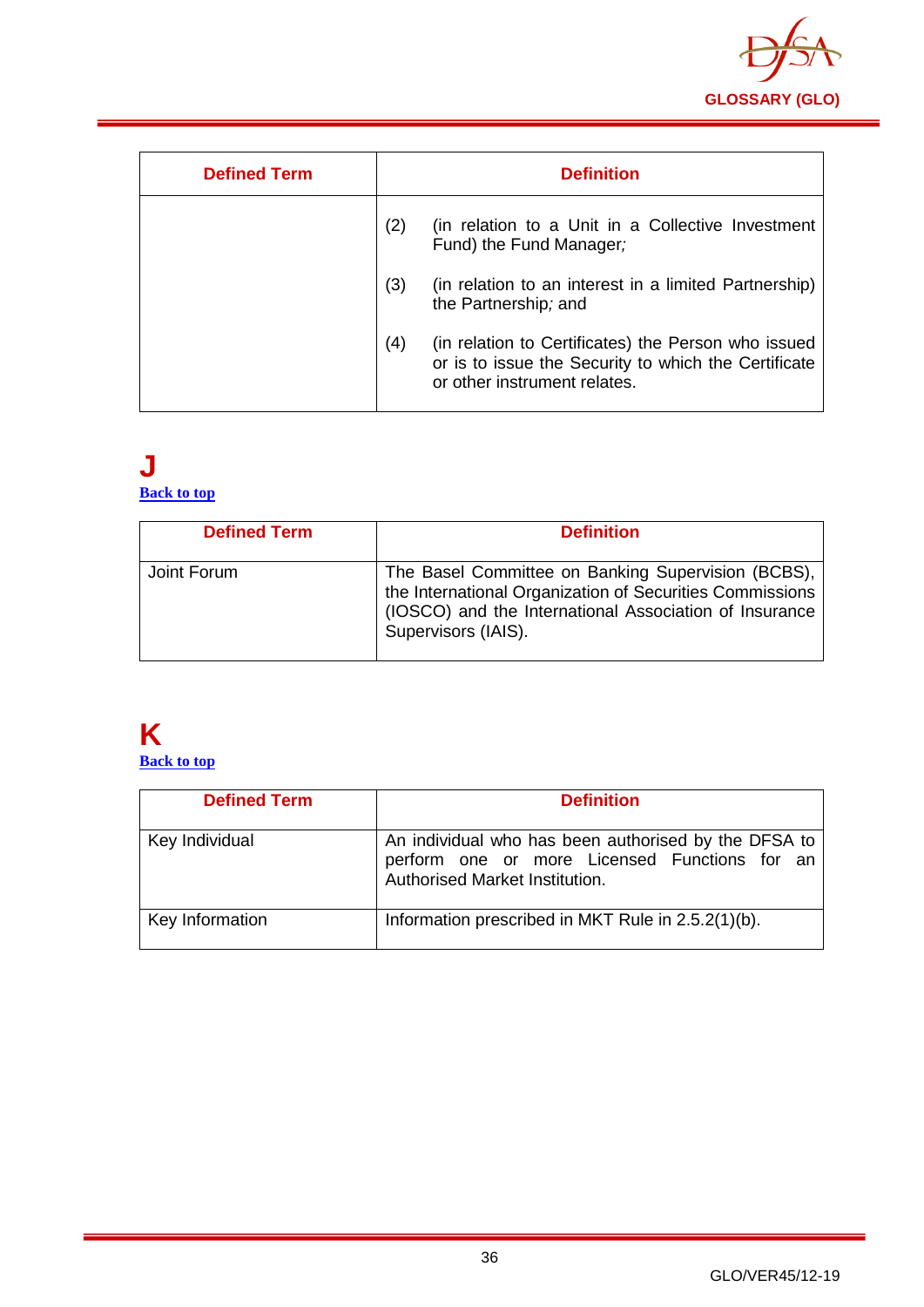

#### <span id="page-37-0"></span>**L [Back to top](#page-1-0)**

| <b>Defined Term</b>                  | <b>Definition</b>                                                                                                                                                                                                                                                                                                                      |
|--------------------------------------|----------------------------------------------------------------------------------------------------------------------------------------------------------------------------------------------------------------------------------------------------------------------------------------------------------------------------------------|
| Large Exposure                       | An Exposure, whether in an Authorised Firm's Non-<br>Trading Book or Trading Book, or both, to a<br>Group of<br>Counterparty<br>Closely<br>Related<br>or<br>Counterparties or a Group of Counterparties connected<br>to the Authorised Firm which in aggregate equals or<br>exceeds 10% of the Authorised Firm's Capital<br>Resources. |
| Licence                              | A Licence granted by the DFSA under Chapter 2 of Part<br>3 of the Regulatory Law 2004.                                                                                                                                                                                                                                                 |
| <b>Licensed Director</b>             | The Licensed Function described in GEN Rule 7.4.3.                                                                                                                                                                                                                                                                                     |
| <b>Licence Endorsement</b>           | an endorsement made by the DFSA on a Licence that<br>permits an Authorised Person to carry on an activity<br>prescribed under Article 44 of the Regulatory Law 2004.                                                                                                                                                                   |
| <b>Licensed Function</b>             | in relation to an Authorised Firm, a function<br>(1)<br>described in GEN section 7.4; and<br>(2)<br>in relation to an Authorised Market Institution, a<br>function described in AMI section 5.3.                                                                                                                                       |
| <b>Licensed Partner</b>              | The Licensed Function described in GEN Rule 7.4.4.                                                                                                                                                                                                                                                                                     |
| <b>Licensed Person</b>               | In relation to a Passported Fund, a Person who is<br>licensed or otherwise authorised by the Home Regulator<br>to Promote Funds.                                                                                                                                                                                                       |
| <b>Licensing Requirements</b>        | The requirements set out in AMI section 7.2 in relation to<br>the granting of a Licence to an Authorised Market<br>Institution.                                                                                                                                                                                                        |
| <b>Limited Liability Partnership</b> | A partnership incorporated under the Limited Liability<br>Partnership Law 2004 or under the law of a country or<br>territory outside the DIFC.                                                                                                                                                                                         |
| <b>Liquidity Risk</b>                | The risk of loss to an Authorised Firm as a result of<br>inability to meet its obligations as they fall due.                                                                                                                                                                                                                           |
| List                                 | The Official List of Securities.                                                                                                                                                                                                                                                                                                       |
| <b>Listed Entity</b>                 | Has the meaning given in MKT Rule 9.1.1(2).                                                                                                                                                                                                                                                                                            |
| <b>Listed Fund</b>                   | A Collective Investment Fund which has been admitted<br>to the Official List of Securities.                                                                                                                                                                                                                                            |
| <b>Listed Securities</b>             | Any Securities which have been admitted to the Official                                                                                                                                                                                                                                                                                |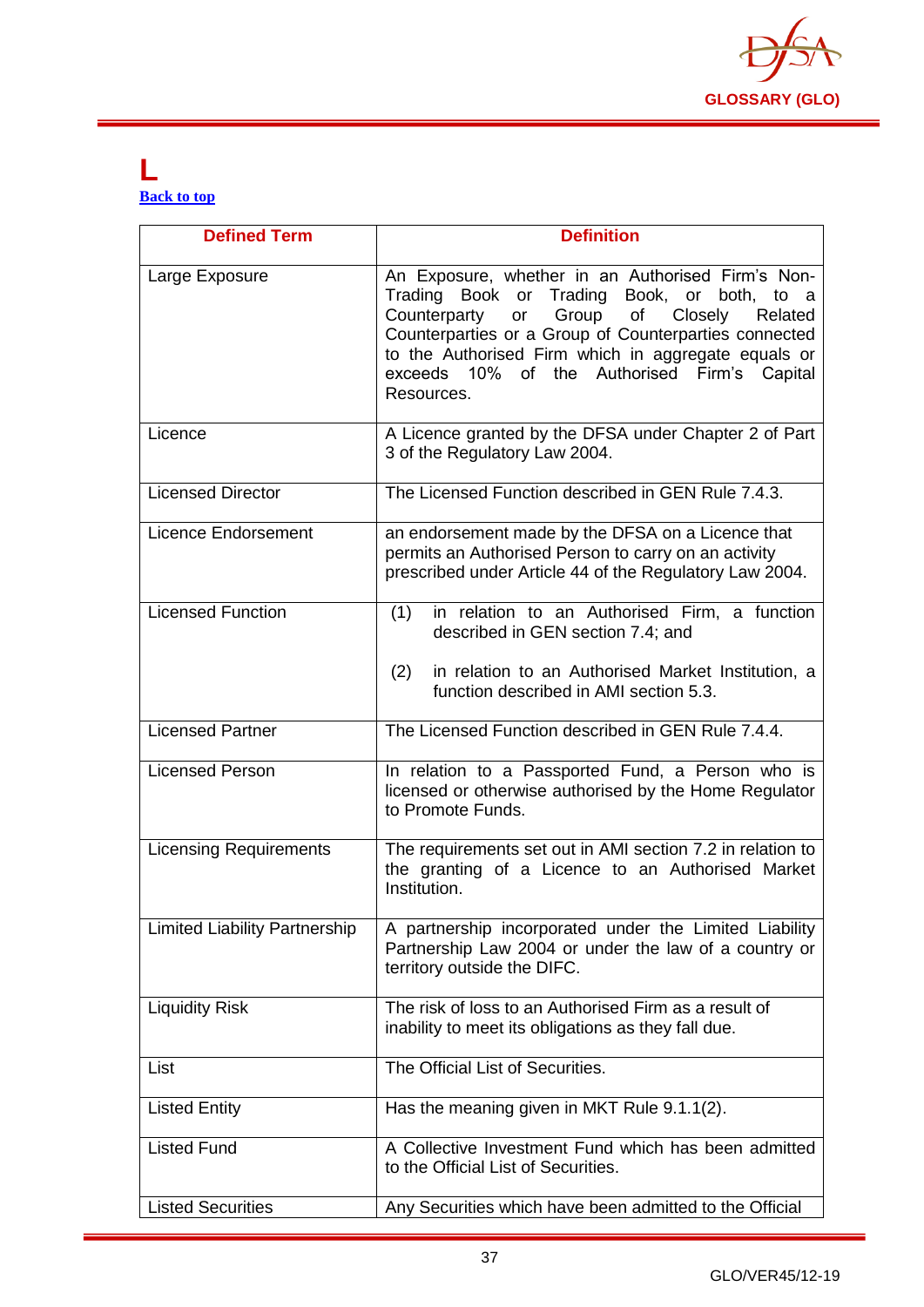

| <b>Defined Term</b>                    | <b>Definition</b>                                                                                                                                                                                       |
|----------------------------------------|---------------------------------------------------------------------------------------------------------------------------------------------------------------------------------------------------------|
|                                        | List of Securities.                                                                                                                                                                                     |
| <b>Listing Principles</b>              | Means the Rules in MKT section 9.2.                                                                                                                                                                     |
| <b>Listing Rules</b>                   | The Rules in chapter 9 of MKT.                                                                                                                                                                          |
| Lloyd's                                | The society established in the United Kingdom and<br>known as Lloyd's.                                                                                                                                  |
| Lloyd's Underwriter                    | An underwriting member of Lloyds.                                                                                                                                                                       |
| Loan Crowdfunding                      | Has the meaning given in GEN Rules 2.29.1(2) and (3).                                                                                                                                                   |
| Loan Crowdfunding Operator             | A Person who is authorised under a Licence to Operate<br>a Loan Crowdfunding Platform.                                                                                                                  |
| Loan Crowdfunding Platform             | An electronic platform or a facility referred to in GEN<br>Rule 2.29.1(2) or (3).                                                                                                                       |
| <b>Local Authorities</b>               | Government or municipal authorities, which do not<br>operate at a national level.                                                                                                                       |
| Long-Term Insurance                    | A Contract of Insurance of a type specified in GEN Rule<br>A4.1.2, expressed to be in force for more than one year,<br>where under the terms of the contract any of the<br>following conditions exists: |
|                                        | the payment of the whole or part of the benefits is<br>(1)<br>dependent upon the termination or continuation or<br>human life;                                                                          |
|                                        | the payment of any part of the premiums is<br>(2)<br>dependent upon the termination or continuation of<br>human life;                                                                                   |
|                                        | (3)<br>the benefits under the contract include payment of<br>a sum on marriage or on the birth of a child; or                                                                                           |
|                                        | the contract is a permanent health insurance<br>(4)<br>contract.                                                                                                                                        |
| Long-Term Insurance<br><b>Business</b> | The business of Effecting Contracts of Insurance or<br>Carrying Out Contracts of Insurance, where<br>the<br>Contracts of Insurance are contracts of Long-Term<br>Insurance.                             |
| Long-Term Insurance Fund               | A fund in respect of Long-Term Insurance Business<br>established and maintained in accordance with PIN<br>chapter 3.                                                                                    |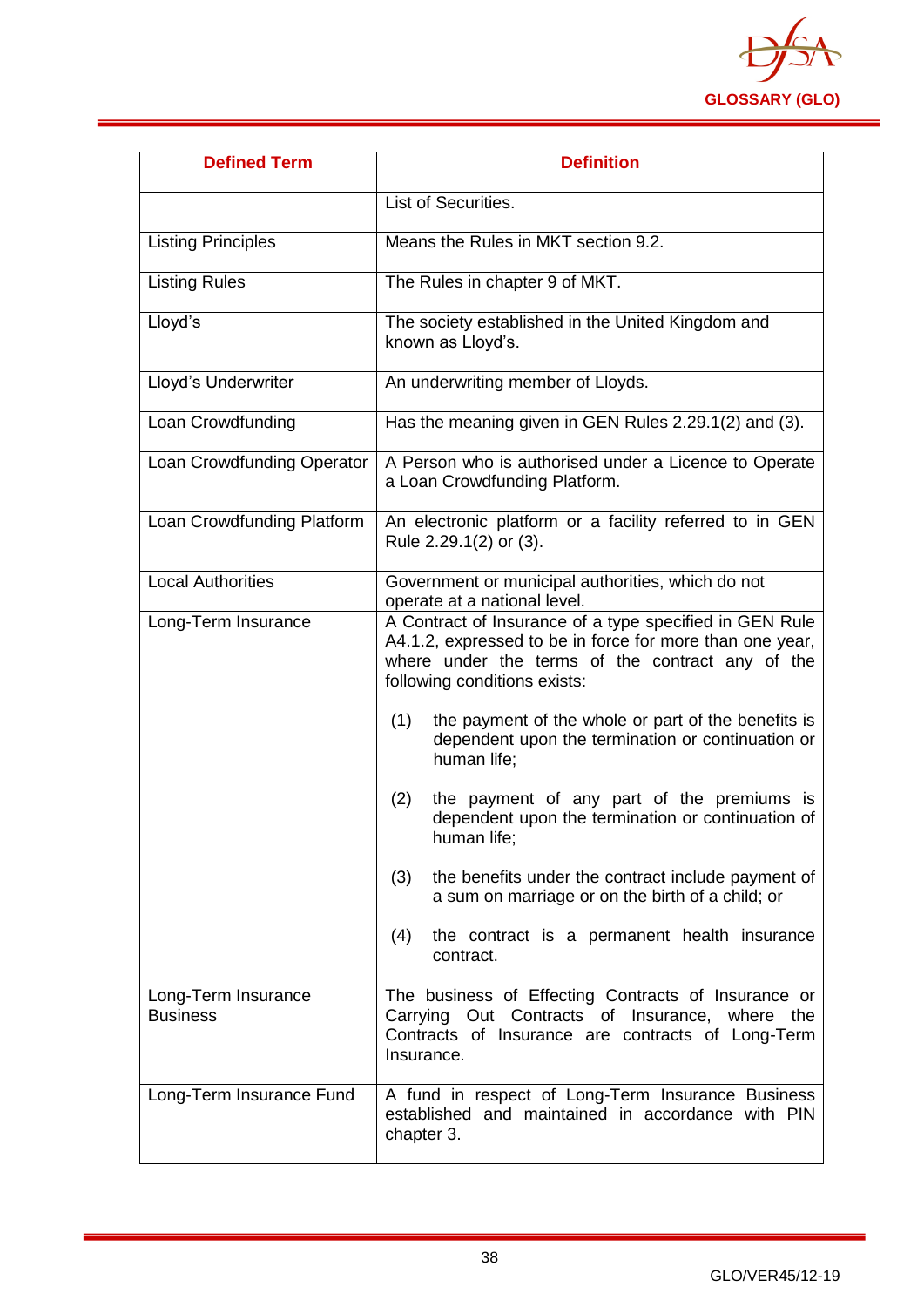

| <b>Defined Term</b>                | <b>Definition</b>                                                                                                                                                                                                           |
|------------------------------------|-----------------------------------------------------------------------------------------------------------------------------------------------------------------------------------------------------------------------------|
| Long-Term Insurance<br>Liabilities | Liabilities of an Insurer arising under or associated with<br>contracts of Long-Term Insurance, entered into by it as<br>insurer or cedant, including liabilities of the kinds<br>referred to in PIN Rules 5.6.6 and 5.6.7. |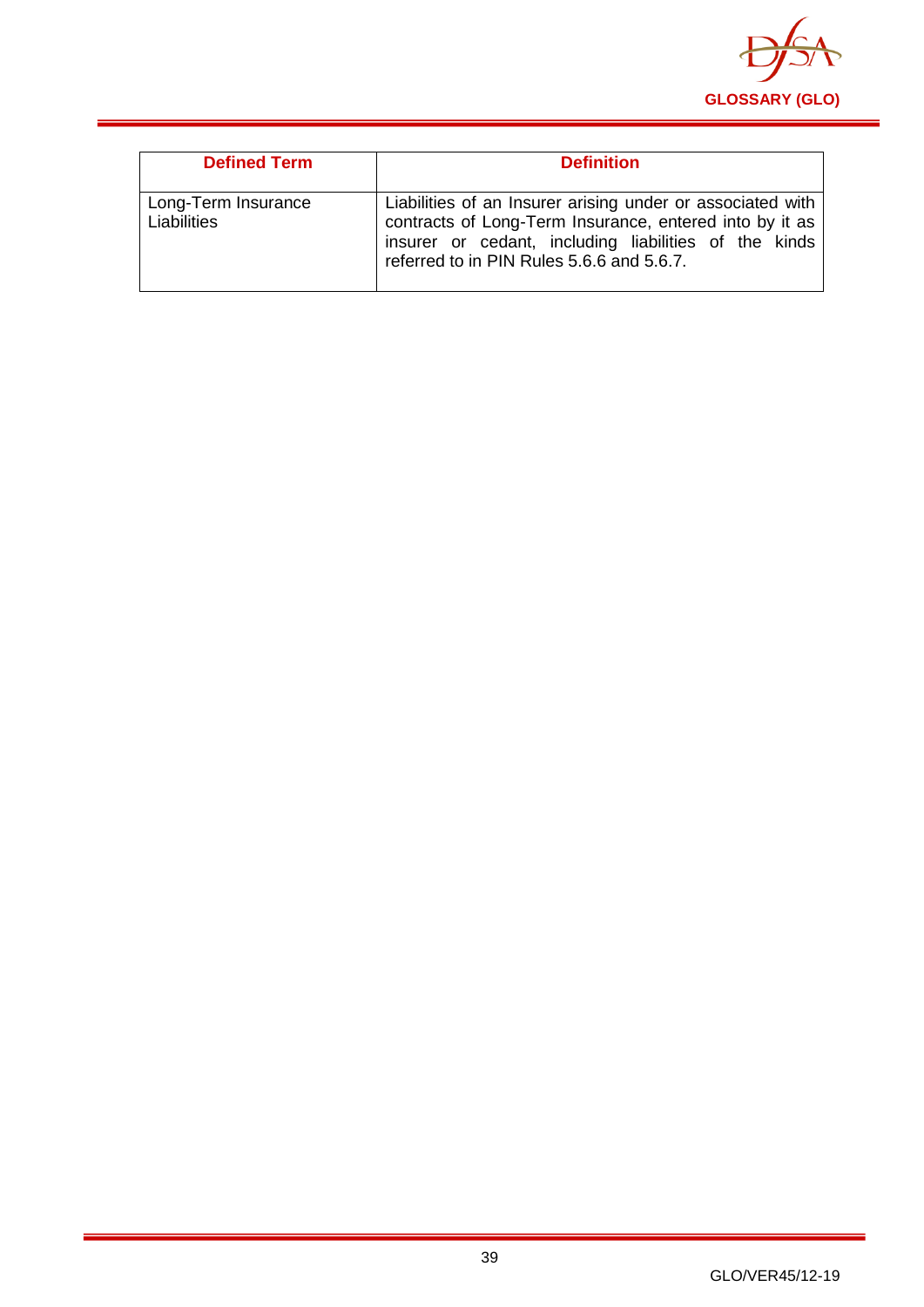

#### <span id="page-40-0"></span>**M [Back to top](#page-1-0)**

| <b>Defined Term</b>                                    | <b>Definition</b>                                                                                                                                                                                                                                                                                                                                                                                                                                                                                                             |
|--------------------------------------------------------|-------------------------------------------------------------------------------------------------------------------------------------------------------------------------------------------------------------------------------------------------------------------------------------------------------------------------------------------------------------------------------------------------------------------------------------------------------------------------------------------------------------------------------|
| <b>Major Acquisition</b>                               | Has the meaning given in GEN Rule 11.10.8(3).                                                                                                                                                                                                                                                                                                                                                                                                                                                                                 |
| <b>Managing Assets</b>                                 | Has the meaning given in GEN section 2.10.                                                                                                                                                                                                                                                                                                                                                                                                                                                                                    |
| Managing a Collective<br><b>Investment Fund</b>        | Has the meaning given in GEN section 2.12.                                                                                                                                                                                                                                                                                                                                                                                                                                                                                    |
| Managing a Profit Sharing<br><b>Investment Account</b> | Has the meaning given in GEN section 2.21.                                                                                                                                                                                                                                                                                                                                                                                                                                                                                    |
| Managing a PSIA                                        | Managing a Profit Sharing Investment Account.                                                                                                                                                                                                                                                                                                                                                                                                                                                                                 |
| <b>Market Abuse</b>                                    | Conduct which contravenes a provision contained in<br>chapter 1 of Part 6 of the Markets Law 2012.                                                                                                                                                                                                                                                                                                                                                                                                                            |
| <b>Market Counterparty</b>                             | A Client specified under COB Rule 2.3.9.                                                                                                                                                                                                                                                                                                                                                                                                                                                                                      |
| <b>Market Maker</b>                                    | In relation to an Investment, a Person who holds himself<br>out as able and willing to enter into transactions of sale<br>and purchase in Investments of that description at prices<br>determined by him generally and continuously rather<br>than in respect of each particular transaction.                                                                                                                                                                                                                                 |
| <b>Market Price</b>                                    | The price at which the Shares are being traded on an<br>Authorised Market Institution.                                                                                                                                                                                                                                                                                                                                                                                                                                        |
| <b>Market Risk</b>                                     | The risk of loss that arises from fluctuations in the values<br>of, or income from, assets or in interest or exchange<br>rates.                                                                                                                                                                                                                                                                                                                                                                                               |
| <b>Market Risk Capital</b><br>Requirement              | The requirement calculated in accordance with PIB Rule<br>5.3.1.                                                                                                                                                                                                                                                                                                                                                                                                                                                              |
| <b>Markets Law</b>                                     | The Markets Law 2012                                                                                                                                                                                                                                                                                                                                                                                                                                                                                                          |
| <b>Markets Rules</b>                                   | Rules prescribed in the Market Rules Module of the<br><b>DFSA Rulebook.</b>                                                                                                                                                                                                                                                                                                                                                                                                                                                   |
| Mark-up or Mark-down                                   | When an Authorised Firm receives instructions<br>(1)<br>from a Client and takes a principal position in the<br>relevant Investment in order to complete a<br>transaction, that is, when the Authorised Firm<br>principal position in the relevant<br>takes<br>a<br>Investment which it would not otherwise take,<br>except to complete that transaction, the difference,<br>if any, between:<br>the price at which the Authorised Firm takes<br>(a)<br>principal<br>position<br>relevant<br>in<br>the<br>a<br>Investment; and |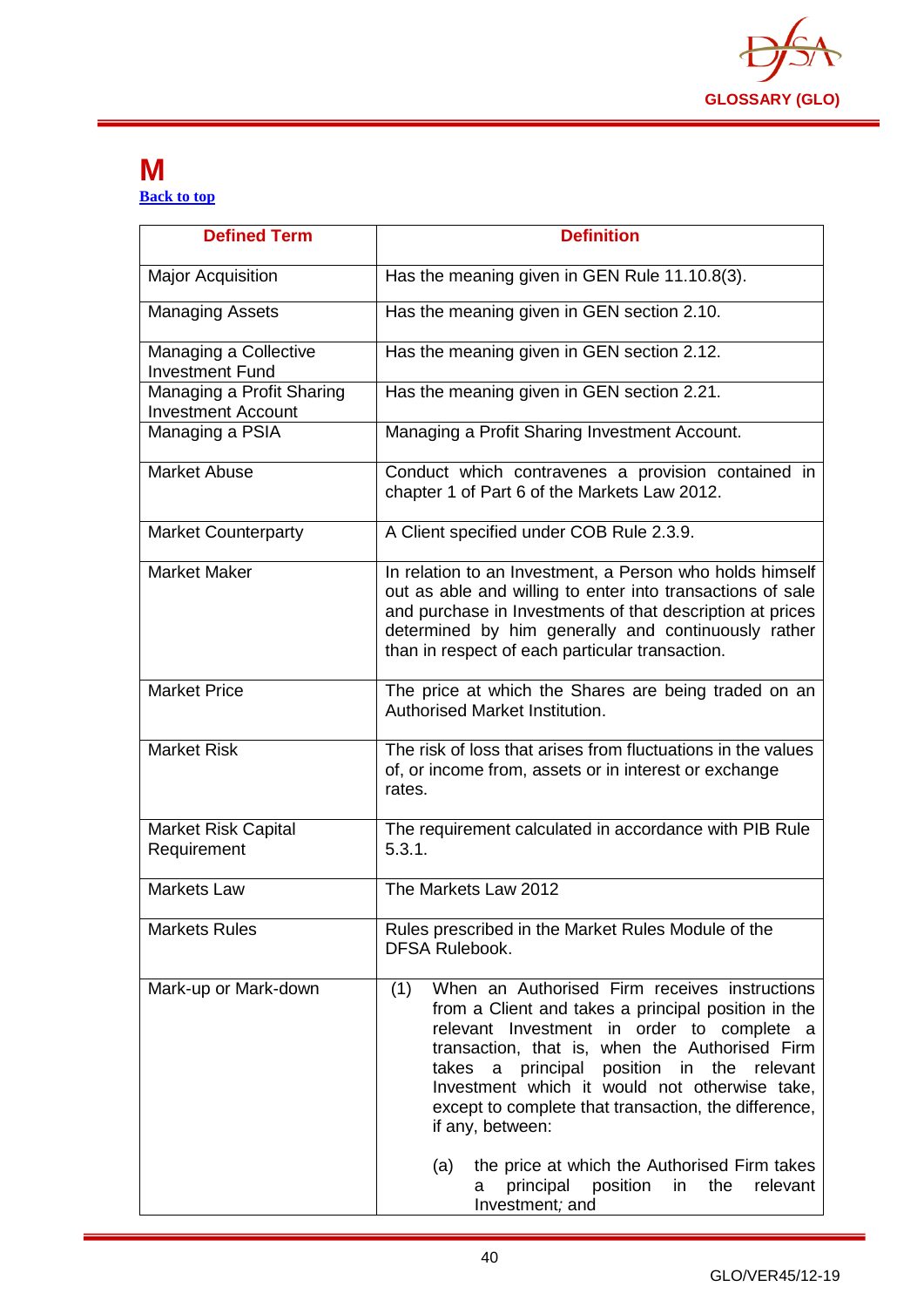

| <b>Defined Term</b>                                | <b>Definition</b>                                                                                                                                           |
|----------------------------------------------------|-------------------------------------------------------------------------------------------------------------------------------------------------------------|
|                                                    | the price at which the Authorised Firm<br>(b)<br>Executes the transaction with its Client; or                                                               |
|                                                    | When an Authorised Firm Executes a transaction<br>(2)<br>with its Client against its own book and owes a<br>duty of best execution, the difference between: |
|                                                    | the price at which best execution would be<br>(a)<br>achieved; and                                                                                          |
|                                                    | the price at which the Authorised Firm<br>(b)<br>Executes the transaction with its Client.                                                                  |
| <b>Master Fund</b>                                 | Has the meaning given in CIR Rule 3.1.5                                                                                                                     |
| <b>Maturity Mismatch</b>                           | A difference between the maturity of an asset and the<br>corresponding liability.                                                                           |
| Member                                             | A Person admitted as a member of an Authorised<br>Market Institution in accordance with its Business Rules.                                                 |
| Minimum Capital<br>Requirement                     | The requirement calculated in accordance with PIN Rule<br>A4.2.1.                                                                                           |
| Minimum Cellular Capital<br>Requirement            | The Minimum Segmental Capital Requirement in respect<br>of a cell.                                                                                          |
| Minimum Fund Capital<br>Requirement                | The requirement calculated in accordance with PIN Rule<br>A8.2.1.                                                                                           |
| Minimum Non-Cellular<br><b>Capital Requirement</b> | The Minimum Segmental Capital Requirement in respect<br>of that part of a protected cell company that is not a cell.                                        |
| Minimum Segmental Capital<br>Requirement           | The requirement calculated in accordance with PIN<br>section A6.2.                                                                                          |
| <b>MKT</b>                                         | The Markets module of the Rulebook.                                                                                                                         |
| Money                                              | Any form of money, including cheques and other<br>payable orders.                                                                                           |
| Money Laundering Reporting<br>Officer (MLRO)       | For the purposes of AMI, the Key Individual<br>(1)<br>function described in AMI Rule 5.3.8.                                                                 |
|                                                    | For the purposes of an Authorised Firm other than<br>(2)<br>a Credit Rating Agency, the Licensed Function<br>described in GEN Rule 7.4.8.                   |
|                                                    | For all other purposes, has the meaning in AML<br>(3)<br>Rule 3.2.1.                                                                                        |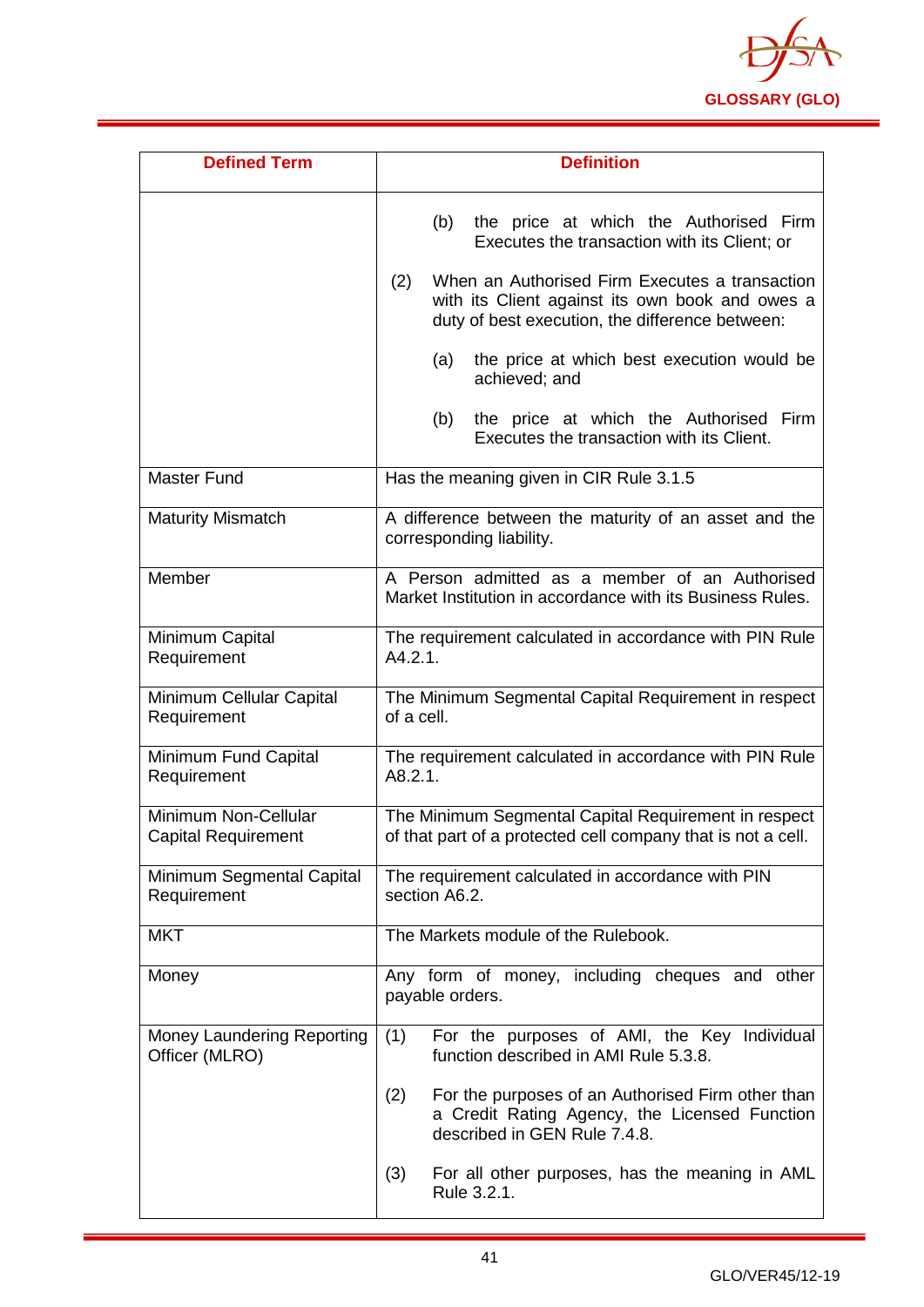

| <b>Defined Term</b>                            | <b>Definition</b>                                                                                                                                                                                                                                                |
|------------------------------------------------|------------------------------------------------------------------------------------------------------------------------------------------------------------------------------------------------------------------------------------------------------------------|
| Money Market Fund                              | Has the meaning given in CIR Rule 3.1.11.                                                                                                                                                                                                                        |
| <b>MTF</b>                                     | A Multilateral Trading Facility.                                                                                                                                                                                                                                 |
| <b>Multilateral Development</b><br><b>Bank</b> | Any one of the following banks:                                                                                                                                                                                                                                  |
|                                                | (a)<br>African Development Bank (AfDB);                                                                                                                                                                                                                          |
|                                                | Asian Development Bank (ASB);<br>(b)                                                                                                                                                                                                                             |
|                                                | Caribbean Development Bank (CDB);<br>(c)                                                                                                                                                                                                                         |
|                                                | Council of Europe Development Bank;<br>(d)                                                                                                                                                                                                                       |
|                                                | European Bank for Reconstruction and<br>(e)<br>Development (EBRD);                                                                                                                                                                                               |
|                                                | European Investment Bank (EIB);<br>(f)                                                                                                                                                                                                                           |
|                                                | European Investment Fund (EIF);<br>(g)                                                                                                                                                                                                                           |
|                                                | (h)<br>Inter-American Development Bank (IADB);                                                                                                                                                                                                                   |
|                                                | Inter-American Investment Corporation (IAIC);<br>(i)                                                                                                                                                                                                             |
|                                                | International Bank for Reconstruction and<br>(i)<br>Development (IBRD);                                                                                                                                                                                          |
|                                                | International Finance Corporation (IFC); or<br>(k)                                                                                                                                                                                                               |
|                                                | (1)<br>Nordic Investment Bank (NIB).                                                                                                                                                                                                                             |
| <b>Multilateral Trading Facility</b>           | Pursuant to GEN Rule 2.22.1(a), a system which brings<br>together multiple third party buying and selling interests<br>in Investments, in accordance with its non-discretionary<br>rules, in a way that results in a contract in respect of<br>such Investments. |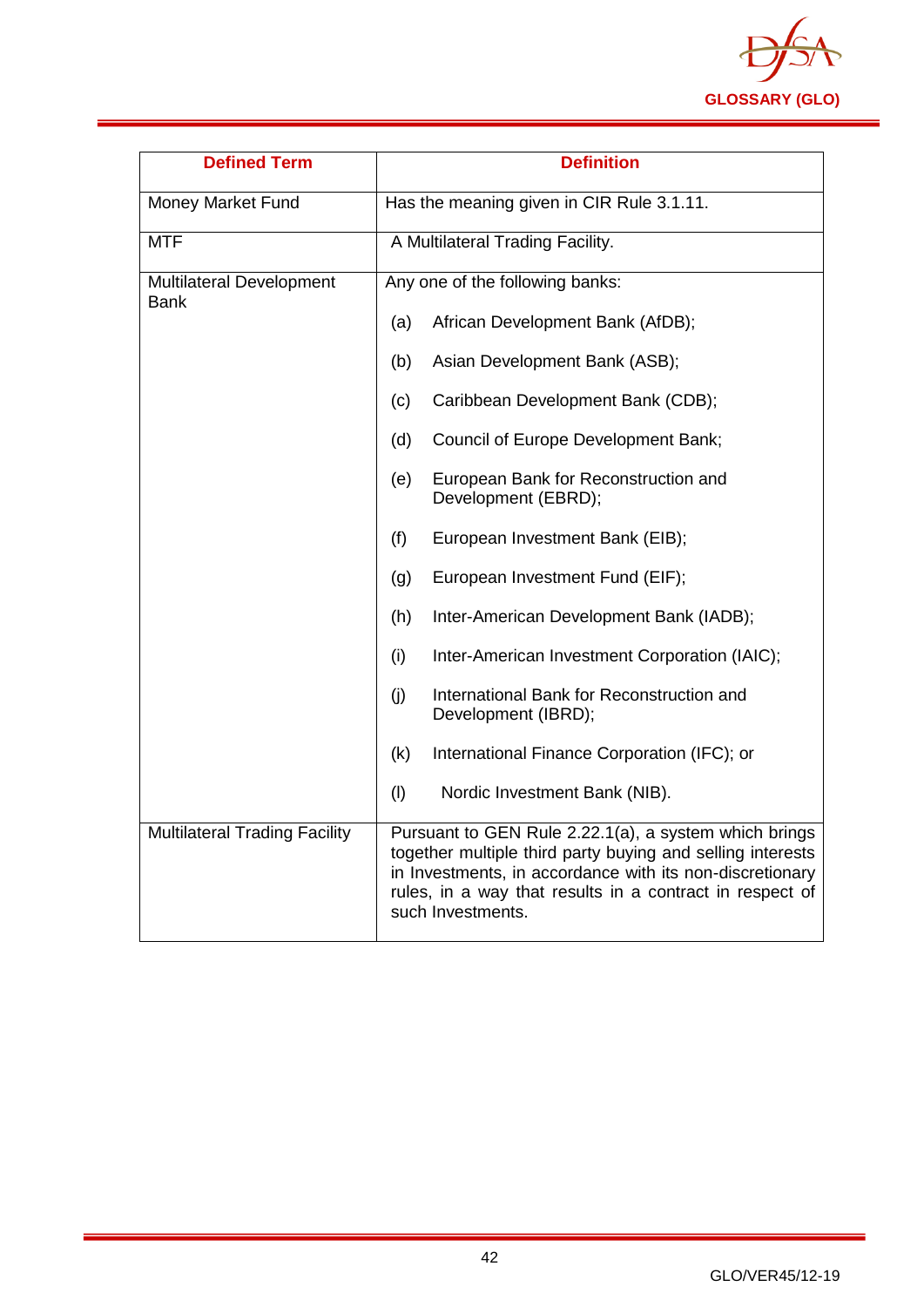

#### <span id="page-43-0"></span>**N [Back to top](#page-1-0)**

| <b>Defined Term</b>             | <b>Definition</b>                                                                                                                                                                                                                                                                                                                                                                                                  |
|---------------------------------|--------------------------------------------------------------------------------------------------------------------------------------------------------------------------------------------------------------------------------------------------------------------------------------------------------------------------------------------------------------------------------------------------------------------|
| <b>Net Outstanding Claims</b>   | In respect of an Insurer as at a date, Gross Outstanding<br>Claims of the Insurer as at that date, less the amount of<br>reinsurance and other recoveries expected to be<br>received in respect of those claims.                                                                                                                                                                                                   |
| <b>Net Written Premium</b>      | In respect of an Insurer during a period, Gross Written<br>Premium of the Insurer during that period less the<br>amount of premium on reinsurance contracts entered<br>into by the Insurer as cedant during the same period.                                                                                                                                                                                       |
| <b>Netting by Novation</b>      | The process of automatically amalgamating some or all<br>claims and obligations between two Counterparties to<br>create a single new claim or obligation replacing the<br>relevant former claims or obligations.                                                                                                                                                                                                   |
| Nominee Company                 | A company incorporated in the DIFC whose business<br>consists solely of acting as a holder of Client Assets<br>where such assets are held by the Nominee Company<br>as agent of an Authorised Firm.                                                                                                                                                                                                                |
| <b>Non-Cellular Assets</b>      | Assets of a Protected Cell Company which are not<br>Cellular Assets.                                                                                                                                                                                                                                                                                                                                               |
| <b>Non-Cellular Liabilities</b> | Liabilities that may not be settled by disposition of<br>cellular assets.                                                                                                                                                                                                                                                                                                                                          |
| Non-DIFC insurer                | A Person, other than an Insurer, who is authorised and<br>supervised as an insurer by a Financial Services<br>Regulator.                                                                                                                                                                                                                                                                                           |
| Non-Performing                  | (1) In the case of loans and other financial instruments<br>to which an Authorised Firm is exposed, having<br>either of the following qualities:                                                                                                                                                                                                                                                                   |
|                                 | (a)<br>Contractual payments of interest or principal<br>are 90 days or more past the date on which<br>they were due and payable, and the current<br>value of any security held in respect of the<br>loan<br>other<br>financial<br>instrument<br><b>or</b><br>is<br>insufficient,<br>after making<br>for<br>allowance<br>expenses of realisation, to meet the total<br>amount of principal and accrued interest; or |
|                                 | having an enhanced risk of default, assessed<br>(b)<br>on the basis of reasonable criteria.                                                                                                                                                                                                                                                                                                                        |
|                                 | (2)<br>In regard to $(1)(a)$ , if a loan or other financial<br>instrument has a regular payment schedule, the<br>loan or other instrument is 90 days past due when                                                                                                                                                                                                                                                 |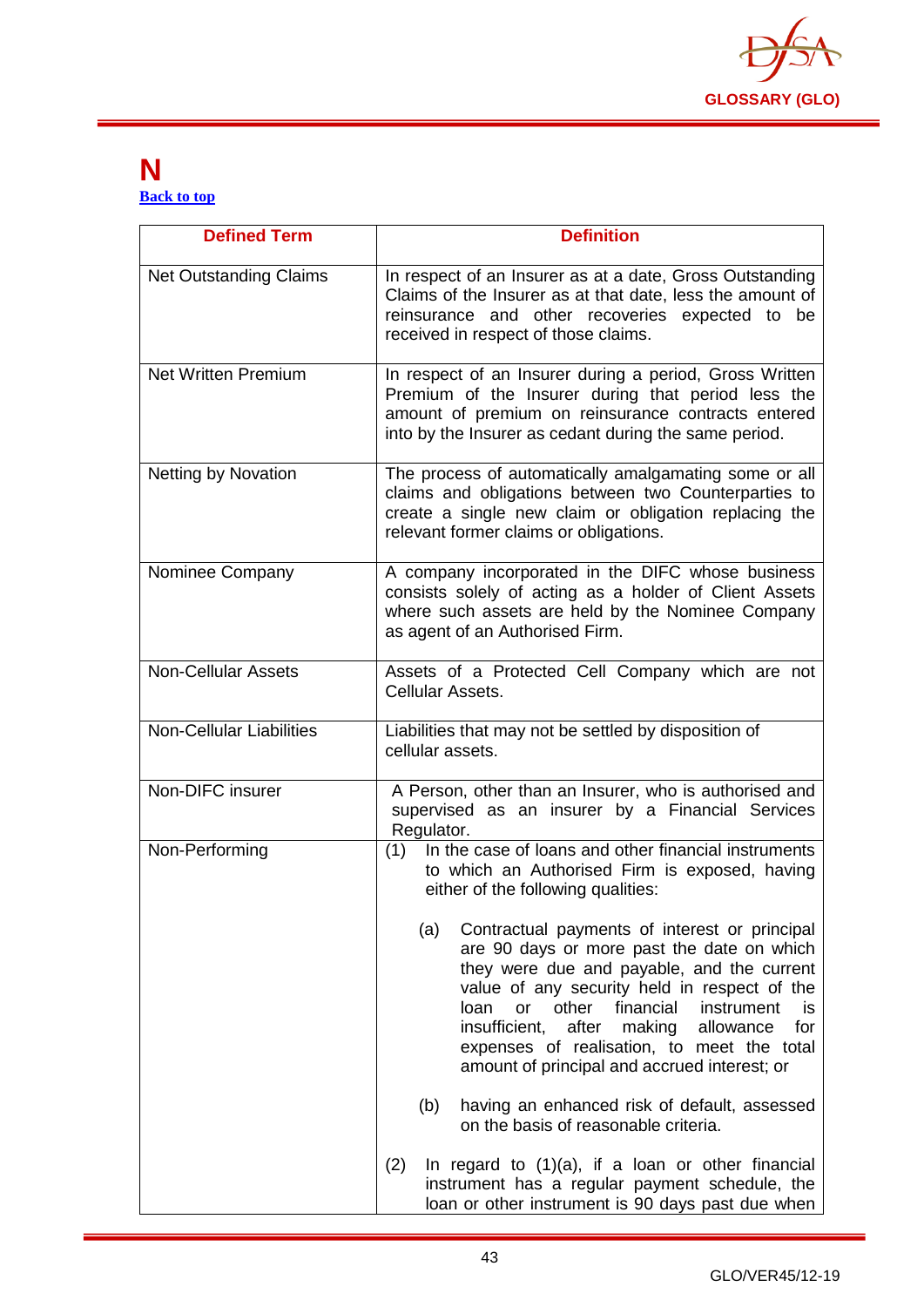

| <b>Defined Term</b> | <b>Definition</b>                                                                                                                                                                                                                                 |
|---------------------|---------------------------------------------------------------------------------------------------------------------------------------------------------------------------------------------------------------------------------------------------|
|                     | 90 calendar days have elapsed since the due date<br>of a contractual payment that has not been met in<br>full; and the total amount that is due but has not yet<br>been paid is equivalent to at least 90 days' worth of<br>contractual payments. |
| Non-Trading Book    | Describes positions, exposures and on-and off-balance<br>sheet items, which are not in the Trading Book.                                                                                                                                          |
| Notice of Objection | A notice filed by a Person who has received a Notice of<br>Administrative Censure or a Notice of Administrative<br>Fine who objects to the imposition of the censure or fine<br>as the case may be.                                               |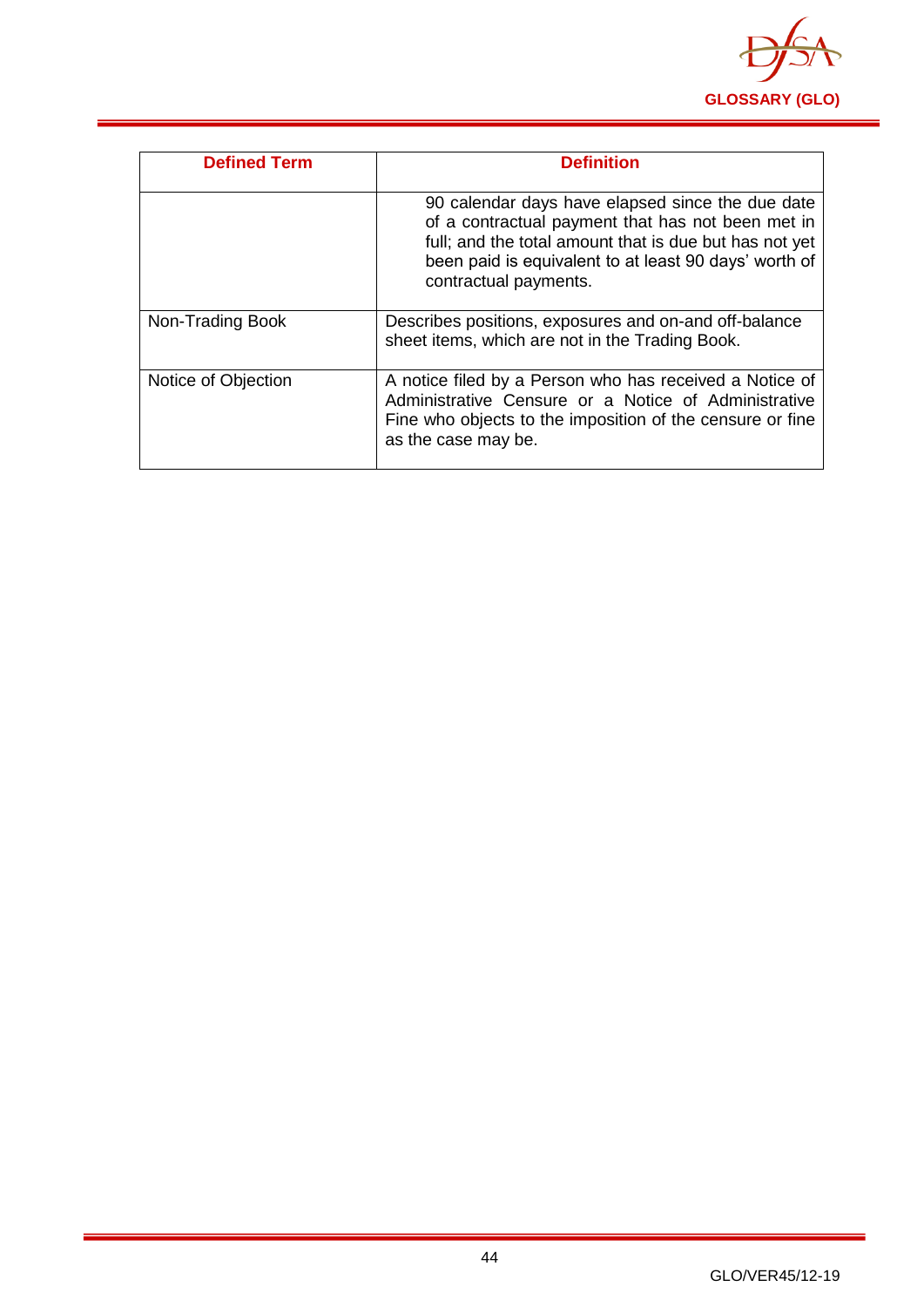

## <span id="page-45-0"></span>**O**

| <b>Defined Term</b>                                                | <b>Definition</b>                                                                                                                                                                                          |
|--------------------------------------------------------------------|------------------------------------------------------------------------------------------------------------------------------------------------------------------------------------------------------------|
| Offer                                                              | (1)<br>In relation to Securities other than Units, an offer<br>of Securities falling within Article 12 of the Markets<br>Law 2012.                                                                         |
|                                                                    | In relation to Units, an offer of Units falling within<br>(2)<br>Article 19 of the Collective Investment Law 2010.                                                                                         |
| Offer of Securities to the<br>Public                               | Has the meaning given in Article 12 of the Markets Law<br>2012.                                                                                                                                            |
| <b>Offer Period</b>                                                | The period during which an Offer of Securities to the<br>Public made pursuant to a Prospectus remains open to<br>investors.                                                                                |
| <b>Offer Price</b>                                                 | The price at which the Shares were offered and<br>accepted under the offer document. In the event that an<br>auction process was used to determine the offer price,<br>then that price is the offer price. |
| Offeree                                                            | A Person to whom an Offer of Securities is made.                                                                                                                                                           |
| Offeror                                                            | A Person who makes an Offer of Securities.                                                                                                                                                                 |
| <b>Official List of Securities</b>                                 | A list of Securities maintained by the DFSA in<br>accordance with the Markets Law 2012.                                                                                                                    |
| Open-ended Fund                                                    | Has the meaning given in Article 18A(2) of the Collective<br>Investment Law.                                                                                                                               |
| <b>Operating a Clearing House</b>                                  | Has the meaning given in GEN section 2.18.                                                                                                                                                                 |
| Operating a Crowdfunding<br>Platform                               | Has the meaning given in GEN Rule 2.29.1.                                                                                                                                                                  |
| Operating a Loan<br><b>Crowdfunding Platform</b>                   | Has the meaning given in GEN Rules 2.29.1(2) and (3).                                                                                                                                                      |
| Operating a Property<br><b>Investment Crowdfunding</b><br>Platform | Has the meaning given in GEN Rules 2.29.1(5) and (6).                                                                                                                                                      |
| Operating an Alternative<br><b>Trading System</b>                  | Has the meaning given in GEN section 2.22.                                                                                                                                                                 |
| Operating an Exchange                                              | Has the meaning given in GEN section 2.17.                                                                                                                                                                 |
| Operating an Investment<br><b>Crowdfunding Platform</b>            | Has the meaning given in GEN Rules 2.29.1(4) and (6).                                                                                                                                                      |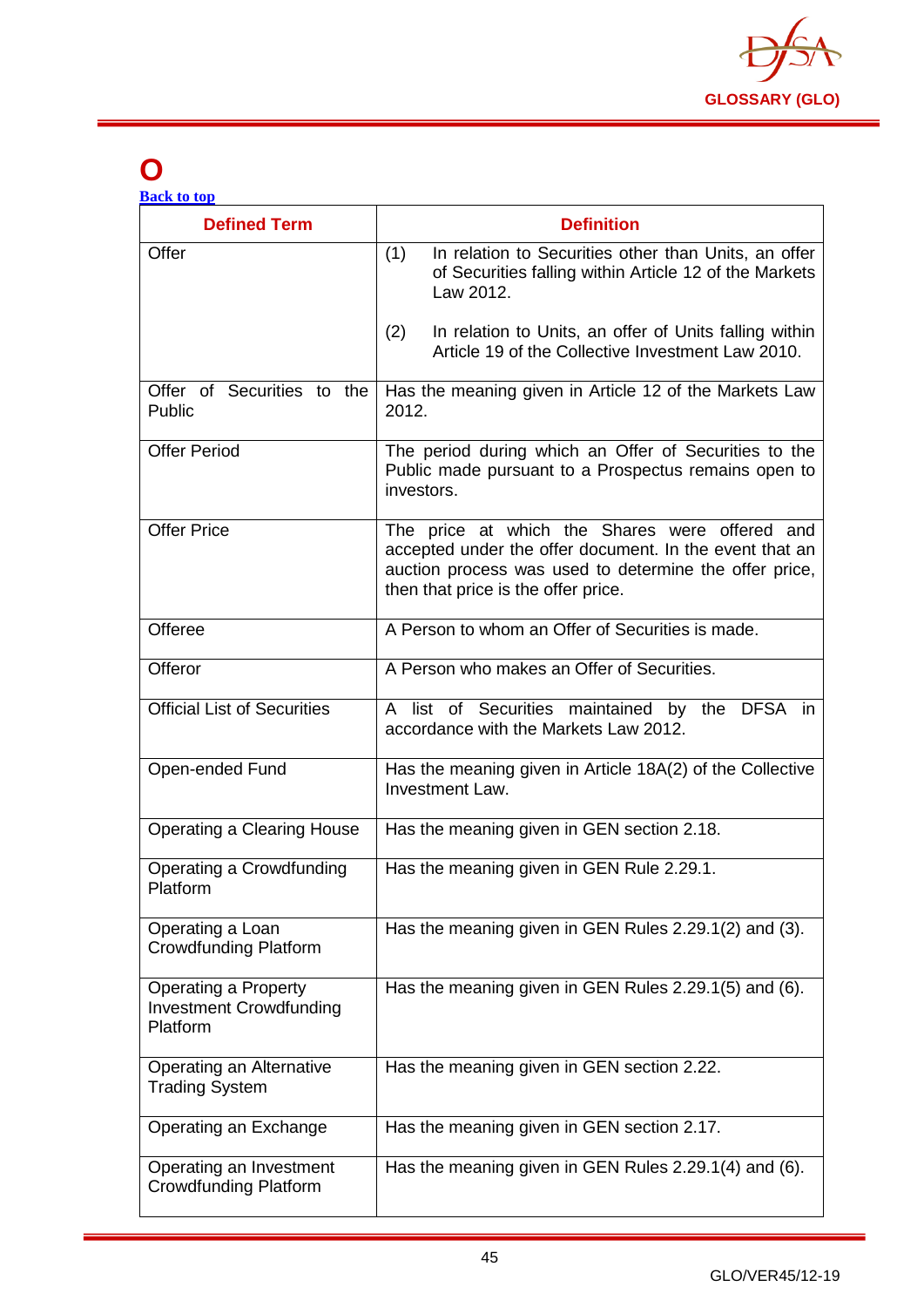

| <b>Defined Term</b>               | <b>Definition</b>                                                                                                                                                                                                                                            |
|-----------------------------------|--------------------------------------------------------------------------------------------------------------------------------------------------------------------------------------------------------------------------------------------------------------|
| Option                            | Has the meaning given in GEN Rule A2.3.1(a).                                                                                                                                                                                                                 |
| <b>Organised Trading Facility</b> | Pursuant to GEN Rule 2.22.1(b), a system which brings<br>together multiple third party buying and selling interests<br>in Investments, in accordance with its discretionary<br>rules, in a way that results in a contract in respect of<br>such Investments. |
| <b>OTF</b>                        | An Organised Trading Facility.                                                                                                                                                                                                                               |
| <b>Outsourcing Agreement</b>      | An agreement in writing entered into by an Fund<br>Manager or Trustee with a Service Provider in relation<br>to outsourced functions, which fulfils the criteria in CIR<br>App 1.                                                                            |
| Own Account Transaction           | A transaction Executed by the Authorised Firm for its<br>own benefit or for the benefit of its Associate.                                                                                                                                                    |
| <b>Owner's Equity</b>             | In relation to a Takaful Insurer, the amount of the assets,<br>less the liabilities, of the Insurer that are not attributed to<br>the insurance fund of the Insurer.                                                                                         |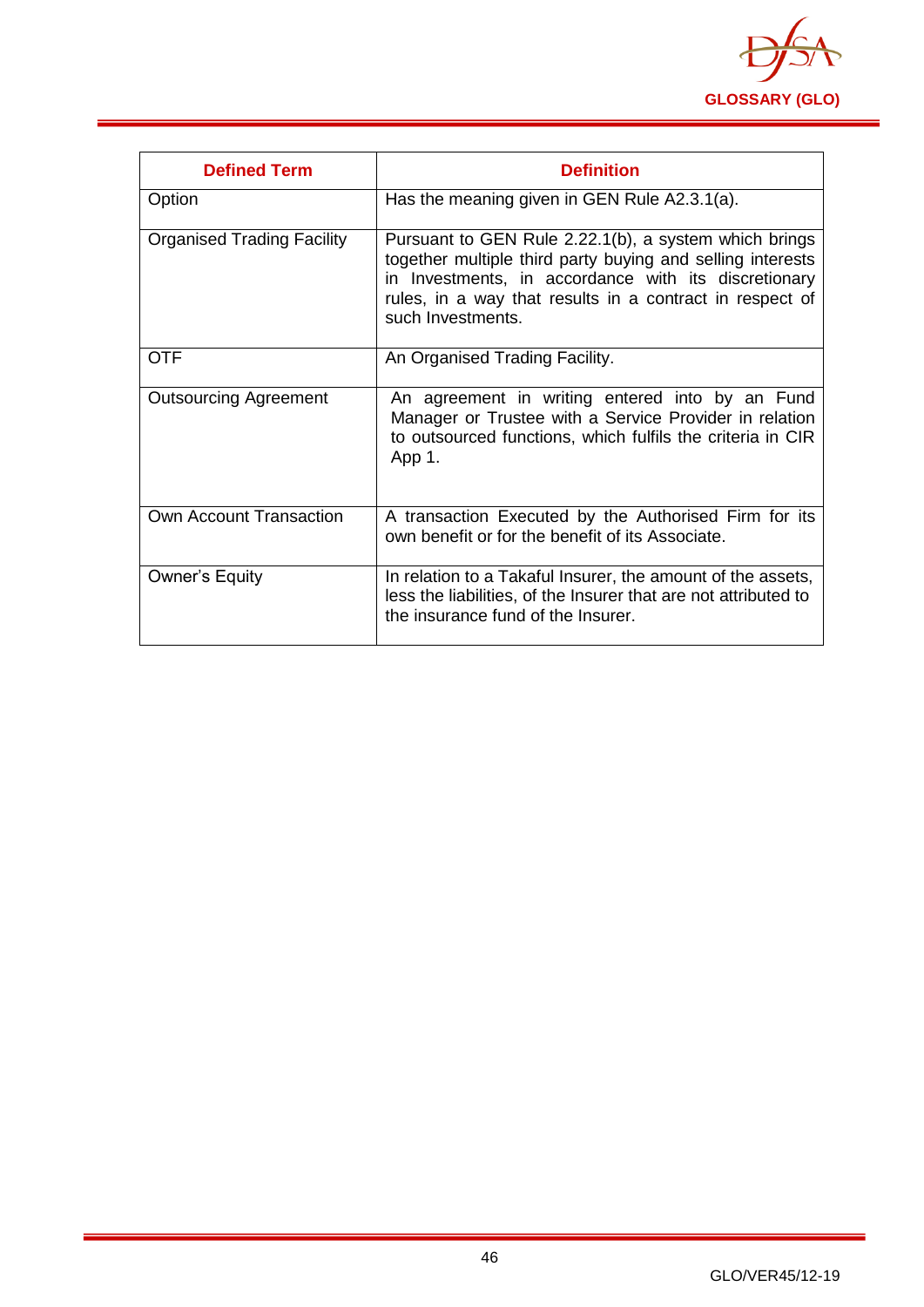

### <span id="page-47-0"></span>**P**

| <b>Back to top</b> |  |  |
|--------------------|--|--|
|                    |  |  |

| <b>Defined Term</b>                                 | <b>Definition</b>                                                                                                                                                                                  |
|-----------------------------------------------------|----------------------------------------------------------------------------------------------------------------------------------------------------------------------------------------------------|
| Parent                                              | A Holding Company.                                                                                                                                                                                 |
| Partner                                             | In relation to an Undertaking which is a Partnership, a<br>Person occupying the position of a partner, by whatever<br>name called.                                                                 |
| Partnership                                         | Any partnership, including a partnership constituted<br>under the law of a country or territory outside the DIFC,<br>but not including a Limited Liability Partnership.                            |
| Passported Fund                                     | Has the meaning given in FPR section 1.3.                                                                                                                                                          |
| <b>Permanent Health Insurance</b>                   | Has the meaning given in GEN Rule A4.1.2(d).                                                                                                                                                       |
| <b>Permanent Share Capital</b>                      | Ordinary paid-up share capital or similar shareholders' or<br>members' equity, including retained earnings, however<br>called.                                                                     |
| Person                                              | A Person includes any natural person, Body Corporate<br>unincorporated, including a legal person,<br>body<br>or<br>Partnership, unincorporated<br>company,<br>association,<br>government or state. |
| <b>Personal Account</b><br>Transaction              | A transaction undertaken by an Employee<br>of an<br>Authorised Firm in a Investment, other than:                                                                                                   |
|                                                     | (a)<br>a transaction in a government and public Security;                                                                                                                                          |
|                                                     | (b)<br>a transaction in a life policy; or                                                                                                                                                          |
|                                                     | a discretionary transaction if there is no prior<br>(c)<br>communication<br>with the Employee and the<br>discretion is not exercised by the Authorised Firm.                                       |
| Persons Undertaking Key<br><b>Control Functions</b> | Persons undertaking compliance, risk management,<br>internal audit and similar control functions.                                                                                                  |
| <b>PIB</b>                                          | The Prudential - Investment, Insurance Intermediation<br>and Banking module of the Rulebook.                                                                                                       |
| <b>PIN</b>                                          | The Prudential - Insurance Business module of the<br>Rulebook.                                                                                                                                     |
| Policyholder                                        | Includes a potential policyholder.                                                                                                                                                                 |
| <b>Policy Benefit</b>                               | An amount payable under an insurance contract as a<br>result of the occurrence of an event insured under the<br>contract.                                                                          |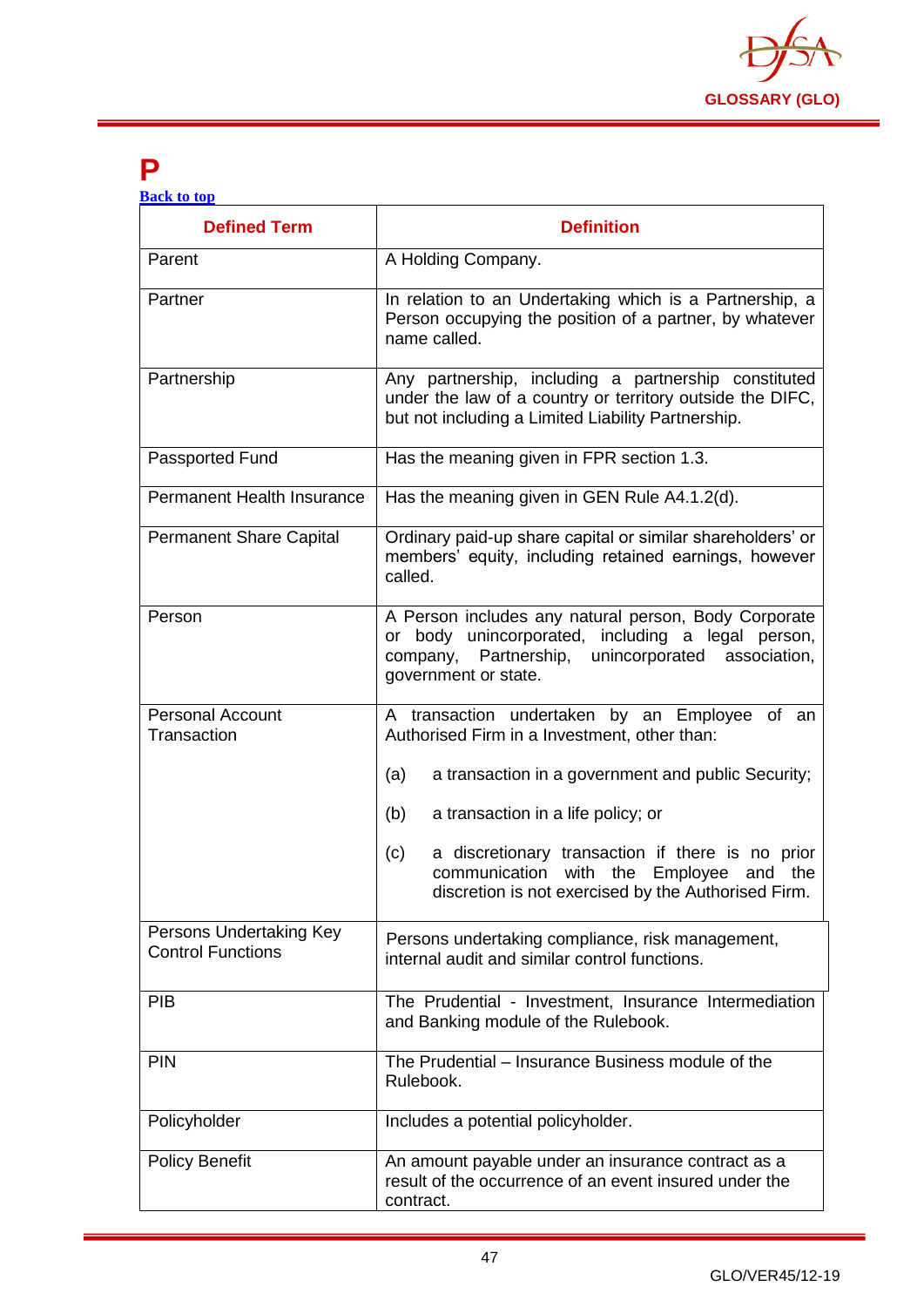

| <b>Defined Term</b>                        | <b>Definition</b>                                                                                                                                                                                                                                                                                                                                                                                                                                                                                 |
|--------------------------------------------|---------------------------------------------------------------------------------------------------------------------------------------------------------------------------------------------------------------------------------------------------------------------------------------------------------------------------------------------------------------------------------------------------------------------------------------------------------------------------------------------------|
| <b>Politically Exposed Person</b><br>(PEP) | Means a natural person (and includes, where relevant, a<br>family member or close associate) who is or has been<br>entrusted with a prominent public function, including but<br>not limited to, a head of state or of government, senior<br>politician, senior government, judicial or military official,<br>ambassador, senior executive of a state owned<br>corporation, or an important political party official, but not<br>middle ranking or more junior individuals in these<br>categories. |
| <b>Practice Note</b>                       | Guidelines issued from time to time by the DFSA to<br>assist a Registered Auditor in applying a relevant<br>standard.                                                                                                                                                                                                                                                                                                                                                                             |
| <b>Preliminary Notice</b>                  | a written notice given by the DFSA to a Person pursuant<br>to paragraph 4(1) of Schedule 3 to the Regulatory Law<br>2004.                                                                                                                                                                                                                                                                                                                                                                         |
| <b>Premium Liability</b>                   | The liability referred to in PIN Rule 5.4.7.                                                                                                                                                                                                                                                                                                                                                                                                                                                      |
| <b>Price Information Provider</b>          | In CIR, has the meaning given to that term in CIR<br>(1)<br>Rule 13.9.4(2).<br>(2)<br>In AMI, has the meaning given to that term in Rule                                                                                                                                                                                                                                                                                                                                                          |
| <b>Price Sensitive Information</b>         | $A2.1.2(2)$ .<br>Information of a type which is liable to cause substantial<br>movement in the price of Securities or (in the case of<br>Debentures) to affect significantly the ability of the Issuer<br>to meet its commitments.                                                                                                                                                                                                                                                                |
| <b>Price Stabilisation</b>                 | The activity of stabilising the price of an Eligible Security<br>in the manner described in the PRS Module.                                                                                                                                                                                                                                                                                                                                                                                       |
| <b>Principal Representative</b>            | An individual designated by a Representative Office in<br>accordance with REP.                                                                                                                                                                                                                                                                                                                                                                                                                    |
| Principle                                  | In relation to an Authorised Firm or Authorised<br>(1)<br>Individual, a principle prescribed in GEN chapter<br>4.                                                                                                                                                                                                                                                                                                                                                                                 |
|                                            | (2)<br>In relation to an Audit Principal, a principle<br>prescribed in AUD section 2.6.                                                                                                                                                                                                                                                                                                                                                                                                           |
| <b>Private Equity Fund</b>                 | Has the meaning given in CIR Rule 3.1.6                                                                                                                                                                                                                                                                                                                                                                                                                                                           |
| <b>Private Placement</b>                   | An Offer made to a Person who is likely to be interested<br>in the Offer having regard to:                                                                                                                                                                                                                                                                                                                                                                                                        |
|                                            | (i)<br>previous contact between the Person making<br>the Offer and that Person;                                                                                                                                                                                                                                                                                                                                                                                                                   |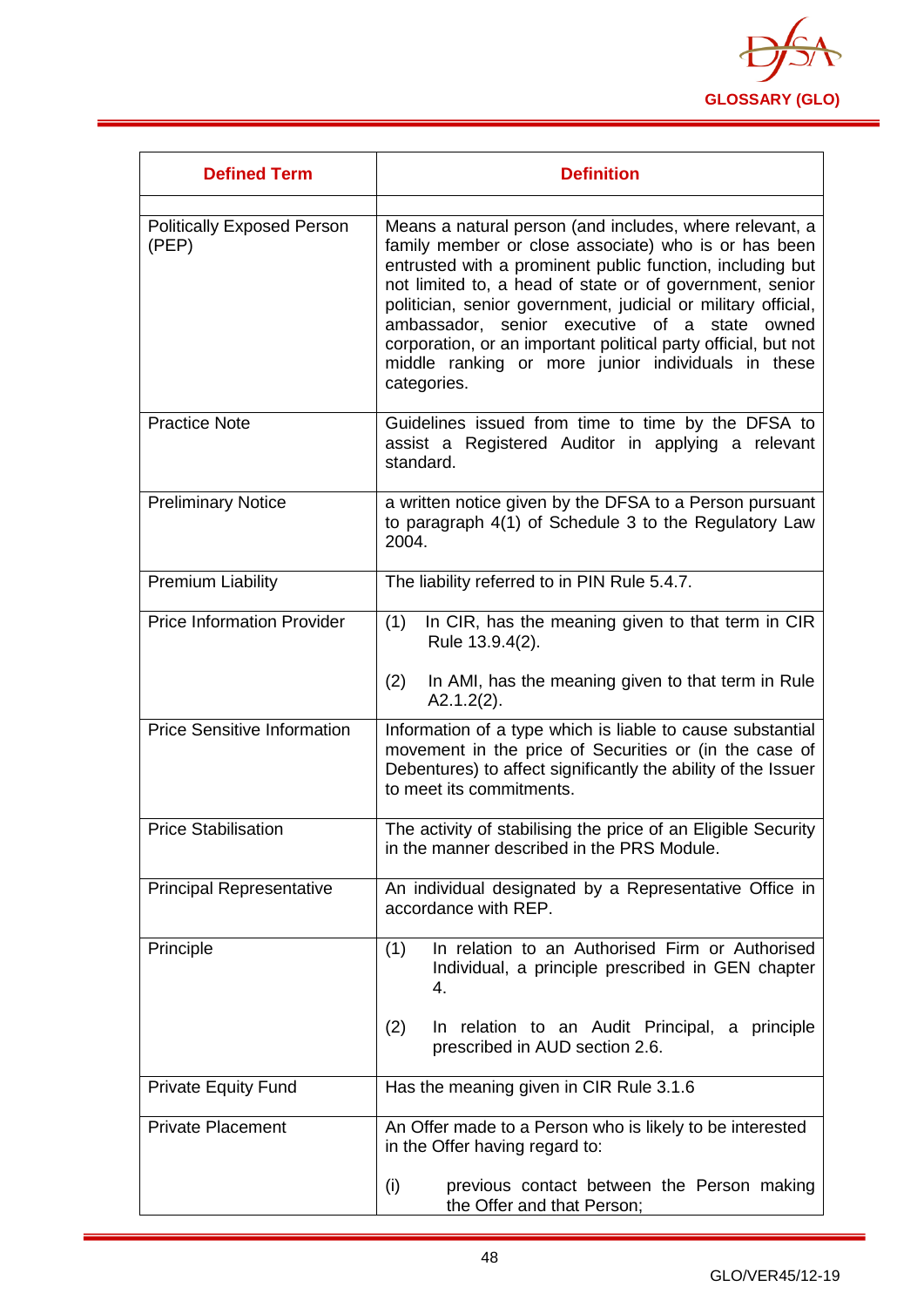

| <b>Defined Term</b>                | <b>Definition</b>                                                                                                                                                                                                                              |  |
|------------------------------------|------------------------------------------------------------------------------------------------------------------------------------------------------------------------------------------------------------------------------------------------|--|
|                                    | (ii)<br>a professional or other connection between the<br>Person making the Offer and that Person; or                                                                                                                                          |  |
|                                    | (iii)<br>statements or actions by that Person that<br>indicate that he is interested in Offers of that<br>kind.                                                                                                                                |  |
| <b>Private Trust Company</b>       | Means a body corporate the purpose of which is solely<br>to provide trust business services in respect of a specific<br>trust or trusts:                                                                                                       |  |
|                                    | of which a Family Member of a Single Family or<br>(a)<br>a Family Entity related to a Single Family is the<br>settlor; and                                                                                                                     |  |
|                                    | (b)<br>the beneficiaries are all:                                                                                                                                                                                                              |  |
|                                    | (i)<br>charities; or                                                                                                                                                                                                                           |  |
|                                    | (ii)<br>Family Members, Family Entities, or Family<br>Fiduciary Structures of that Single Family.                                                                                                                                              |  |
| <b>Privileged Communication</b>    | A privilege arising from the provision of professional<br>legal advice and any other like privilege properly<br>applicable at law to the communication in question, but<br>does not include a general duty of confidentiality.                 |  |
| <b>Professional Client</b>         | A Client specified under COB Rule 2.3.3.                                                                                                                                                                                                       |  |
| <b>Profit Equalisation Reserve</b> | Represents the amount appropriated out of<br>the<br>Mudaraba income, before allocating the Mudarib's<br>share, in order to maintain a certain level of investment<br>returns for investment account holders and to increase<br>owners' equity. |  |
| <b>Profit Sharing Investment</b>   | An account or portfolio managed:                                                                                                                                                                                                               |  |
| Account (PSIA)                     | in relation to property of any kind, including the<br>(a)<br>currency of any country or territory, held for or<br>within the account or portfolio;                                                                                             |  |
|                                    | in accordance with Shari'a and held out as such;<br>(b)<br>and                                                                                                                                                                                 |  |
|                                    | under the term of an agreement whereby:<br>(c)                                                                                                                                                                                                 |  |
|                                    | (i)<br>the investor agrees to share any profit with<br>the manager of the account or portfolio in<br>accordance with a predetermined specified<br>percentage or ratio; and                                                                     |  |
|                                    | (ii)<br>the investor agrees that he alone will bear<br>any losses in the absence of negligence or                                                                                                                                              |  |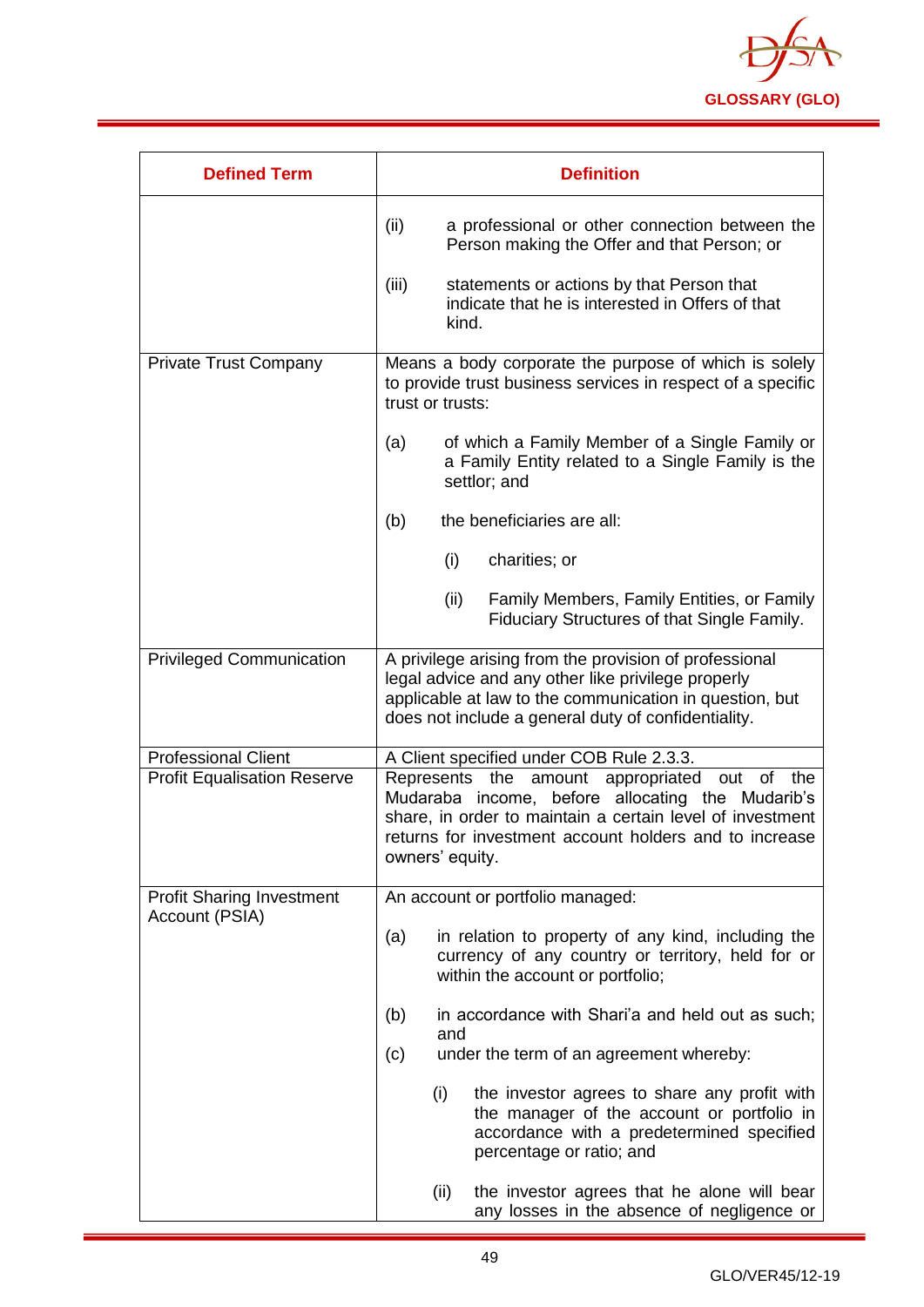

| <b>Defined Term</b>                                        | <b>Definition</b>                                                                                                                                                                                                                                       |
|------------------------------------------------------------|---------------------------------------------------------------------------------------------------------------------------------------------------------------------------------------------------------------------------------------------------------|
|                                                            | breach of contract on the part of the<br>manager.                                                                                                                                                                                                       |
| Promote                                                    | In relation to a Passported Fund, has the meaning given<br>in FPR section 1.3.                                                                                                                                                                          |
| Property                                                   | (1) In relation to AML, has the meaning given in Articles<br>$(1)$ and $(2)$ of the U.A.E. Federal Law No.20 of 2018;<br>and                                                                                                                            |
|                                                            | (2) In relation to Property Investment Crowdfunding, has<br>the meaning given in GEN Rule 2.29.1(7).                                                                                                                                                    |
| <b>Property Fund</b>                                       | Has the meaning given in CIR Rule 3.1.7                                                                                                                                                                                                                 |
| <b>Property Investment</b><br>Crowdfunding                 | Has the meaning given in GEN Rules 2.29.1(5) and (6).                                                                                                                                                                                                   |
| <b>Property Investment</b><br><b>Crowdfunding Operator</b> | A Person who is authorised under a Licence to operate a<br>Property Investment Crowdfunding Platform.                                                                                                                                                   |
| <b>Property Investment</b><br><b>Crowdfunding Platform</b> | An electronic platform or a facility referred to in GEN<br>Rules 2.29.1(5) and (6).                                                                                                                                                                     |
| <b>Property Related Assets</b>                             | Assets which are Shares, Debentures or Warrants which<br>are issued by a Body Corporate, a substantial activity of<br>which relates to investment in Real Property and<br>Certificates which confer rights in respect of such<br>Investments.           |
| Prospectus                                                 | In relation to an Offer of Securities to the Public, a<br>(1)<br>document containing the information specified in<br>Article 15 of the Markets Law 2012 and the MKT<br>Rules, and includes a Supplementary Prospectus.                                  |
|                                                            | (2)<br>In relation to a Fund, a document containing the<br>prescribed<br>under the Collective<br>information<br>Investment Law 2010<br>and<br>the CIR Rules,<br>including<br>Short<br>Prospectus<br>Form<br>a<br><b>or</b><br>Supplementary Prospectus. |
| <b>Prospectus Offer</b>                                    | An Offer of Securities referred to in Article 14(4)(a) of the<br>Markets Law 2012.                                                                                                                                                                      |
| Protected Cell Company                                     | A company incorporated as, or converted into, a<br>Protected Cell Company in accordance with the<br>provisions of the Regulations made under DIFC the<br>Companies Law.                                                                                 |
| <b>Protection Buyer</b>                                    | The Counterparty to a Credit Derivative contract that                                                                                                                                                                                                   |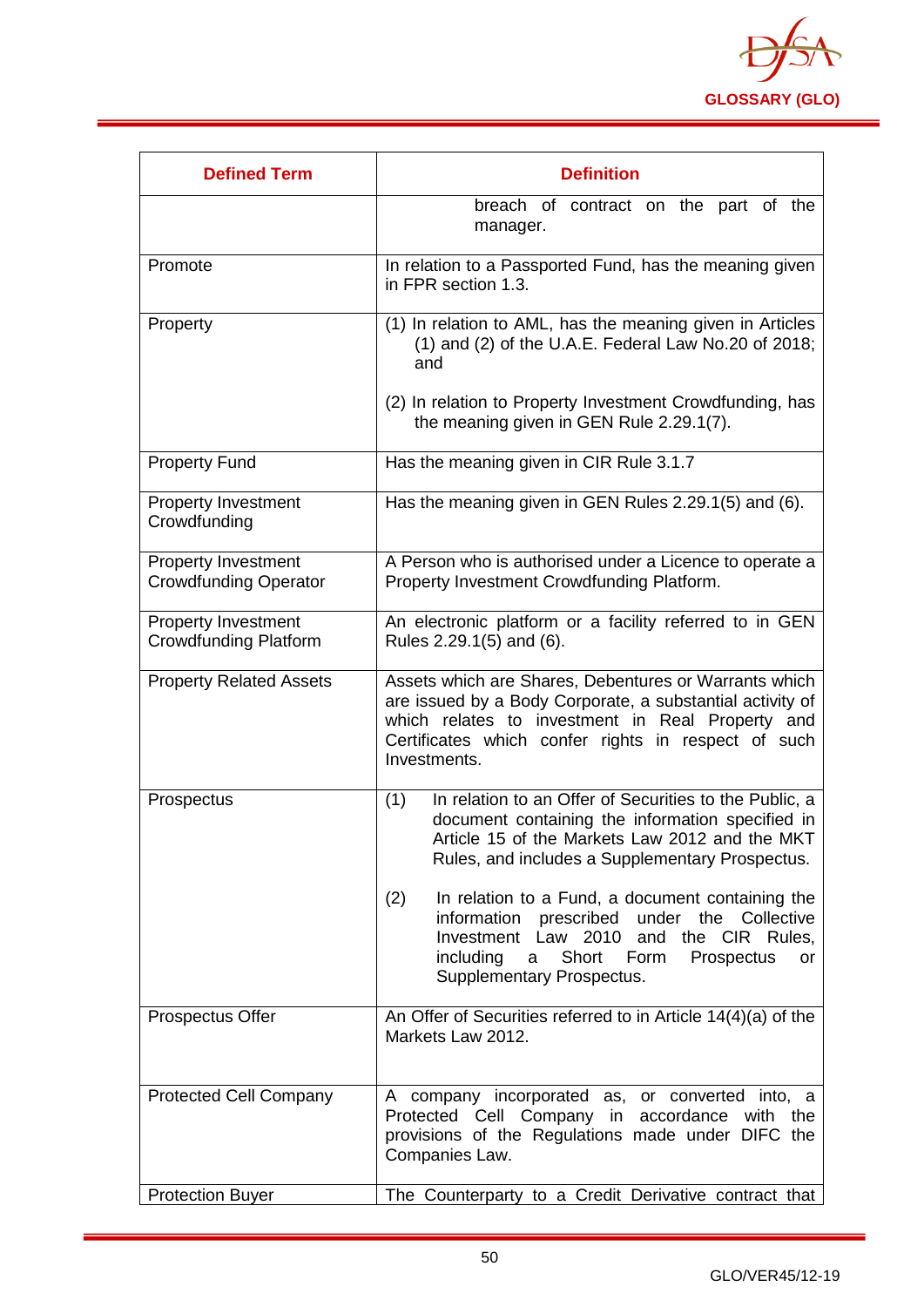

| <b>Defined Term</b>                     | <b>Definition</b>                                                                                                                                                                                                                                                                                                                                                                             |
|-----------------------------------------|-----------------------------------------------------------------------------------------------------------------------------------------------------------------------------------------------------------------------------------------------------------------------------------------------------------------------------------------------------------------------------------------------|
|                                         | wishes to reduce the exposure to Credit Risk by<br>protecting itself from potential loss suffered as a result of<br>deterioration in the creditworthiness of the reference<br>assets.                                                                                                                                                                                                         |
| <b>Protection Seller</b>                | The Counterparty to a Credit Derivative contract that                                                                                                                                                                                                                                                                                                                                         |
|                                         | wishes to take on Credit Risk arises from potential loss<br>suffered<br>result<br>of<br>deterioration<br>the<br>in<br>as<br>a<br>creditworthiness of the reference assets in return for<br>compensation from the Protection Buyer.                                                                                                                                                            |
| <b>Providing Credit</b>                 | Has the meaning given in GEN section 2.5.                                                                                                                                                                                                                                                                                                                                                     |
| <b>Providing Custody</b>                | Has the meaning given in GEN section 2.13.                                                                                                                                                                                                                                                                                                                                                    |
| <b>Providing Fund</b><br>Administration | Has the meaning given in GEN section 2.24                                                                                                                                                                                                                                                                                                                                                     |
| <b>Providing Money Services</b>         | Has the meaning given in GEN section 2.6.                                                                                                                                                                                                                                                                                                                                                     |
| <b>Providing Trust Services</b>         | Has the meaning given in GEN section 2.23.                                                                                                                                                                                                                                                                                                                                                    |
| <b>PRU</b>                              | The Prudential Returns module of the Sourcebook.                                                                                                                                                                                                                                                                                                                                              |
| <b>Prudential Context</b>               | In relation to activities carried on by a Authorised Firm,<br>the context in which the activities might have, or might<br>reasonably be regarded as likely to have, a negative<br>effect on:                                                                                                                                                                                                  |
|                                         | confidence in the financial stability of the DIFC;<br>(a)                                                                                                                                                                                                                                                                                                                                     |
|                                         | the ability of the Authorised Firm to meet the<br>(b)<br>applicable DFSA requirements and<br>standards<br>the Authorised<br>Firm's<br>relating<br>financial<br>to<br>resources; or                                                                                                                                                                                                            |
|                                         | the fitness and propriety of the Authorised Firm to<br>(c)<br>remain authorised.                                                                                                                                                                                                                                                                                                              |
| <b>PSIA</b>                             | Profit Sharing Investment Account.                                                                                                                                                                                                                                                                                                                                                            |
| <b>PSIAr</b>                            | Profit Sharing Investment Account received on a<br>restricted basis.                                                                                                                                                                                                                                                                                                                          |
| <b>PSIAu</b>                            | Profit Sharing Investment Account received on an<br>unrestricted basis.                                                                                                                                                                                                                                                                                                                       |
| <b>Public Appearance</b>                | Any participation in an interview which is part of a<br>seminar, forum, radio, television, website, newspaper,<br>journal, magazine, or other periodical or other public<br>speaking activity, or the writing of an article for a<br>website, newspaper, journal, magazine or other<br>periodical in which an Investment Analyst makes a<br>recommendation or offers an opinion concerning an |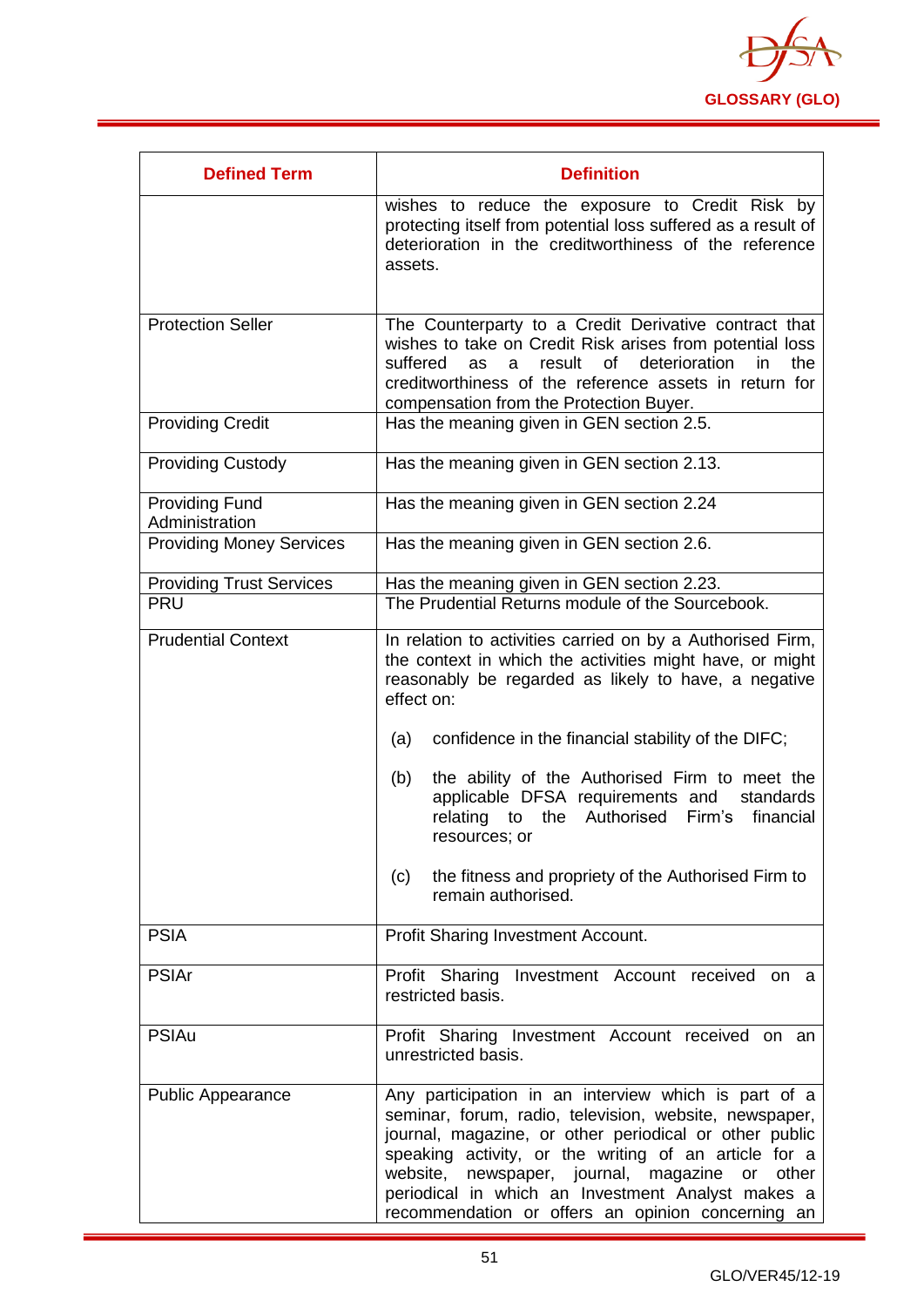

| <b>Defined Term</b>                                    | <b>Definition</b>                                                                                                                       |
|--------------------------------------------------------|-----------------------------------------------------------------------------------------------------------------------------------------|
|                                                        | Investment.                                                                                                                             |
| Public Fund                                            | (1) In relation to a Passported Fund, has the meaning<br>given in FPR section 1.3; and                                                  |
|                                                        | (2) In any other case, has the meaning given in Article<br>16(1) of the Collective Investment Law 2010.                                 |
| <b>Public Listed Company</b>                           | Has the meaning given in Schedule 1 to the Regulatory<br>Law 2004.                                                                      |
| <b>Public</b><br>Listed<br>Company<br>Auditor's Report | A report referred to in MKT Rule 5.2.7(b).                                                                                              |
| <b>Public Property Fund</b>                            | Is a Public Fund which is also a Property Fund                                                                                          |
| <b>Public REIT</b>                                     | A Public Fund that is a Real Estate Investment Trust<br>(REIT).                                                                         |
| <b>Public Sector Entities</b>                          | Bodies owned by central or regional governments or<br>Local Authorities which perform regulatory and other<br>non-commercial functions. |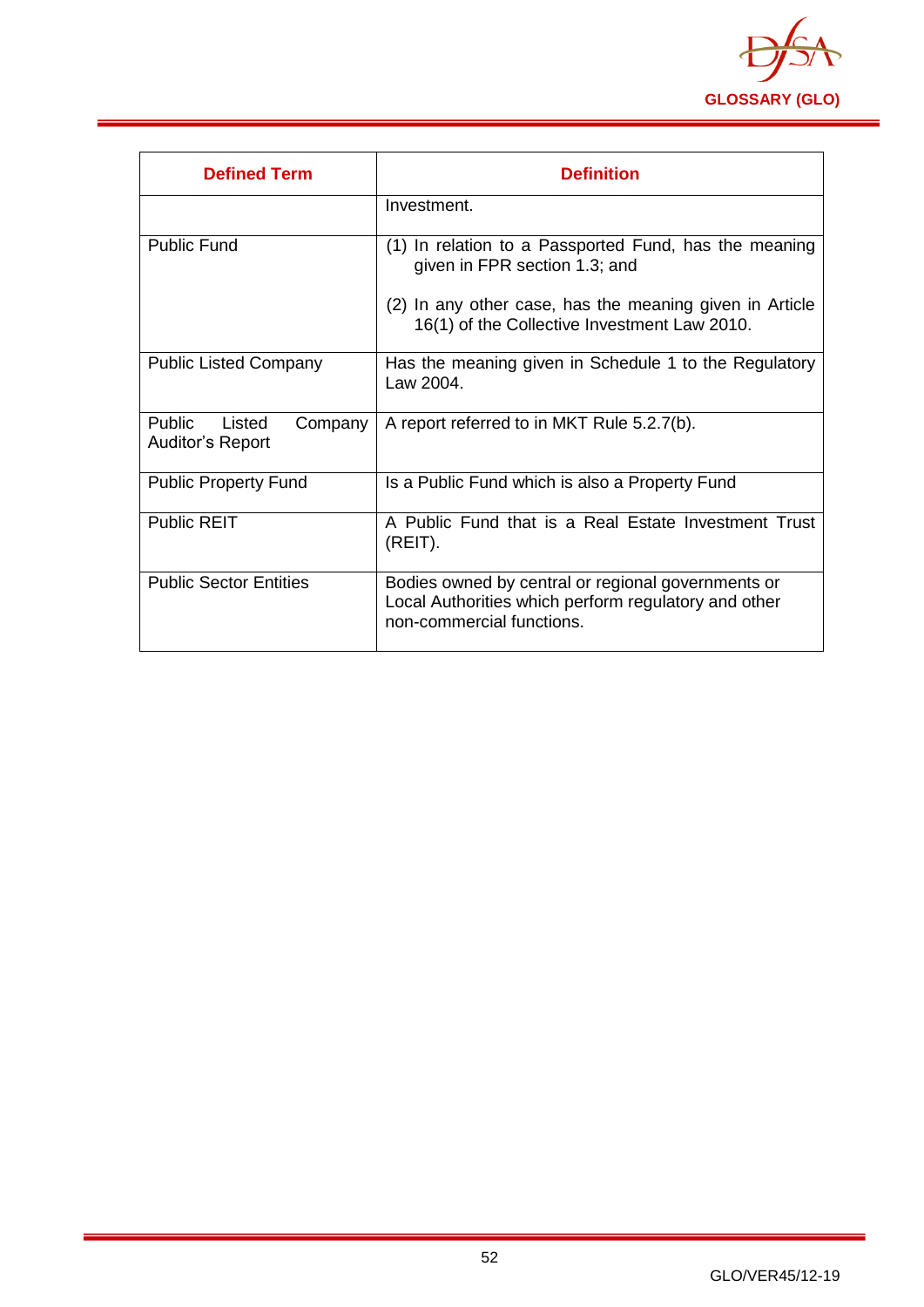

#### <span id="page-53-0"></span>**Q [Back to top](#page-1-0)**

| <b>Defined Term</b>                | <b>Definition</b>                                                                                                                                                                                                                                                                       |
|------------------------------------|-----------------------------------------------------------------------------------------------------------------------------------------------------------------------------------------------------------------------------------------------------------------------------------------|
| <b>Qualified Investor Fund</b>     | Has the meaning given in Article 16(5) of the Collective<br>Investment Law 2010.                                                                                                                                                                                                        |
| <b>Qualifying Holding</b>          | Any holding in the capital of a non-financial Undertaking<br>of which the Authorised Firm is a controller.                                                                                                                                                                              |
| <b>Quarterly Regulatory Return</b> | A quarterly return of the type specified in PIN Rule<br>A10.3.1.                                                                                                                                                                                                                        |
| <b>Quiet Period</b>                | In relation to an initial public offering of securities, the<br>period beginning on the day of publication of listing<br>particulars or a prospectus relating to the offering of that<br>Investment and ending 30 days after the day on which<br>the Investment is admitted to trading. |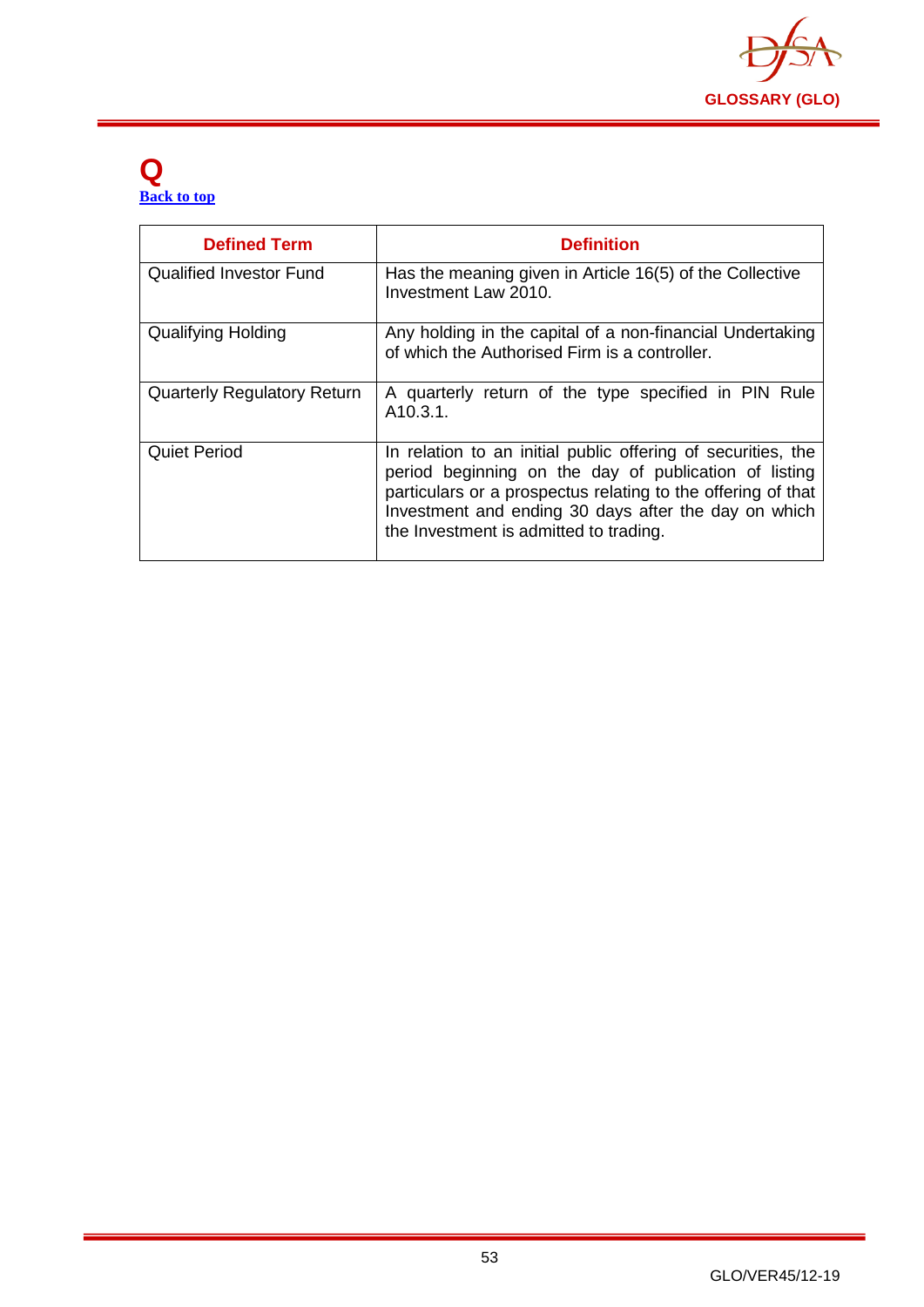

#### <span id="page-54-0"></span>**R [Back to top](#page-1-0)**

| <b>Defined Term</b>                            | <b>Definition</b>                                                                                                                                                                                                                                                                                                                                                  |
|------------------------------------------------|--------------------------------------------------------------------------------------------------------------------------------------------------------------------------------------------------------------------------------------------------------------------------------------------------------------------------------------------------------------------|
| Rated                                          | In the case of an instrument or a counterparty, assigned<br>a rating by a Rating Agency in respect of the<br>counterparty credit risk associated with the instrument or<br>counterparty.                                                                                                                                                                           |
| <b>Rating Action</b>                           | Has the meaning given to it in COB Rule 8.3.5(2).                                                                                                                                                                                                                                                                                                                  |
| Rating Agency                                  | Standard & Poor's, Moody's, AM Best, Fitch Ratings or<br>another agency approved in writing by the DFSA.                                                                                                                                                                                                                                                           |
| <b>Rating Analyst</b>                          | Has the meaning given to it in COB Rule 8.3.1(3).                                                                                                                                                                                                                                                                                                                  |
| <b>Rating Subject</b>                          | Has the meaning given to it in GEN Rule 2.27.1(3).                                                                                                                                                                                                                                                                                                                 |
| <b>Readily Realisable</b><br><b>Securities</b> | A government or public Security denominated in the<br>currency of the country of its issuer, or any other<br>Security which is admitted to official listing on an<br>exchange in a Zone 1 country and regularly traded on or<br>under the rules of such an exchange.                                                                                               |
| <b>Real Estate Investment Trust</b>            | Has the meaning given in CIR Rule 3.1.8                                                                                                                                                                                                                                                                                                                            |
| <b>Real Property</b>                           | Land or buildings, whether freehold or leasehold, where<br>the unexpired term of any lease exceeds 20 years.                                                                                                                                                                                                                                                       |
| <b>REC</b>                                     | The Recognition module of the Rulebook.                                                                                                                                                                                                                                                                                                                            |
| <b>Recognised Body</b>                         | Has the meaning given in Article 37(3)(a) of the Markets<br>Law 2012.                                                                                                                                                                                                                                                                                              |
| Recognised Jurisdiction                        | A jurisdiction which has been recognised by the DFSA<br>under Article 55 of the Collective Investment Law 2010<br>or, pursuant to Article 1(b) of that law, under Article 20 of<br>the Collective Investment Law 2006.                                                                                                                                             |
| Recognised Jurisdiction<br><b>Notice</b>       | A notice issued by the DFSA, pursuant Article 55 of the<br>Collective Investment Law 2010 or, pursuant to Article<br>1(b) of that law, under to Article 20 of the Collective<br>Investment Law 2006, listing countries and territories<br>which are Recognised Jurisdictions and Foreign Funds<br>which are Designated Funds in respect of these<br>jurisdictions. |
| <b>Recognised Member</b>                       | Has the meaning given in Article 37(3)(b) of the Markets<br>Law 2012.                                                                                                                                                                                                                                                                                              |
| <b>Recognised Person</b>                       | A Recognised Body or a Recognised Member.                                                                                                                                                                                                                                                                                                                          |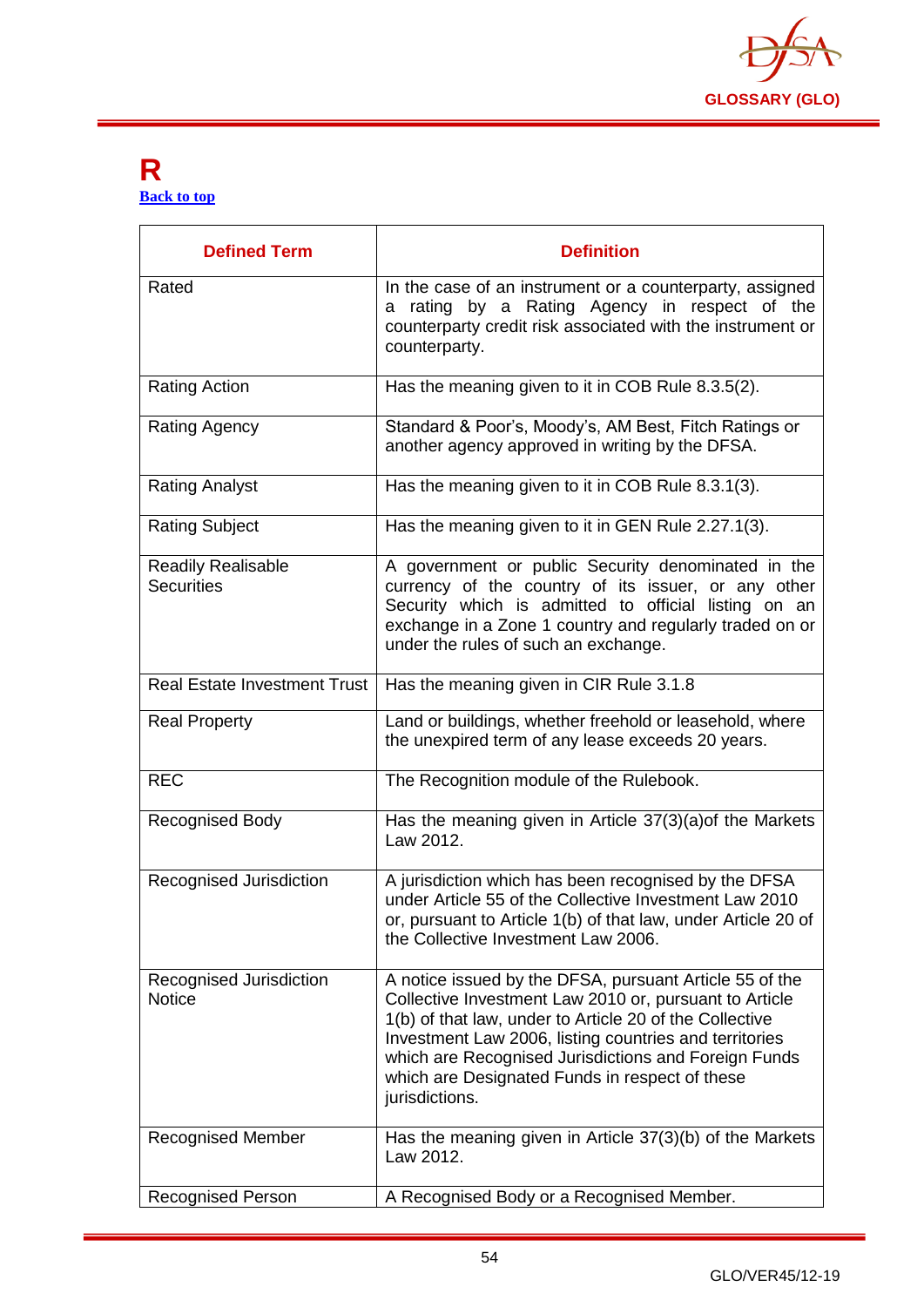

| <b>Defined Term</b>                               | <b>Definition</b>                                                                                                                                                                    |
|---------------------------------------------------|--------------------------------------------------------------------------------------------------------------------------------------------------------------------------------------|
| Recognised Professional<br><b>Body</b>            | A full member of IFAC.                                                                                                                                                               |
| Recognised Professional<br>Qualification          | A qualification conferred by a Recognised Professional<br>Body.                                                                                                                      |
| <b>Recognised Supervisory</b><br>Authority        | Means any government or quasi-government financial<br>services regulator in a Zone 1 country or such other<br>countries as the DFSA may accept.                                      |
| Recognition                                       | The status acquired by a Person who is admitted to the<br>list of Recognised Persons pursuant to Article 37(5) of<br>the Markets Law 2012.                                           |
| <b>Recognition Criteria</b>                       | Has the meaning in REC Rule 2.4 or 2.5.                                                                                                                                              |
| <b>Reference Asset</b>                            | The asset against which payments under a Derivative<br>contract are calculated.                                                                                                      |
| <b>Reference Date</b>                             | The date as at which an actuarial investigation is<br>performed for the purposes of PIN section 7.3.                                                                                 |
| <b>Reference Entity</b>                           | The entity against which payments under a Derivative<br>contract are calculated.                                                                                                     |
| <b>Registered Auditor</b>                         | Has the meaning given in Article 97 of the Regulatory<br>Law 2004.                                                                                                                   |
| <b>Registration Statement</b>                     | In relation to a Prospectus structured as multiple<br>documents, the document referred to in MKT Rule<br>$2.5.1(3)(b)$ .                                                             |
| <b>Regulated Exchange</b>                         | An exchange regulated by a Financial Services<br>Regulator.                                                                                                                          |
| <b>Regulated Financial</b><br>Institution         | A Person who does not hold a Licence but who is<br>authorised in a jurisdiction other than the DIFC to carry<br>on any financial service by another Financial Services<br>Regulator. |
| Regulation                                        | Legislation made under any DIFC law that is not<br>administered by the DFSA.                                                                                                         |
| <b>Regulators</b>                                 | In addition to the DFSA, regulators with recognised<br>jurisdiction in relation to financial services, whether in the<br>DIFC or outside of the DIFC.                                |
| <b>Regulatory Announcement</b><br><b>Services</b> | A service approved by the DFSA for the purposes of<br>making market disclosure of information pursuant to<br>MKT Rule 4.7.1(c).                                                      |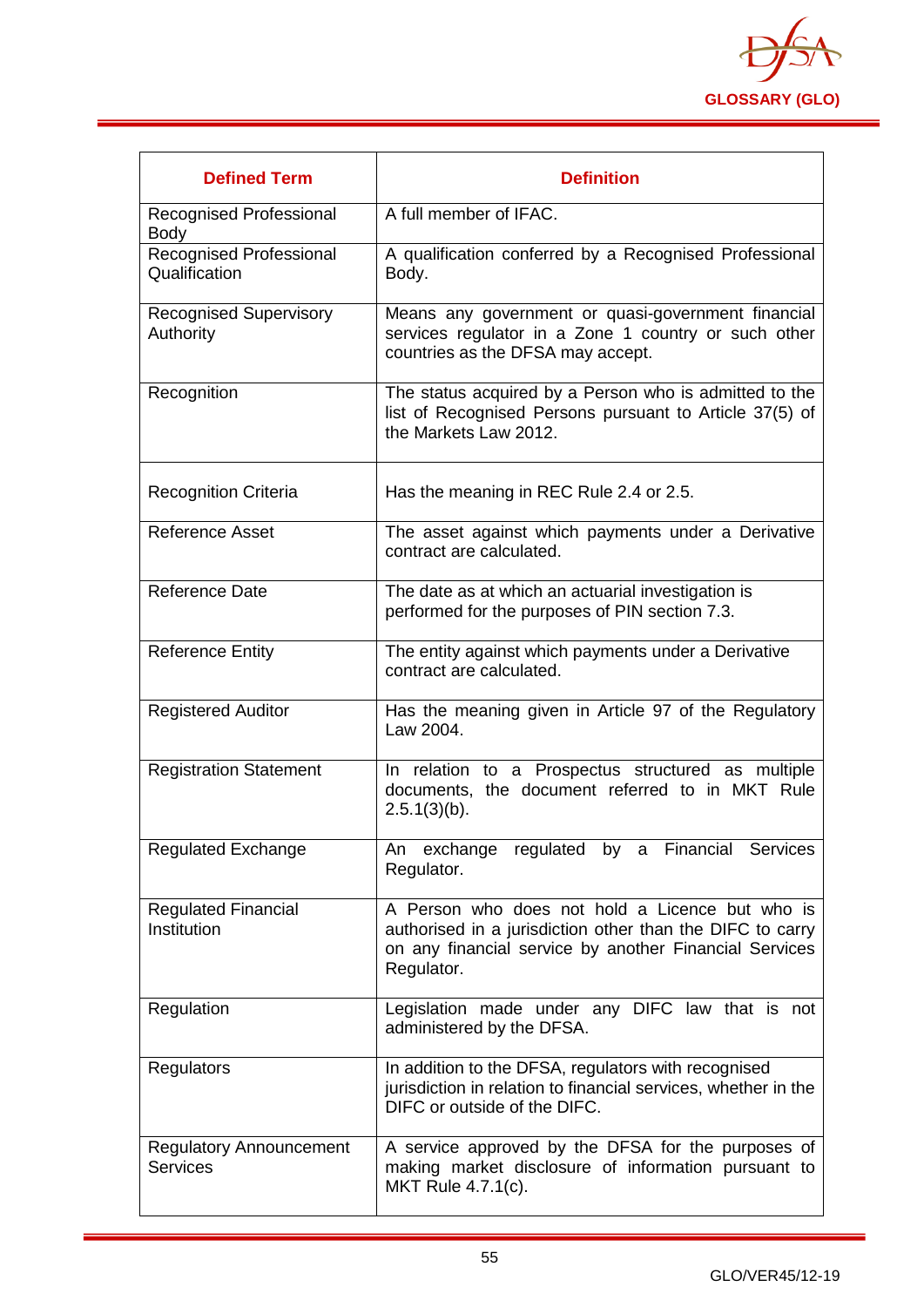

| <b>Defined Term</b>                           | <b>Definition</b>                                                                                                                                                                                                                                |
|-----------------------------------------------|--------------------------------------------------------------------------------------------------------------------------------------------------------------------------------------------------------------------------------------------------|
| <b>Regulatory Function</b>                    | In accordance with AMI Rule 4.4.1, in relation to an<br>Authorised Market Institution, means those functions<br>which directly contribute to the satisfaction by the<br>Authorised Market Institution<br>of<br>its<br>Licensing<br>Requirements. |
| <b>Regulatory Law</b>                         | The Regulatory Law 2004.                                                                                                                                                                                                                         |
| <b>Regulatory Returns Auditor's</b><br>Report | A report referred to in GEN Rule 8.6.1(b).                                                                                                                                                                                                       |
| <b>REITS</b>                                  | A Real Estate Investment Trust.                                                                                                                                                                                                                  |
| Related                                       | In respect of one entity, the first entity, being in the<br>position relative to that entity of:                                                                                                                                                 |
|                                               | a second entity that is a Subsidiary, Associate or<br>(a)<br>Holding Company of the first entity;                                                                                                                                                |
|                                               | a second entity that is a Subsidiary or Associate of<br>(b)<br>the Holding Company of the first entity;                                                                                                                                          |
|                                               | a director or officer of the first entity or of an entity<br>(c)<br>that is related to the first entity by reason of (a) or<br>(b) above;                                                                                                        |
|                                               | (d)<br>the spouse or minor child of a natural person<br>referred to in (c) above; or                                                                                                                                                             |
|                                               | a company that is a Subsidiary of or subject to<br>(e)<br>significant influence by or from a natural person<br>referred to in (c) or (d) above.                                                                                                  |
| <b>Related Party</b>                          | (1)<br>In MKT, has the meaning given to that term in MKT<br>Rule 3.5.2(a) except in relation to a Rating Subject,<br>where it has the meaning given to it in COB Rule<br>$8.5.2(2)$ .                                                            |
|                                               | In CIR, in relation to a Fund:<br>(2)                                                                                                                                                                                                            |
|                                               | (a) its Fund Manager;                                                                                                                                                                                                                            |
|                                               | (b) its Governing Body;                                                                                                                                                                                                                          |
|                                               | (c) an individual director of a Corporate Director;                                                                                                                                                                                              |
|                                               | (d) its Custodian;                                                                                                                                                                                                                               |
|                                               | (e) its Trustee or other Persons providing oversight;                                                                                                                                                                                            |
|                                               | any Advisor;<br>(f)                                                                                                                                                                                                                              |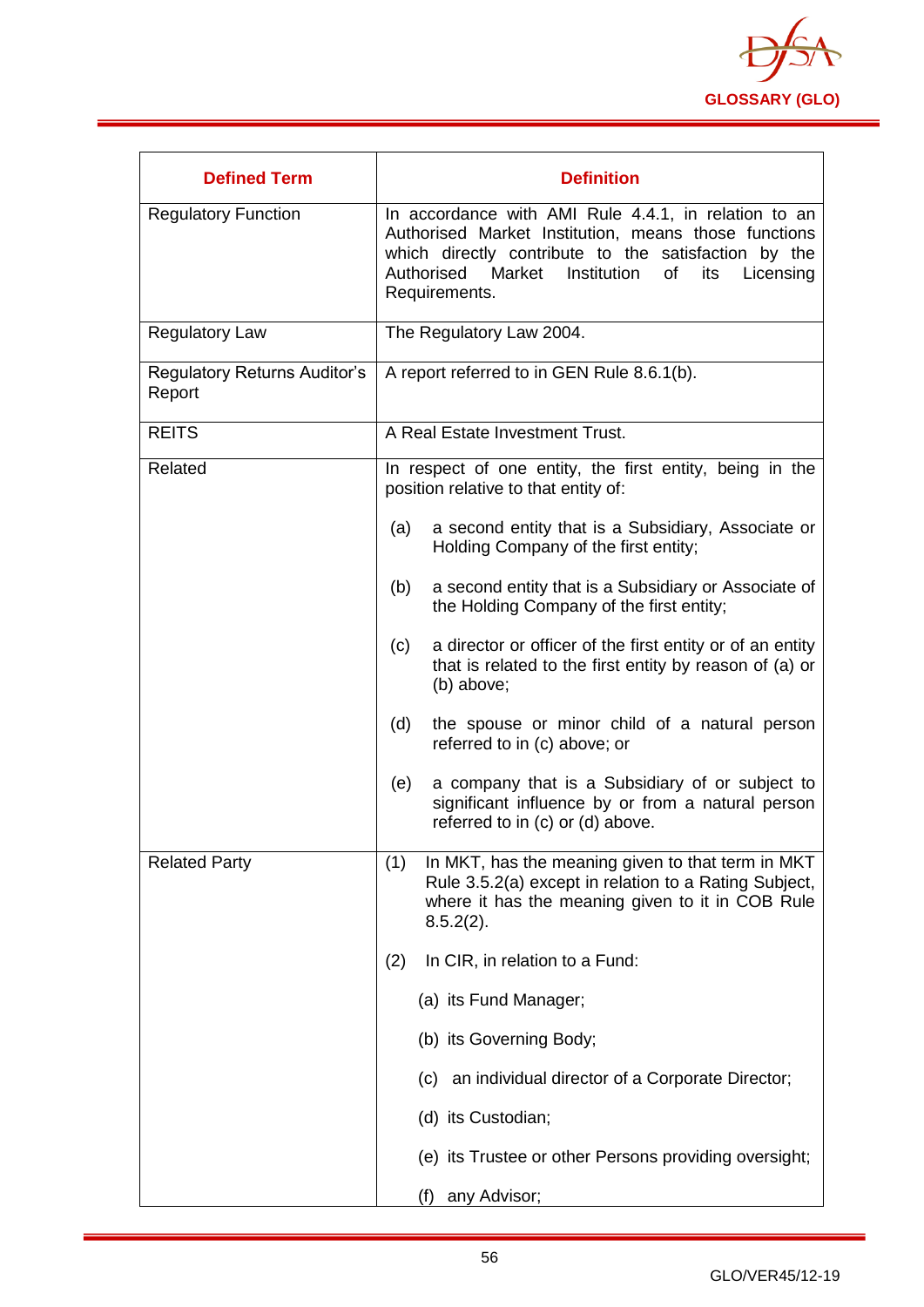

| <b>Defined Term</b>              | <b>Definition</b>                                                                                                                                                               |
|----------------------------------|---------------------------------------------------------------------------------------------------------------------------------------------------------------------------------|
|                                  | $(g)$ a holder of 5% or more of the Units of the Fund;<br>or                                                                                                                    |
|                                  | (h) an Associate of a Person in (a) to $(g)$ .                                                                                                                                  |
|                                  | (3) In CIR Rule 13.9.5, in relation to the ETF Fund<br>Manager:                                                                                                                 |
|                                  | (a) a member of the Fund Manager's Group;                                                                                                                                       |
|                                  | (b) a Controller of the Fund Manager;                                                                                                                                           |
|                                  | (c) a director or senior officer of the Fund Manager<br>or a family member of such director or senior<br>officer; or                                                            |
|                                  | (d) a business associate of the Fund Manager or, of<br>a person referred to in (c).                                                                                             |
|                                  | (4) In CIR, in relation to a Fund on a Fund Platform, any<br>other Fund on that Fund Platform.                                                                                  |
| <b>Related Party Transaction</b> | (1) in MKT, has the meaning given to that term in MKT<br>Rule 3.5.2(b).                                                                                                         |
|                                  | (2) in CIR, in relation to a Fund, means:                                                                                                                                       |
|                                  | (a)<br>a transaction in respect of Fund Property<br>entered into by a Fund Manager with a Related<br>Party; or                                                                  |
|                                  | in CIR Rule 13.9.5, an arrangement referred to<br>(b)<br>in that Rule relating to an index or benchmark<br>that is entered into by an ETF Fund Manager<br>with a Related Party. |
| <b>Related Person</b>            | Has the meaning given in PIB Rule 4.4.6.                                                                                                                                        |
| <b>Relevant Information</b>      | Has the meaning given to it in COB Rule 8.3.1(2)                                                                                                                                |
| <b>Relevant Person</b>           | In AML, has the meaning in AML Rule 1.1.2.<br>(1)<br>(2)<br>In AUD, has the meaning in AUD Rule 1.1.2.                                                                          |
| Remuneration                     | Any form of remuneration, including benefits of any kind.                                                                                                                       |
| <b>Reporting Entity</b>          | Has the meaning given in Article 38 of the Markets Law<br>2012.                                                                                                                 |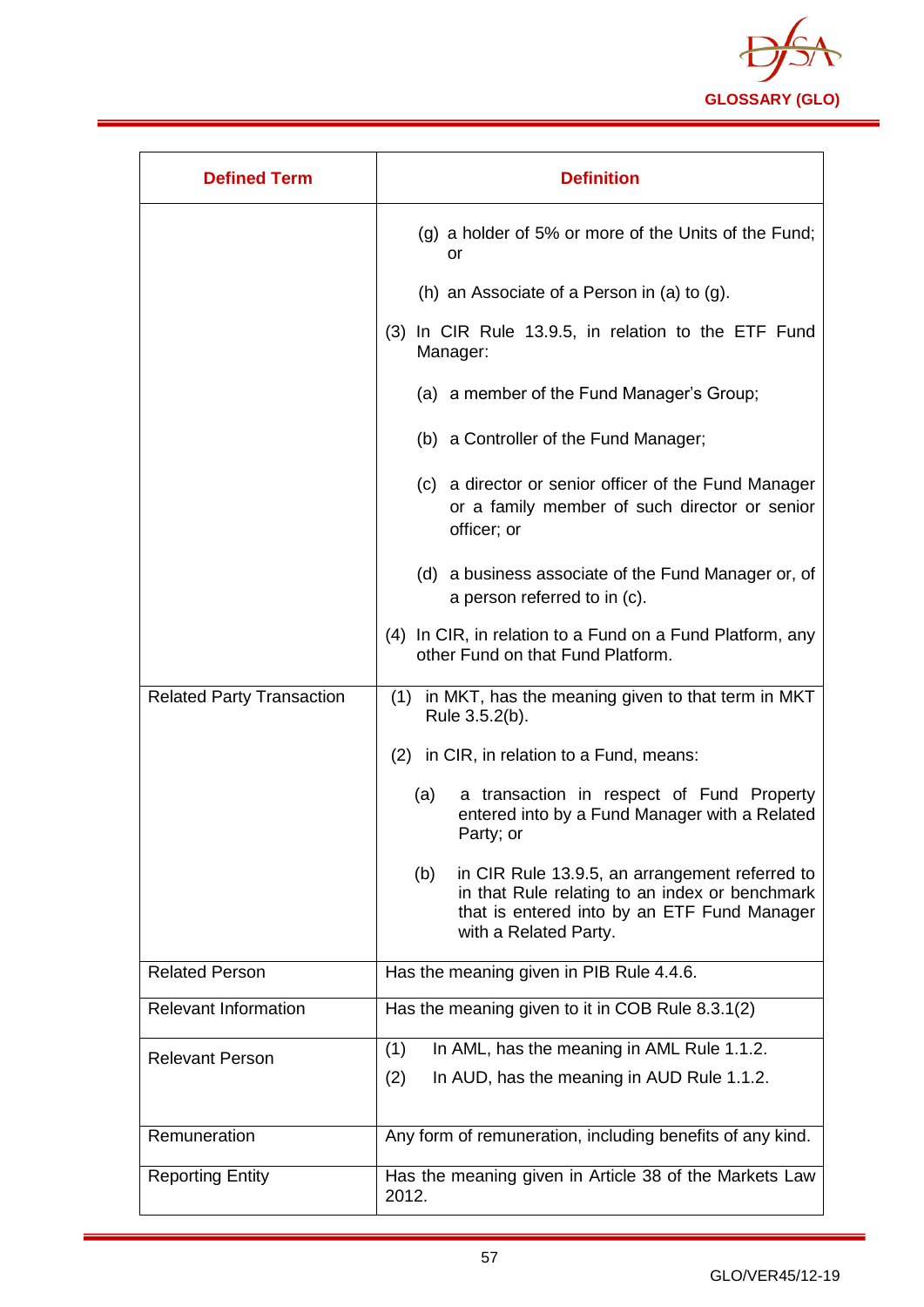

| <b>Defined Term</b>                                            | <b>Definition</b>                                                                                                                                         |
|----------------------------------------------------------------|-----------------------------------------------------------------------------------------------------------------------------------------------------------|
|                                                                |                                                                                                                                                           |
| <b>Representative Office</b>                                   | A Person carrying on in the DIFC the Financial Service<br>of Operating a Representative Office for which it has<br>authorisation under its Licence.       |
| <b>Responsible Officer</b>                                     | The Licensed Function described in GEN Rule 7.4.9                                                                                                         |
| <b>Restricted Person</b>                                       | Has the meaning given to that term in MKT Rule<br>$3.4.1(2)$ .                                                                                            |
| <b>Restricted Profit Sharing</b><br><b>Investment Accounts</b> | A PSIA in respect of the investment account holder<br>imposes certain restrictions as to where, how and for<br>what purpose his funds are to be invested. |
| <b>Retail Client</b>                                           | A Client specified under COB Rule 2.3.2.                                                                                                                  |
| Return                                                         | Includes both Quarterly Regulatory Returns and Annual<br><b>Regulatory Returns.</b>                                                                       |
| <b>Risk Officer</b>                                            | The Key Individual function described in AMI Rule 5.3.7.                                                                                                  |
| Rule                                                           | Legislation made by the Board under Article 23 of the<br>Regulatory Law 2004 for the purposes of that law or any<br>law administered by the DFSA.         |
| Rulebook                                                       | The DFSA Rulebook.                                                                                                                                        |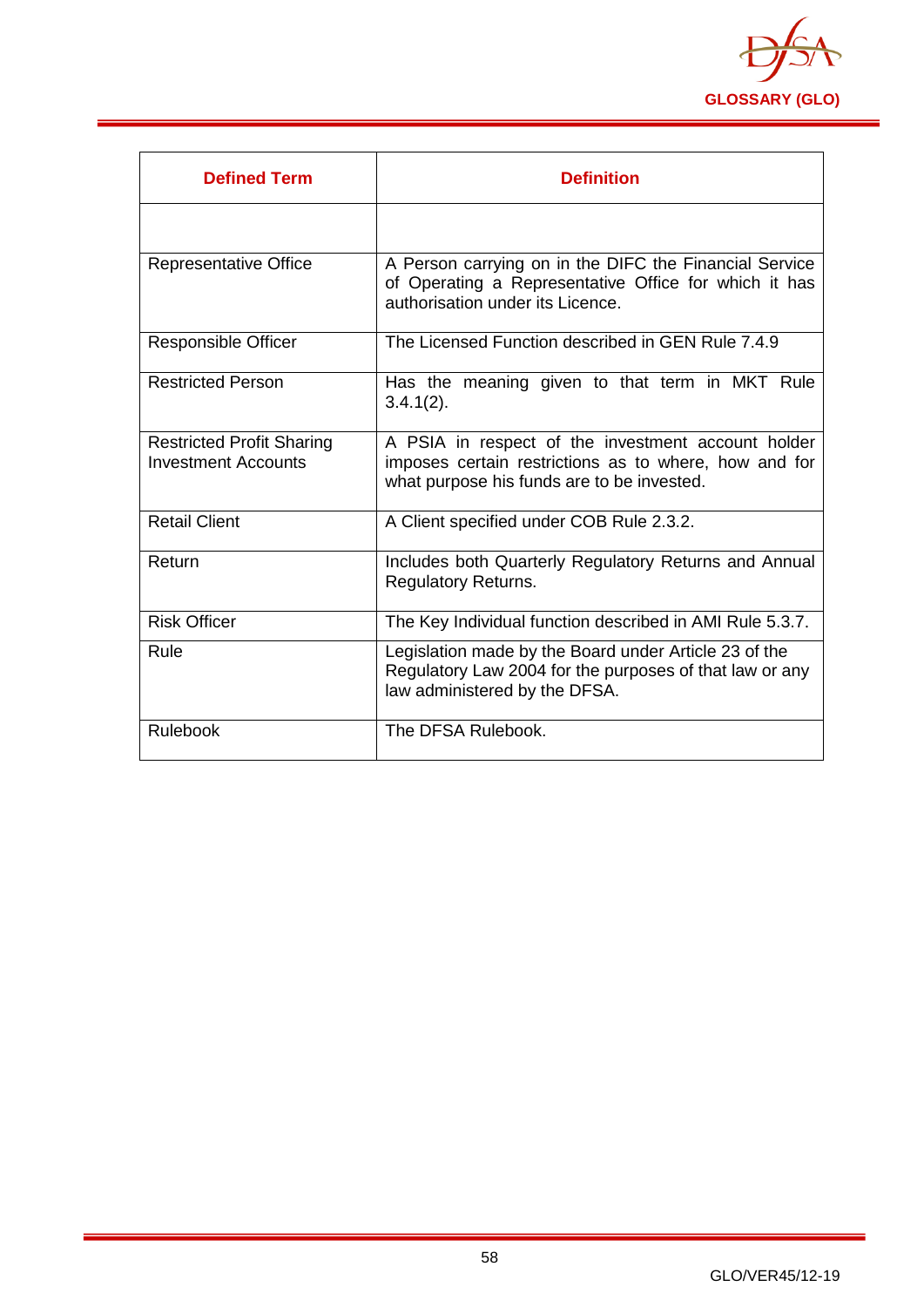

## <span id="page-59-0"></span>**S**

**[Back to top](#page-1-0)**

| <b>Defined Term</b>                    | <b>Definition</b>                                                                                                                                                                                                                                                 |
|----------------------------------------|-------------------------------------------------------------------------------------------------------------------------------------------------------------------------------------------------------------------------------------------------------------------|
| Safe Custody Auditor's<br>Report       | A report referred to in GEN Rule 8.6.1(e).                                                                                                                                                                                                                        |
| Safe Custody Investment                | Means a Client Investment held or to be held for<br>safekeeping by an Authorised Firm or Third Party Agent.                                                                                                                                                       |
| <b>Safe Custody Provisions</b>         | The provisions under COB App6.                                                                                                                                                                                                                                    |
| <b>SCA</b>                             | The Securities and Commodities Authority of the UAE.                                                                                                                                                                                                              |
| Schedule                               | In the case of a schedule referred to in the MKT module,<br>a schedule that forms part of that module.                                                                                                                                                            |
| Securities Exchange Bid                | Has the meaning given under Section 1.4 of TKO.                                                                                                                                                                                                                   |
| <b>Securities Note</b>                 | In relation to a Prospectus structured as multiple<br>documents, the document referred to in MKT Rule<br>$2.5.1(3)(c)$ .                                                                                                                                          |
| <b>Securities Settlement</b><br>System | Pursuant to GEN Rule 2.18.1(4), a system operated by a<br>Person which enables Investments held in accounts to<br>be transferred and settled by book entry according to a<br>set of predetermined multilateral rules.                                             |
| Security                               | Has the meaning given in GEN Rule A2.1.2.                                                                                                                                                                                                                         |
| Segregated Account                     | An account established and maintained in accordance<br>with COB App5.                                                                                                                                                                                             |
| <b>Segregated Client</b>               | Has the meaning given in COB Rule A5.2.1(2).                                                                                                                                                                                                                      |
| <b>Senior Executive Officer</b>        | In relation to:                                                                                                                                                                                                                                                   |
|                                        | an Authorised Firm, the Licensed Function<br>(a)<br>described in GEN Rule 7.4.2; and                                                                                                                                                                              |
|                                        | Authorised<br>Market<br>Institution, the<br>(b)<br>Key<br>an<br>Individual function described in AMI Rule 5.3.4.                                                                                                                                                  |
| Senior Manager                         | In relation to an:                                                                                                                                                                                                                                                |
|                                        | Authorised Firm, the Licensed Function described<br>(a)<br>in GEN Rule 7.4.7; and                                                                                                                                                                                 |
|                                        | Authorised Market Institution, an individual who is<br>(b)<br>responsible either alone or jointly with other<br>individuals for the management, supervision or<br>control of the Authorised Market Institution's<br>Financial Services and who is not a member of |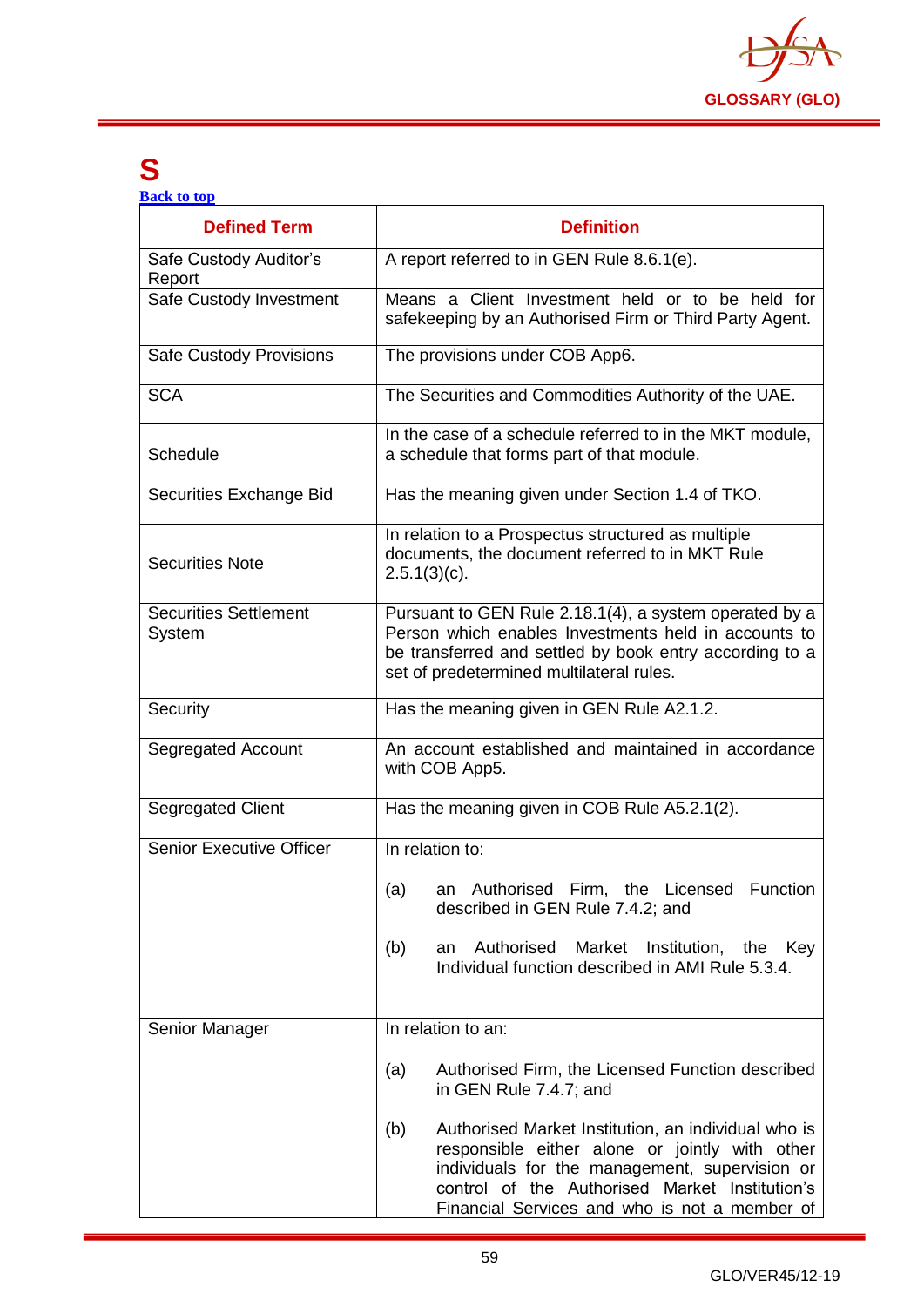

| <b>Defined Term</b>            | <b>Definition</b>                                                                                                                                                                                                                                                                                                                                                                          |
|--------------------------------|--------------------------------------------------------------------------------------------------------------------------------------------------------------------------------------------------------------------------------------------------------------------------------------------------------------------------------------------------------------------------------------------|
|                                | the Governing Body.                                                                                                                                                                                                                                                                                                                                                                        |
| Service Provider               | For the purpose of CIR, a Person who is delegated an<br>activity or outsourced a function by an Fund Manager or<br>Trustee under the terms of a Service Agreement, as<br>described in section 8.12 of CIR but does not include an<br>Incorporated Cell Company that is used by the Fund<br>Manager to perform any function relating to a Fund that<br>is an Incorporated Cell of that ICC. |
| Share                          | Has the meaning given in GEN Rule A2.2.1(a).                                                                                                                                                                                                                                                                                                                                               |
| <b>Shareholder Statement</b>   | describes<br>Means<br>a statement which<br>the<br>Share<br>ownership profile of the Applicant prior to listing,<br>summarising the key classes of shareholder and<br>confirming that the Applicant complies with, or will<br>comply with, MKT Rule 9.3.10(1) on its date of<br>admission to the List.                                                                                      |
| Shari'a Supervisory Board      | The board comprised of individuals appointed by an<br>Authorised Person and entrusted with the duty of<br>directing, reviewing and supervising the activities of the<br>Authorised<br>Person conducting<br>Islamic<br>Financial<br>Business in order to ensure that the Authorised Person<br>in compliance with Shari'a.                                                                   |
| <b>Short Selling</b>           | In relation to:                                                                                                                                                                                                                                                                                                                                                                            |
|                                | an Authorised Firm, has the meaning given to that<br>(a)<br>term in COB Rule 9.6.6(3); and                                                                                                                                                                                                                                                                                                 |
|                                | an Authorised Market Institution, has the meaning<br>(b)<br>given to that term in AMI Rule 6.7.1(3).                                                                                                                                                                                                                                                                                       |
| Single Family                  | Has the meaning given to that term in the DIFC Single<br>Family Office Regulations.                                                                                                                                                                                                                                                                                                        |
| <b>Single Family Office</b>    | Has the meaning given to that term in the DIFC Single<br>Family Office Regulations.                                                                                                                                                                                                                                                                                                        |
| Soft Dollar Agreement          | An agreement in any form under which an Authorised<br>Firm receives goods or services in return for Investment<br>Business put through or in the way of another Person.                                                                                                                                                                                                                    |
| Solvency Reference Date        | A date at which an Insurer's compliance with capital<br>adequacy requirements in PIN chapter 4 are assessed.                                                                                                                                                                                                                                                                               |
| <b>Special Purpose Vehicle</b> | In FER 1.2.7(3) and MKT App 5, a legal entity the<br>(1)<br>object and purpose of which is primarily to issue<br>Securities;                                                                                                                                                                                                                                                               |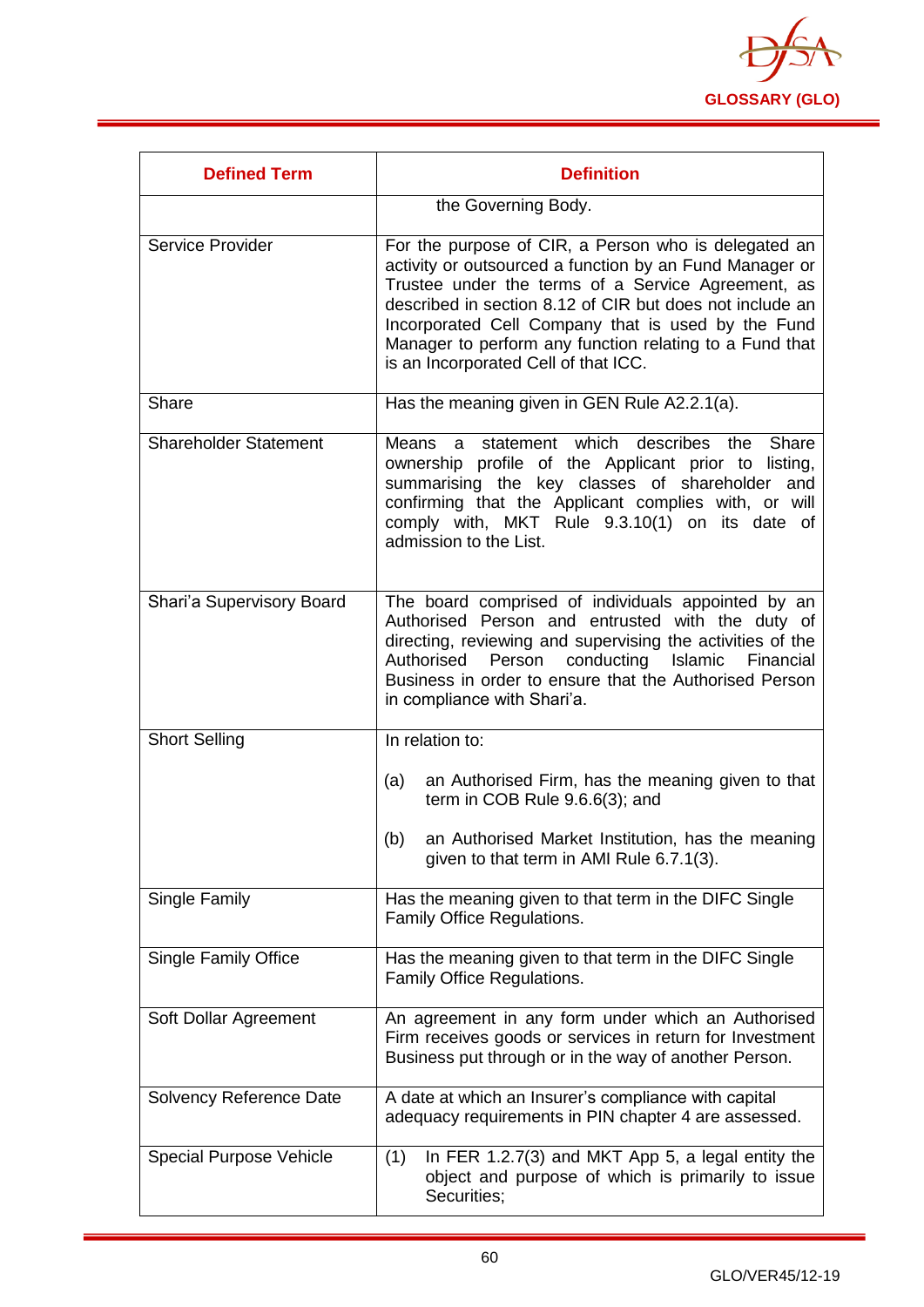

| <b>Defined Term</b>       | <b>Definition</b>                                                                                                                                                                                                                                                                                                                                                                 |
|---------------------------|-----------------------------------------------------------------------------------------------------------------------------------------------------------------------------------------------------------------------------------------------------------------------------------------------------------------------------------------------------------------------------------|
|                           | (2)<br>In relation to Property Investment Crowdfunding, a<br>Body Corporate or a trust that has<br>been<br>established for the purpose of holding title to a<br>property for investors; and                                                                                                                                                                                       |
|                           | (3)<br>In any other case, a Body Corporate whose sole<br>purpose, either generally or when acting in a<br>particular capacity, is to carry out one or more of<br>the following functions:                                                                                                                                                                                         |
|                           | issuing Investments;<br>(a)                                                                                                                                                                                                                                                                                                                                                       |
|                           | or terminating<br>(b)<br>redeeming<br>repurchasing,<br>or<br>whether with a view to re-issue or to cancellation,<br>an issue, in whole or par, of Investments; or                                                                                                                                                                                                                 |
|                           | transactions<br>(c)<br>entering<br>into<br>terminating<br>or<br>transactions involving Investments in connection<br>with the issue, redemption, termination or re-<br>purchase of Investments;                                                                                                                                                                                    |
|                           | and has been explicitly established for the purpose of:                                                                                                                                                                                                                                                                                                                           |
|                           | (d)<br>securitising assets; or.                                                                                                                                                                                                                                                                                                                                                   |
|                           | investing in Real Property<br>(e)                                                                                                                                                                                                                                                                                                                                                 |
|                           | and, in the case of (d), has been assessed by a rating<br>agency.                                                                                                                                                                                                                                                                                                                 |
| <b>Special Resolution</b> | In relation to a Domestic Fund, a resolution passed by a<br>majority of not less than 75% of the votes validly cast<br>(whether on a show of hands or on a poll) for and<br>against the resolution at a general meeting or class<br>meeting of Unitholders, of which notice specifying the<br>intention to propose the resolution as a special<br>resolution has been duly given. |
| <b>Specific Risk</b>      | The risk that losses on an Authorised Firm's net long or<br>short position in an individual equity or Security may<br>arise from a negative or positive price movement of that<br>equity or Security relative to the relevant market<br>generally.                                                                                                                                |
| Sponsor                   | An Authorised Firm that repackages third party assets<br>securitisation scheme. Where<br>directly into a<br>an<br>Authorised Firm repackages non-Investment Grade third<br>party assets, it may fall within the definition of an<br>Originator unless it originates or repackages no more<br>than 10% of the scheme's total assets.                                               |
| <b>SSB</b>                | Shari'a Supervisory Board.                                                                                                                                                                                                                                                                                                                                                        |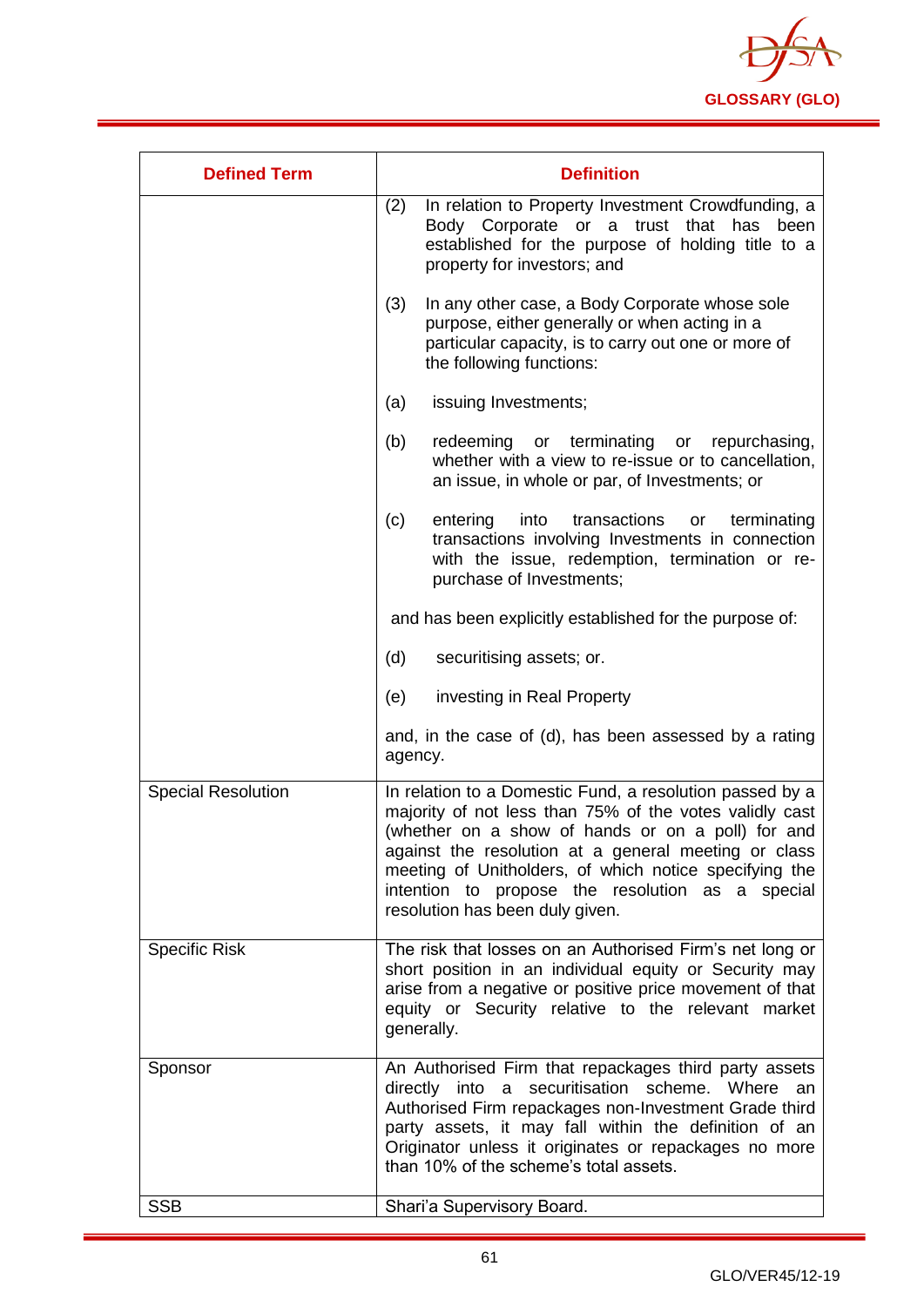

| <b>Defined Term</b>                                | <b>Definition</b>                                                                                                                                                                                                                                                                                                                                                     |
|----------------------------------------------------|-----------------------------------------------------------------------------------------------------------------------------------------------------------------------------------------------------------------------------------------------------------------------------------------------------------------------------------------------------------------------|
|                                                    |                                                                                                                                                                                                                                                                                                                                                                       |
| <b>SSS</b>                                         | A Securities Settlement System.                                                                                                                                                                                                                                                                                                                                       |
| <b>Stabilisation Agent</b>                         | A Person appointed by a Stabilisation Manager under<br>PRS Rule 3.4.1 to assist him in conducting Price<br>Stabilisation.                                                                                                                                                                                                                                             |
| <b>Stabilisation Manager</b>                       | A Person appointed by an Issuer of Shares under PRS<br>Rule 3.2.1 to conduct Price Stabilisation.                                                                                                                                                                                                                                                                     |
| <b>Stabilisation Window</b>                        | The period of time specified in PRS Rule 1.4.1(2) during<br>which Price Stabilisation may occur.                                                                                                                                                                                                                                                                      |
| <b>State</b>                                       | The U.A.E.                                                                                                                                                                                                                                                                                                                                                            |
| <b>Statement by Directors</b>                      | The statement described under PIN section A10.5.                                                                                                                                                                                                                                                                                                                      |
| <b>Statement of Recommended</b><br>Practice (SORP) | The Statement of Recommended Practice as issued and<br>amended from time to time by the Investment<br>Management Association (IMA) in the United Kingdom.                                                                                                                                                                                                             |
| <b>Structured Product</b>                          | Has the meaning given in GEN Rule A2.2.1(f).                                                                                                                                                                                                                                                                                                                          |
| Sub-Fund                                           | A separate pool of Fund Property within an Umbrella<br>Fund.                                                                                                                                                                                                                                                                                                          |
| Subsidiary                                         | Has the meaning given in Schedule 1 to the DIFC<br>Companies Law and, without limiting the generality of<br>that definition, is taken to include, in relation to a relevant<br>Body Corporate (the Holding Company), the Holding<br>Company's ultimate Subsidiary and any Subsidiary<br>between the Holding Company and the Holding<br>Company's ultimate Subsidiary. |
| Summary                                            | The document referred to in MKT Rule 2.5.2(1) or in CIR<br>Rule 14.3.1(d).                                                                                                                                                                                                                                                                                            |
| <b>Supplementary Notes</b>                         | A note which is supplementary to a Return.                                                                                                                                                                                                                                                                                                                            |
| <b>Supplementary Prospectus</b>                    | An updated or replacement Prospectus produced in<br>accordance with Article 18 of the Markets Law 2012 or<br>Article 52 of the Collective Investment Law 2010, as<br>applicable.                                                                                                                                                                                      |
| <b>Suspicious Activity Report</b><br>(SAR)         | Means a report in the prescribed format regarding<br>suspicious activity (including a suspicious transaction)<br>made to the AMLSCU under AML Rule 13.3.1(c).                                                                                                                                                                                                         |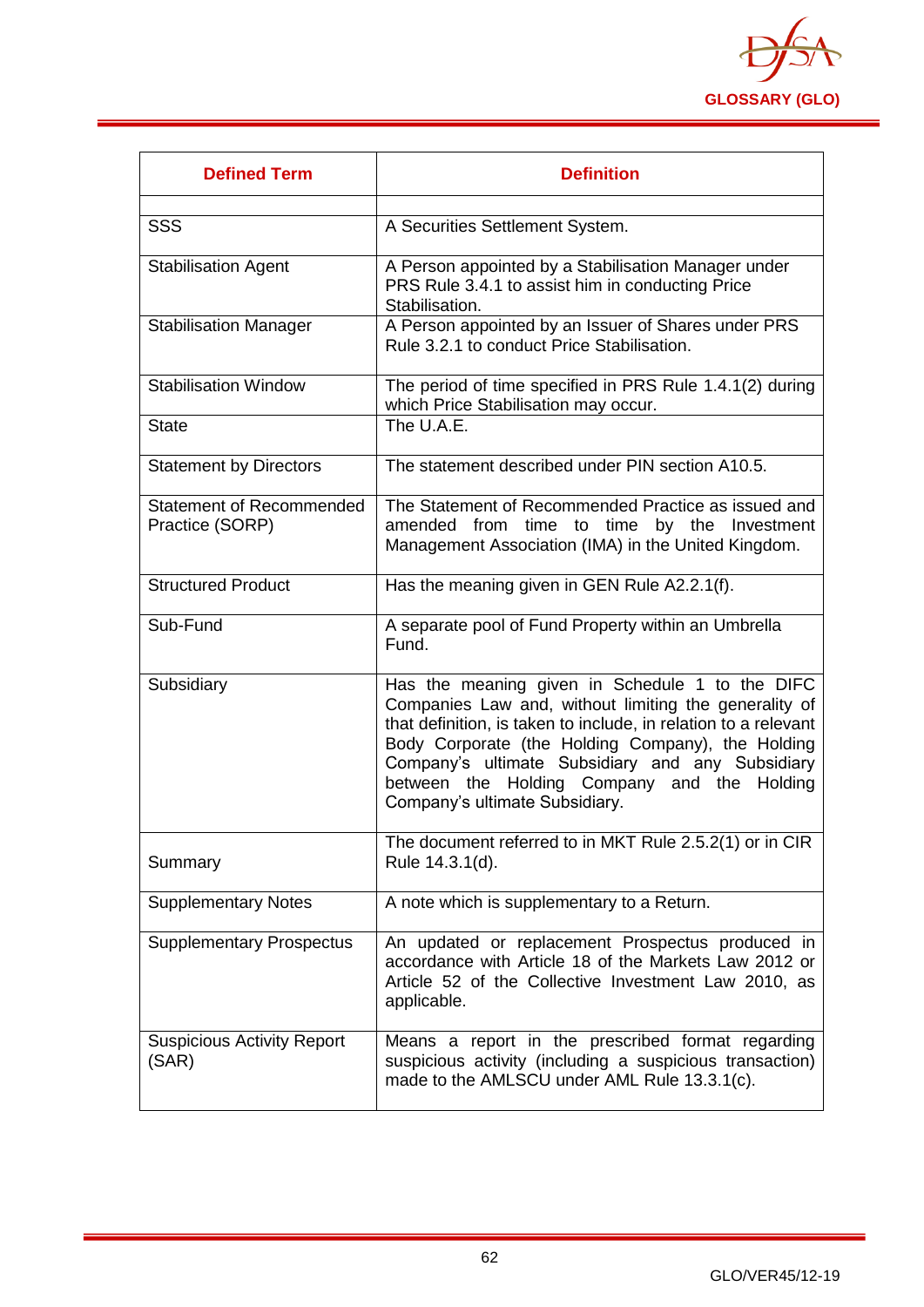

#### <span id="page-63-0"></span>**T [Back to top](#page-1-0)**

| <b>Defined Term</b>                            | <b>Definition</b>                                                                                                                                                                                                                                                                                                                                                                       |
|------------------------------------------------|-----------------------------------------------------------------------------------------------------------------------------------------------------------------------------------------------------------------------------------------------------------------------------------------------------------------------------------------------------------------------------------------|
| <b>Takaful Insurer</b>                         | An Insurer, any part of whose Insurance Business<br>consists of Takaful transactions.                                                                                                                                                                                                                                                                                                   |
| Takeover                                       | has the meaning given in the Markets Law 2012.                                                                                                                                                                                                                                                                                                                                          |
| <b>Takeover Principle</b>                      | means a takeover principle prescribed in Section 1.5 of<br>TKO in accordance with Article 53 of the Markets Law<br>2012.                                                                                                                                                                                                                                                                |
| Target                                         | includes a Reporting Entity subject to a Bid made under<br>TKO.                                                                                                                                                                                                                                                                                                                         |
| <b>Target Circular</b>                         | means a document circulated by the Governing Body of<br>a Target in response to a Takeover as described in<br>Section 8.2 of TKO.                                                                                                                                                                                                                                                       |
| <b>Third Party Agent</b>                       | In relation to a Client Account, means an Authorised<br>Firm or Regulated Financial Institution (including a bank,<br>custodian, an intermediate broker, a settlement agent, a<br>clearing house, an exchange and 'over the counter'<br>counterparty) that is a separate legal entity from the<br>Authorised Firm that is required under COB to establish<br>the Client Account.        |
| <b>TKO</b>                                     | the Takeover Rules Module of the Rulebook.                                                                                                                                                                                                                                                                                                                                              |
| <b>Trade Repository</b>                        | Pursuant to GEN Rule 2.2.13, a Trade Repository is a<br>Person who maintains a centralised registry that<br>maintains an electronic database containing records of<br>transactions<br>and<br>Investments<br>over-the-counter<br>in.<br>derivatives undertaken by other Persons including<br>Authorised<br>Persons,<br>Recognised<br>Persons<br>and<br>Regulated Financial Institutions. |
| <b>Trading Book</b>                            | The positions and exposures including, on and off-<br>balance sheet items eligible for inclusion in the Trading<br>Book, as described in PIB section 2.2.                                                                                                                                                                                                                               |
| Transaction                                    | Any transaction undertaken by an Authorised Firm in the<br>course of carrying on a Financial Service in or from the<br>DIFC.                                                                                                                                                                                                                                                            |
| <b>Trust Administration</b><br><b>Services</b> | The provision of Trust Administration Services include:                                                                                                                                                                                                                                                                                                                                 |
|                                                | the keeping of Accounting Records relating to an<br>(a)<br>express trust and the preparation of trust<br>accounts;                                                                                                                                                                                                                                                                      |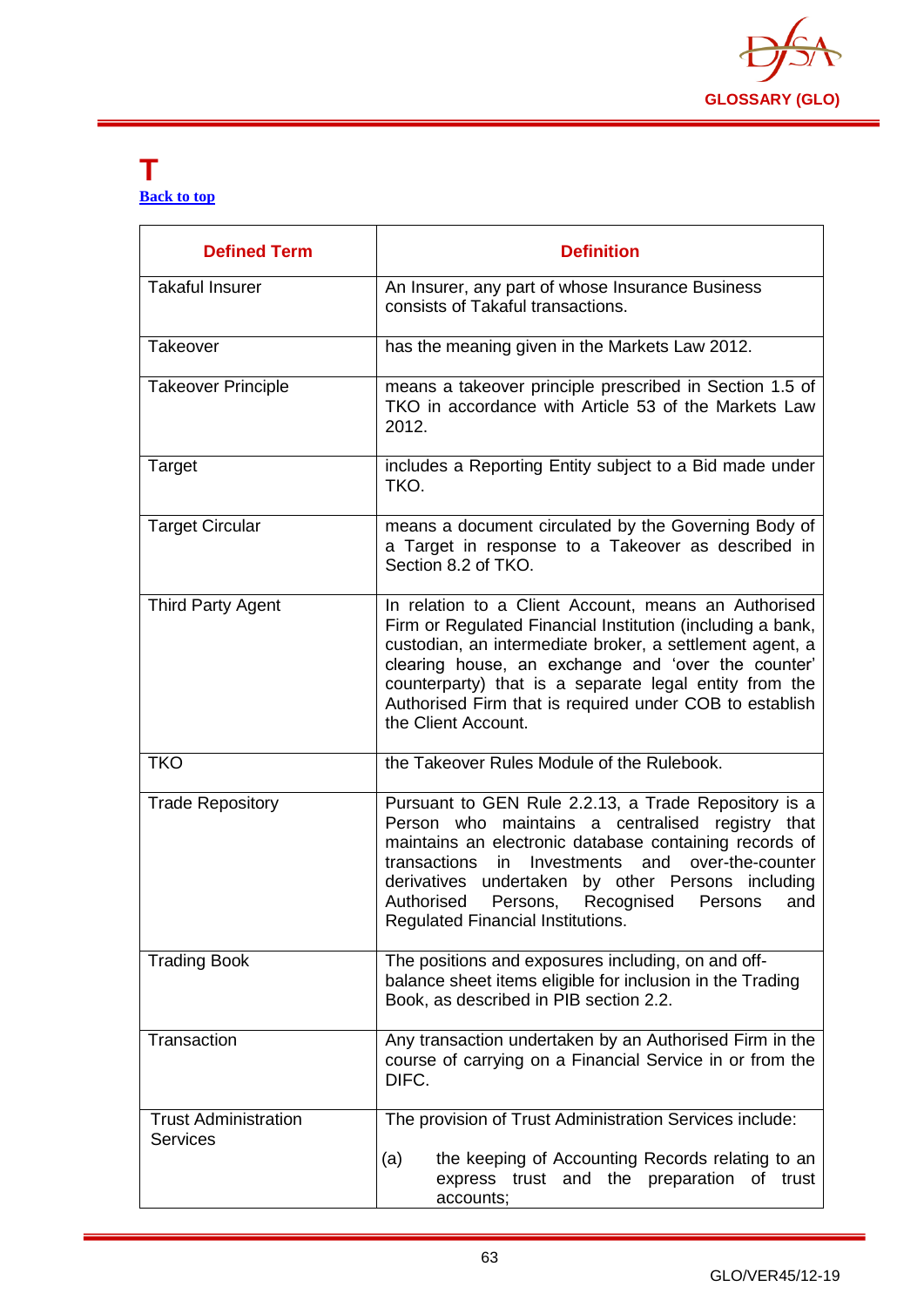

| <b>Defined Term</b>           | <b>Definition</b>                                                                                                                                                                                                                                                                                                                                                                |
|-------------------------------|----------------------------------------------------------------------------------------------------------------------------------------------------------------------------------------------------------------------------------------------------------------------------------------------------------------------------------------------------------------------------------|
|                               | the preparation of trust instruments or other<br>(b)<br>documents relating to an express trust;                                                                                                                                                                                                                                                                                  |
|                               | the management and administration of trust<br>(c)<br>assets subject to an express trust;                                                                                                                                                                                                                                                                                         |
|                               | dealing with trust assets subject to an express<br>(d)<br>trust, including the investment, transfer and<br>disposal of such assets;                                                                                                                                                                                                                                              |
|                               | the distribution of trust assets subject to an<br>(e)<br>express trust; and                                                                                                                                                                                                                                                                                                      |
|                               | (f)<br>the payment of expenses or remuneration out of<br>an express trust.                                                                                                                                                                                                                                                                                                       |
| <b>Trust Deed</b>             | A deed entered into by an Fund Manager and the<br>Trustee to create an Investment Trust.                                                                                                                                                                                                                                                                                         |
| <b>Trust Law</b>              | The Trust Law 2005.                                                                                                                                                                                                                                                                                                                                                              |
| <b>Trust Service Provider</b> | An Authorised Firm which is authorised under its<br>Licence it to carry on the activity of Providing Trust<br>Services.                                                                                                                                                                                                                                                          |
| <b>Trustee</b>                | The Person, described under Article 18<br>of the<br>Investment Trust Law 2006 who is appointed under a<br>Trust Deed as the trustee of an Investment Trust to hold<br>the Fund's Property on trust for the Unitholders and to<br>oversee the operation of the Fund and, in relation to a<br>Domestic Fund, is authorised under its License to act as<br>the trustee of the Fund. |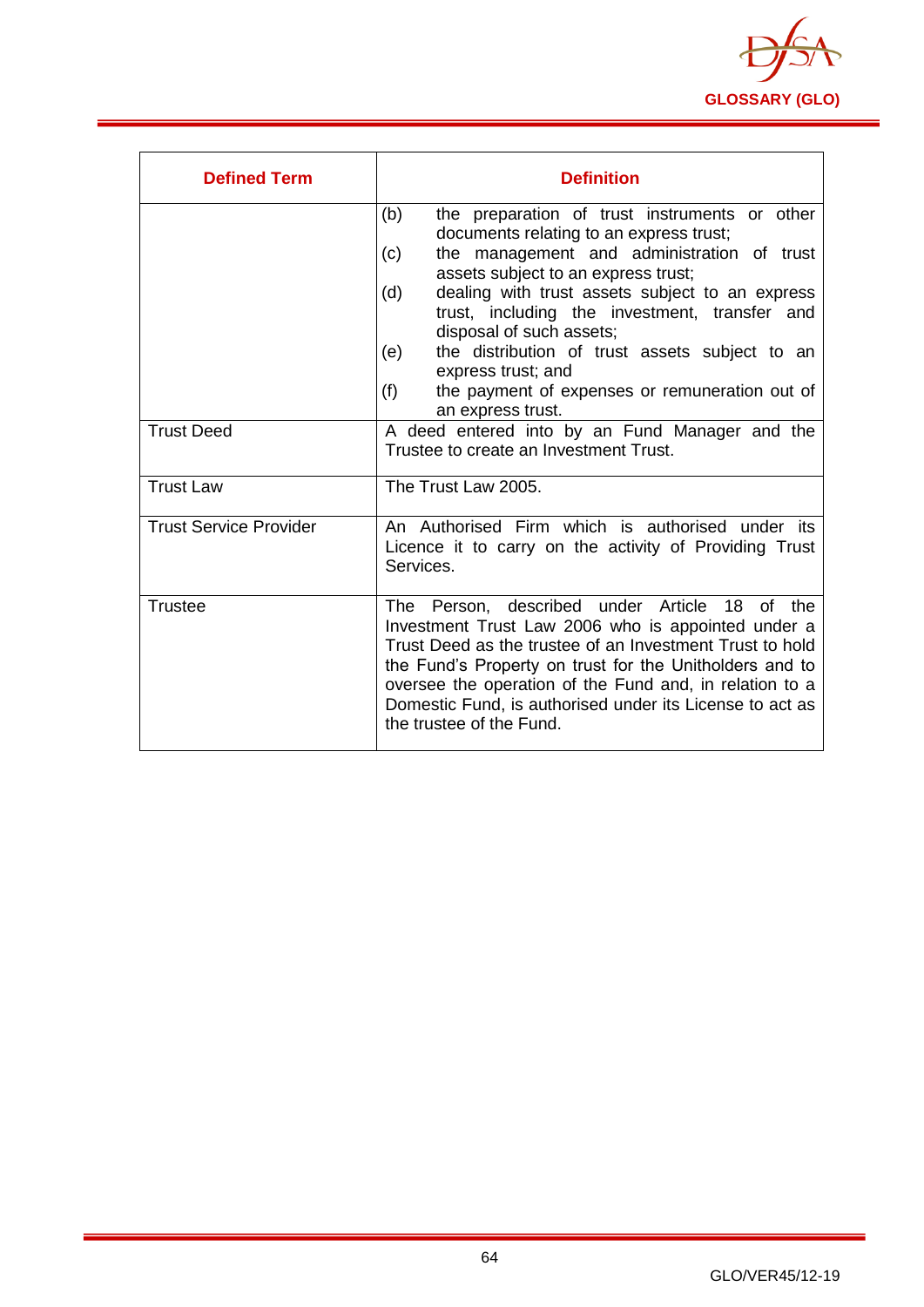

#### <span id="page-65-0"></span>**U [Back to top](#page-1-0)**

| <b>Defined Term</b>                                             | <b>Definition</b>                                                                                                                                                                                                                                                                                            |
|-----------------------------------------------------------------|--------------------------------------------------------------------------------------------------------------------------------------------------------------------------------------------------------------------------------------------------------------------------------------------------------------|
| U.A.E.                                                          | United Arab Emirates.                                                                                                                                                                                                                                                                                        |
| Umbrella Fund                                                   | Has the meaning given in CIR Rule 3.1.10                                                                                                                                                                                                                                                                     |
| Undertaking                                                     | Means:                                                                                                                                                                                                                                                                                                       |
|                                                                 | (a)<br>a Body Corporate or Partnership; or                                                                                                                                                                                                                                                                   |
|                                                                 | an unincorporated association carrying on a trade<br>(b)<br>or business, with or without a view to profit.                                                                                                                                                                                                   |
| Underwriting                                                    | An arrangement under which a party agrees to buy,<br>before issue, a specified quantity of Securities in an<br>issue of Securities on a given date at a given price, if no<br>other party has purchased or acquired them.                                                                                    |
| Unit                                                            | Has the meaning given in GEN Rule A2.2.1(e)                                                                                                                                                                                                                                                                  |
| Unitholder                                                      | In relation to a Fund, means any holder of a Unit in the<br>Fund or of any right or interest in such a Unit, and whose<br>name is entered on the Fund's register in relation to that<br>Unit.                                                                                                                |
| <b>Unrestricted Profit Sharing</b><br><b>Investment Account</b> | A PSIA in respect of which the investment account<br>holder authorises the Authorised Firm to invest the<br>account holder's funds in a manner which the Authorised<br>Firm deems appropriate without laying down any<br>restrictions as to where, how and for what purpose the<br>funds should be invested. |
| <b>US GAAP</b>                                                  | Generally Accepted Accounting Principles as issued and<br>amended from time to time by the Financial Accounting<br>Standards Board in the United States.                                                                                                                                                     |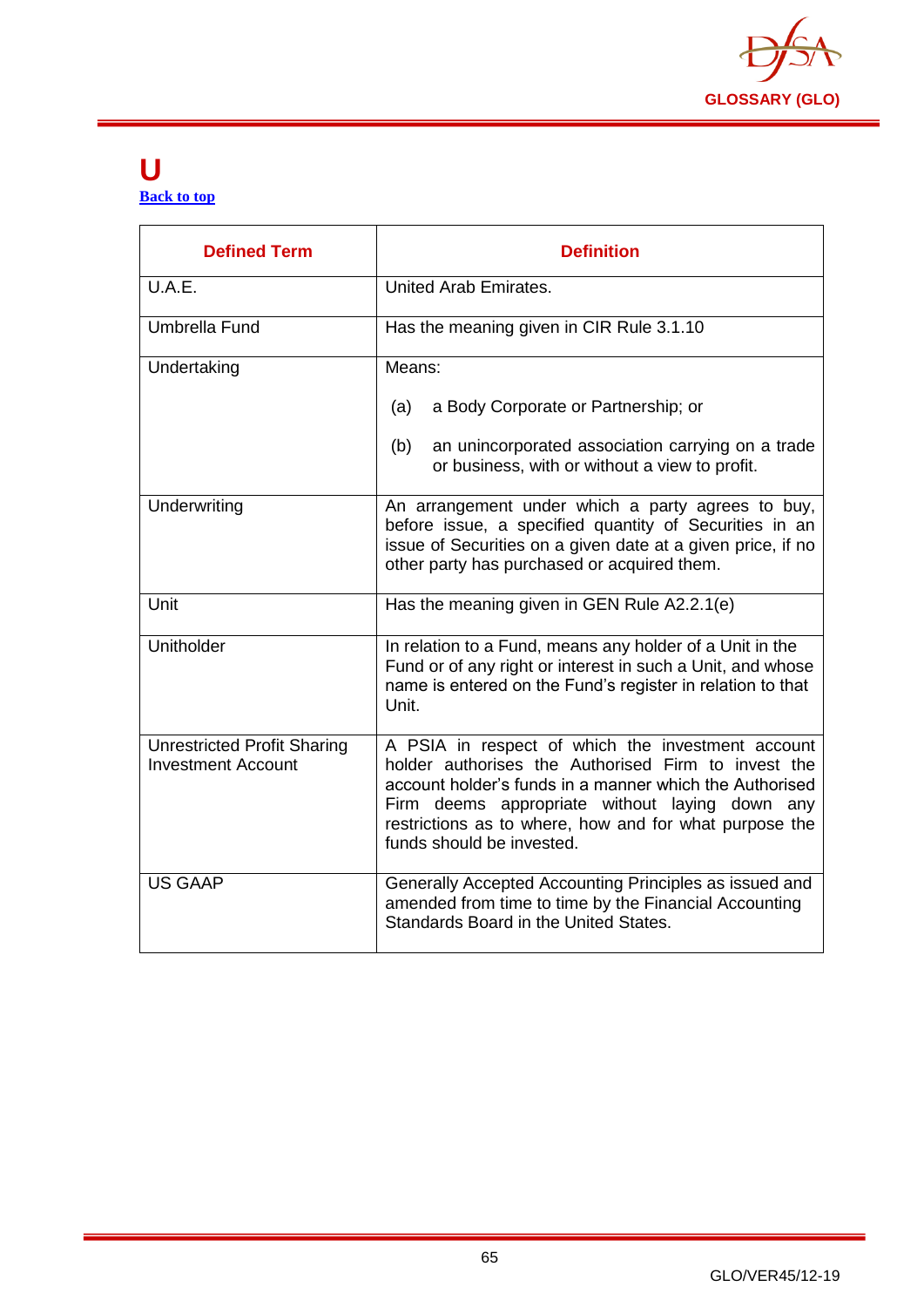

#### <span id="page-66-0"></span>**V [Back to top](#page-1-0)**

| <b>Defined Term</b>  | <b>Definition</b>                                                                                                                          |
|----------------------|--------------------------------------------------------------------------------------------------------------------------------------------|
| <b>Voluntary Bid</b> | A Bid made for acquisition of the equity Share capital of<br>a Reporting Entity where there is no obligation to extend<br>a Mandatory Bid. |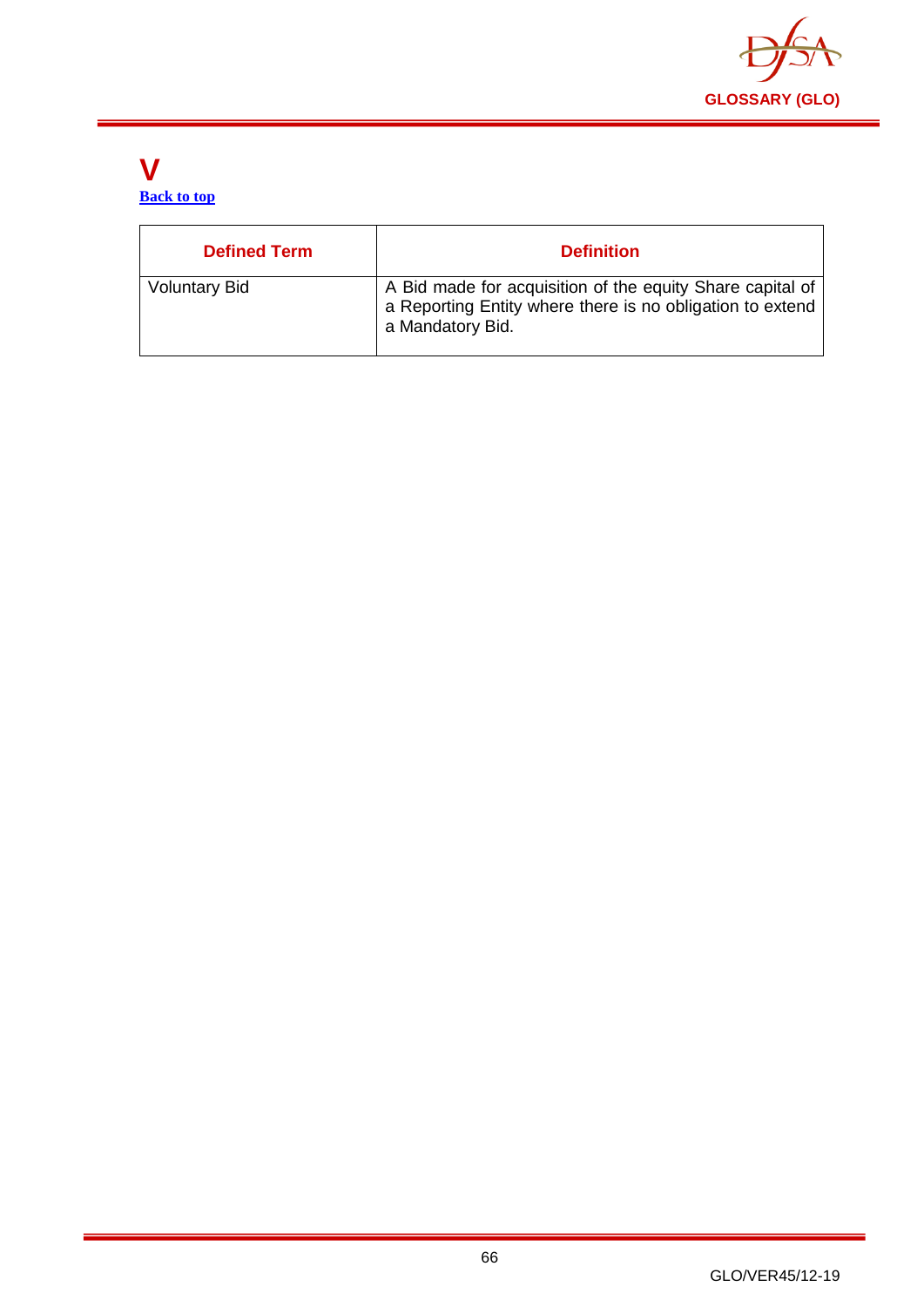

#### <span id="page-67-0"></span>**W [Back to top](#page-1-0)**

| <b>Defined Term</b>   | <b>Definition</b>                                                                                                                                                                                                                                                                                                                                                                                    |
|-----------------------|------------------------------------------------------------------------------------------------------------------------------------------------------------------------------------------------------------------------------------------------------------------------------------------------------------------------------------------------------------------------------------------------------|
| Warrant               | Has the meaning given in GEN Rule A2.2.1(c).                                                                                                                                                                                                                                                                                                                                                         |
| <b>Working Papers</b> | Means all material (whether in the form of data stored on<br>paper, film, electronic media or other media or<br>otherwise) prepared by or for, or obtained by a<br>Registered Auditor in connection with, the performance<br>of the audit concerned and includes:<br>the record of audit procedures performed;<br>(a)<br>(b)<br>relevant audit evidence obtained; and<br>conclusions reached.<br>(c) |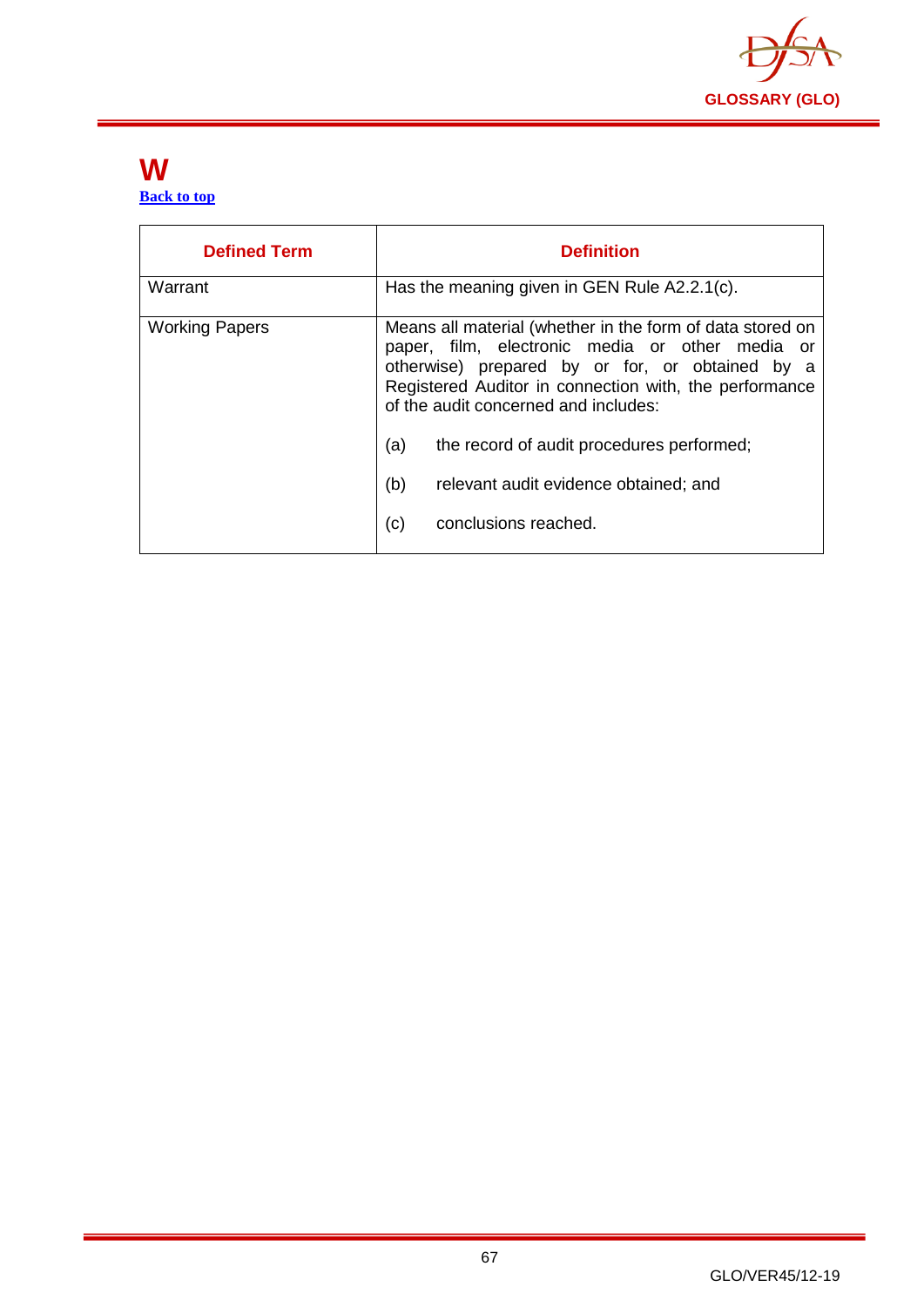

<span id="page-68-0"></span>**X [Back to top](#page-1-0)**

[no definitions]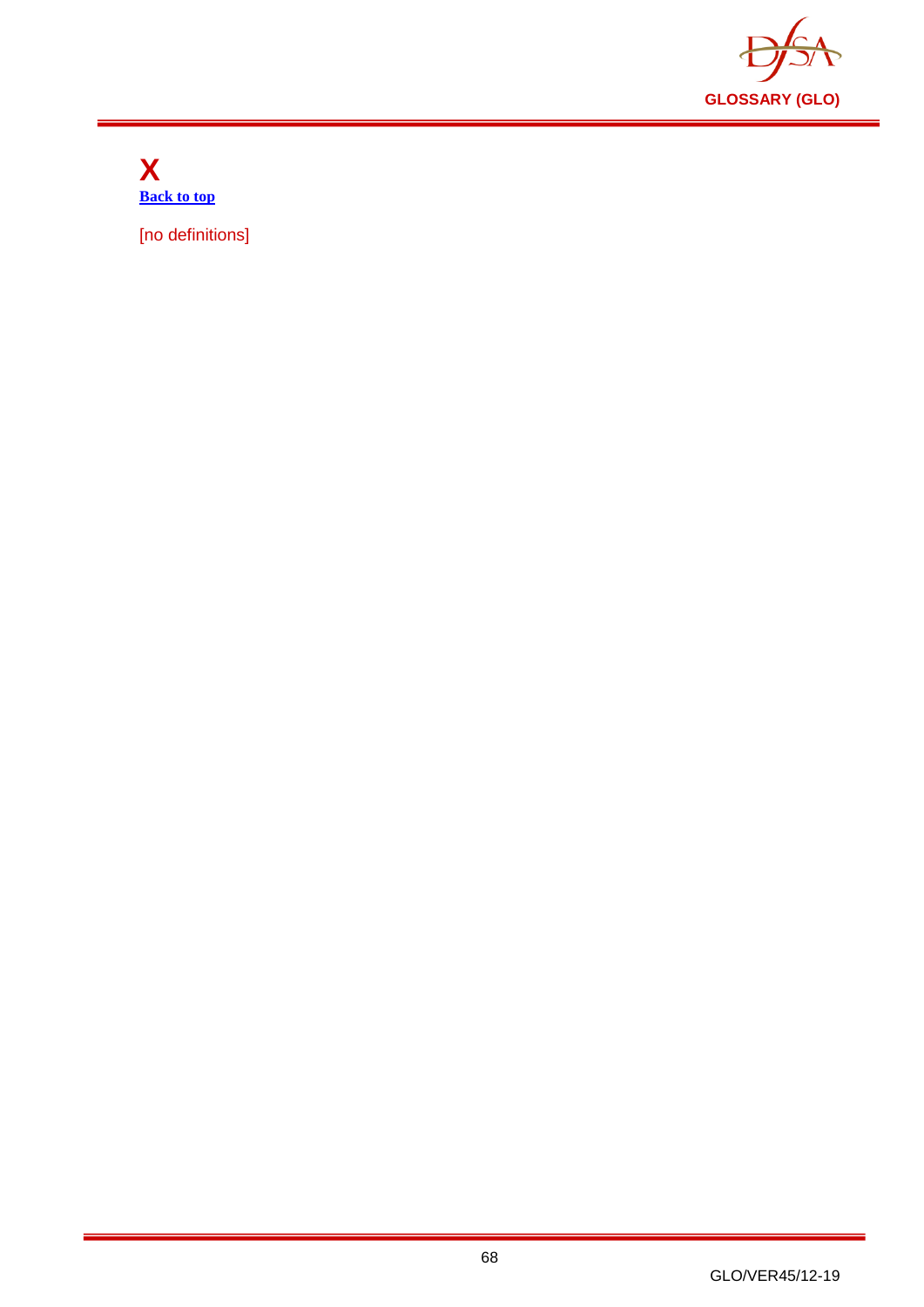

<span id="page-69-0"></span>**Y [Back to top](#page-1-0)**

[no definitions]